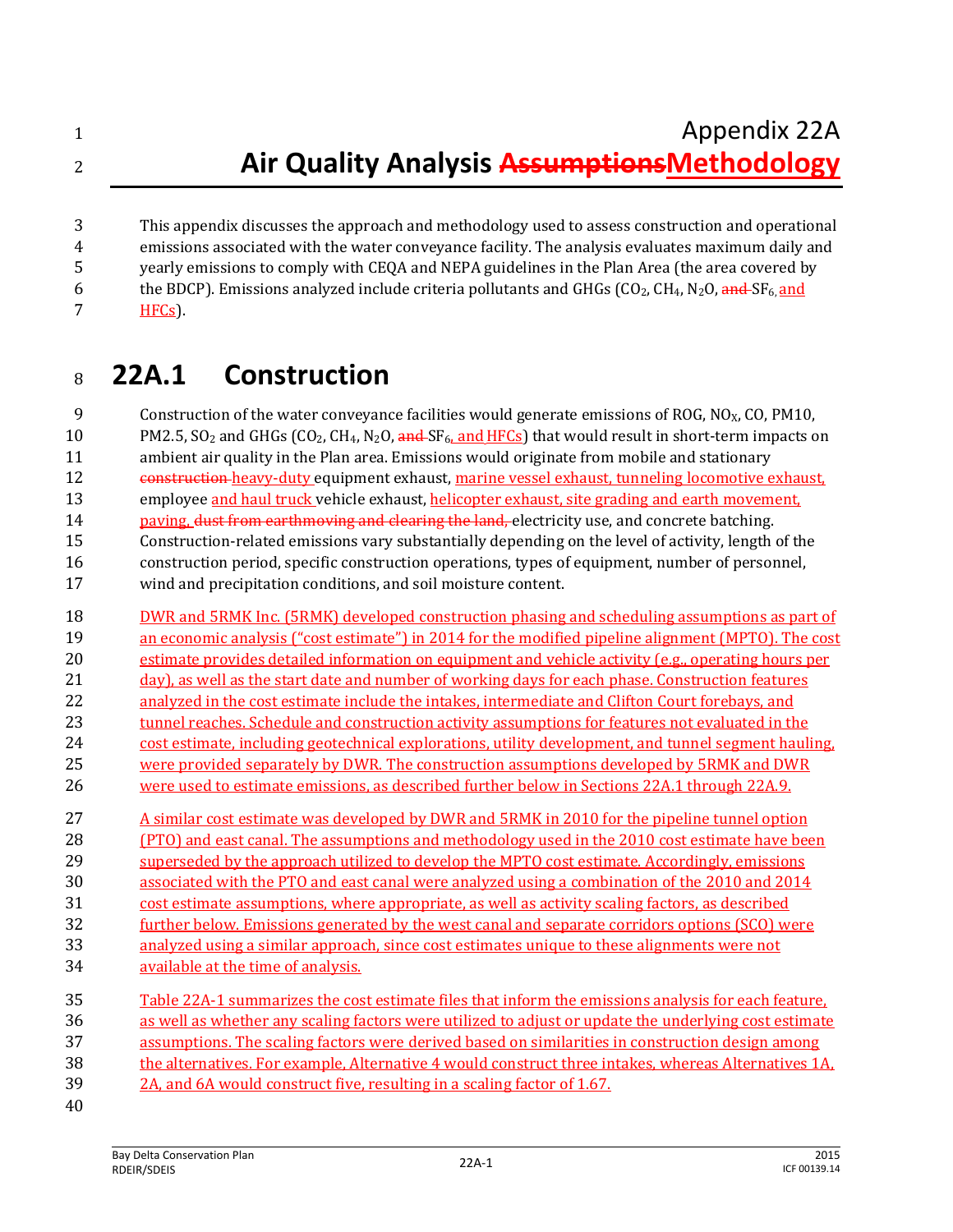|                                   |                                       | <b>Scaling Factor</b> |                            |                            |         |                          |       |             |              |
|-----------------------------------|---------------------------------------|-----------------------|----------------------------|----------------------------|---------|--------------------------|-------|-------------|--------------|
| Feature                           | <b>Assumption Source</b> <sup>a</sup> | Alts 1A, 2A, 6A       | Alts 1B, 2B, 6B            | Alts 1C, 2C, 6B            | Alt $3$ | Alt 4                    | Alt 5 | Alt 7, 8    | <u>Alt 9</u> |
| <u>-Intakes</u>                   | 2014 MPTO cost estimate               | 1.67                  | 1.67                       | 1.67                       | 0.67    | None                     | 0.33  | <b>None</b> | 2.80         |
| <b>Intermediate Forebay</b>       | 2014 MPTO cost estimate               | 3.33                  |                            |                            | 3.33    | None                     | 3.33  | 3.33        |              |
| <b>Tunnels</b>                    | 2014 MPTO cost estimate               | 0.80                  | 0.04                       | 0.40                       | 0.63    | None                     | 0.62  | 0.70        |              |
| <b>Clifton Court Forebay</b>      | 2014 MPTO cost estimate               | 0.50                  | 0.50                       | 0.50                       | 0.50    | None                     | 0.50  | 0.50        |              |
| <b>Combined Pumping Plant</b>     | 2014 MPTO cost estimate               |                       |                            |                            | ٠       | None                     |       |             |              |
| <b>Geotechnical Explorations</b>  | DWR activity estimate                 |                       |                            |                            |         | <b>None</b>              |       |             |              |
| <b>Temporary Utilities 69Kv</b>   | DWR activity estimate                 | 0.58                  | 0.29                       | 0.29                       | 0.34    | None                     | 0.34  | 0.40        | 0.15         |
| Temporary Utilities 69kV+         | DWR activity estimate                 |                       |                            |                            |         | None                     |       |             | 0.15         |
| <b>Permeant Utilities</b>         | DWR activity estimate                 | 3.29                  | 1.33                       | 2.85                       | 1.33    | None                     | 0.68  | 1.98        |              |
| <b>Segment Hauling</b>            | <b>DWR</b> activity estimate          |                       |                            |                            |         | None                     |       |             |              |
| <b>Pumping Plants</b>             | 2012 MPTO cost estimateb              | 1.67                  | 1.67                       | <u>1.67</u>                | 0.67    |                          | 0.33  | <b>None</b> | 0.67         |
| Pipelines                         | 2010 PTO cost estimate                | <b>None</b>           | 1.77                       | 1.23                       | 0.56    |                          | 0.27  | 0.60        |              |
| <b>Intermediate Pumping Plant</b> | 2010 PTO cost estimate                | <b>None</b>           | 0.95                       | <b>None</b>                | 0.44    |                          | 0.33  | <b>None</b> | 0.00         |
| Canals                            | 2010 East cost estimate               |                       | <b>None</b>                | 0.93                       |         |                          |       |             | 0.16         |
| Siphons/Gates/Barriers            | 2010 East cost estimate               | ٠                     | 4.07                       | 3.82                       | ٠       | $\overline{\phantom{a}}$ |       | ۰           | 4.40         |
| <b>Bridges</b>                    | 2014 MPTO cost estimate <sup>c</sup>  |                       | $3.01 - 5.42$ <sup>d</sup> | $0.00 - 5.57$ <sup>d</sup> | ٠       |                          |       |             | 3.00         |
| <b>Dredging</b>                   | 2014 MPTO cost estimate <sup>e</sup>  |                       |                            |                            |         |                          |       |             | 1.70         |
|                                   |                                       |                       |                            |                            |         |                          |       |             |              |

### 1 **Table 22A-1. Cost Estimate Assumptions and Scaling Approach for the Air Quality and Greenhouse Gas Emissions Analysis**

**Notes** 

- Feature does not exist

None No scaling factor needed; the activity estimates in the assumption file were used without modification.

<sup>a</sup> Representing the underlying source for the activity assumptions (e.g., operating hours, vehicle trips). The assumptions source is also used to define the scaling factor for each alternative. For example, the 2014 MPTO cost estimate is based on the construction of three intakes for Alternative 4. Alternatives 1A, 2A, and 6A would construction five intakes, resulting in a scaling factor of 1.67.

 $\Delta$  An initial draft of the MPTO cost estimate was prepared in 2012, but was superseded by the 2014 estimate. Since the pumping plants were eliminated from the construction design in 2014, the 2014 estimate did not include pumping plants. Accordingly, the 2012 MPTO cost estimate represents the best available data for construction of the pumping plants.

- $\epsilon$  Construction of a single bridge was excerpted from the 2014 MPTO cost estimate to define the additional bridges needed for the SCO and east and west canals. Please note that construction of bridges at specific features (e.g., intakes) under the MPTO and PTO are incorporated into that features activity assumptions (i.e., there is no standalone bridge "feature" for these alignments).
- $d$  Separate scaling factors were identified for each anticipated bridge contract, as defined below: East Canal: Contract  $1 = 3.01$ ; Contract  $2 = 4.00$ ; Contract  $3 = 5.42$ ; Contract  $4 = 4.95$ ; Contract  $5 = 3.61$ West Canal: Contract  $1 = 3.09$ : Contract  $2 = 1.82$ : Contract  $3 = 5.57$ : Contract  $4 = 5.46$ : Contract  $5 = 0.00$
- <sup>e</sup> The dredging only activity at the Clifton Court Forebay was excerpted from the 2014 MPTO cost estimate to define dredging activities under the SCO. Please note that dredging activities at the Clifton Court Forebay under the MPTO are incorporated in the activity assumptions for the Clifton Court Forebay feature (i.e., there is no standalone dredging "feature" for the MPTO).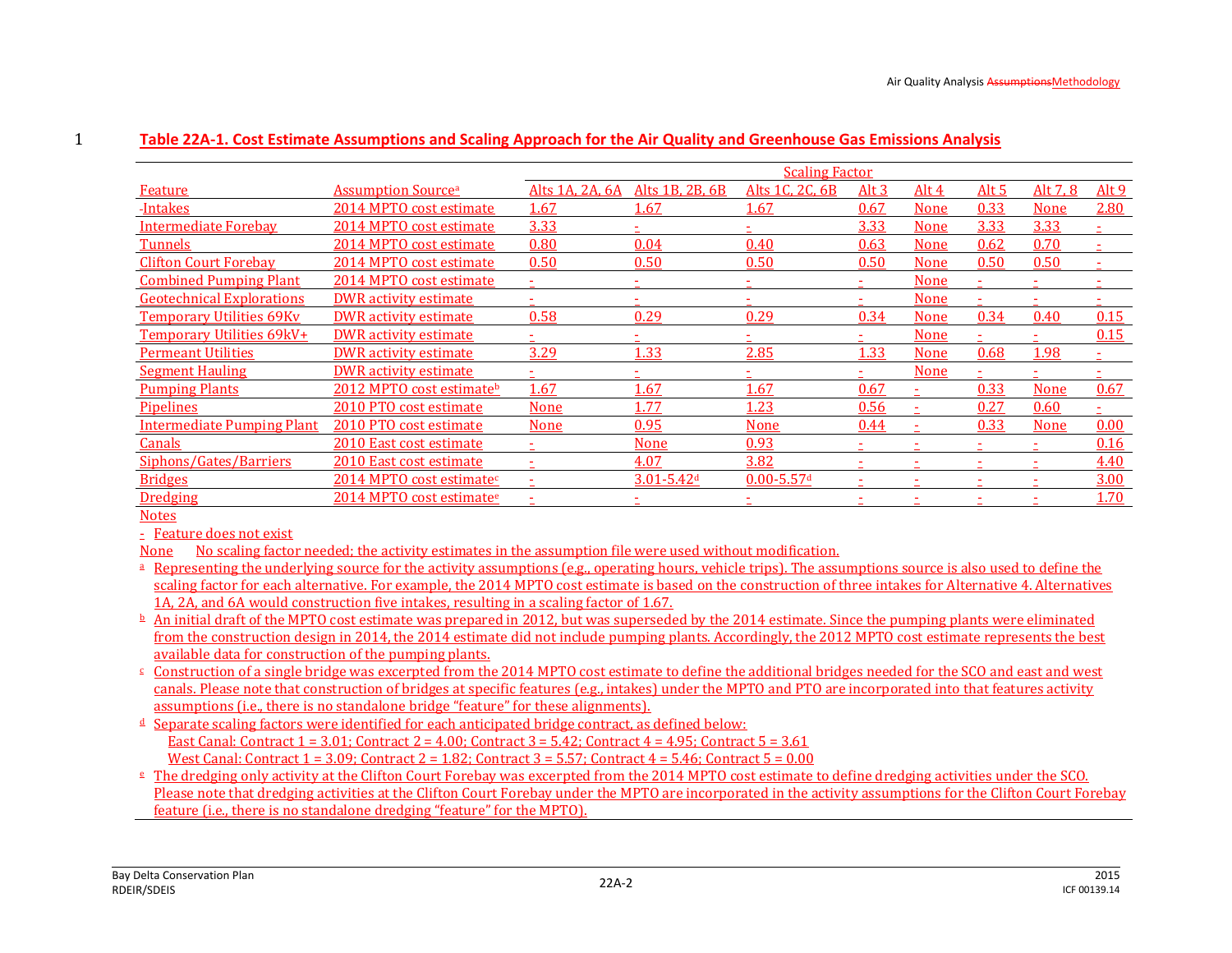| 1              | All equipment operating assumptions from the 2010 and 2014 cost estimates are summarized in         |
|----------------|-----------------------------------------------------------------------------------------------------|
| 2              | Appendix 22B, Air Quality Assumptions. This appendix also provides the construction schedule        |
| 3              | (Table 22B-1), emission factors, and model outputs, as applicable. Please refer to Sections 22A.1.1 |
| $\overline{4}$ | through 22A.1.9 for a detailed overview of the equations and approach used to quantify emissions    |
| .5.            | <u>from each source (e.g., heavy-duty equipment).</u>                                               |

## **22A.1.1 Schedule and PhasingHeavy Duty Equipment**

### **22A.1.1.1 Alternatives 1A, 2A, 6A (Pipeline/Tunnel Alignment) and Alternatives 1B, 2B, and 6B (East Alignment)**

 DWR provided data on construction phasing separately as part of an economic analysis ("cost estimate") and construction schedule. The cost estimate includes detailed information on 11 construction activity (e.g., equipment type, hours of operation) by phase, but lacks information on 12 when each phase will specifically occur. The construction schedule outlines the start date for each **phase, but does not contain any activity information. The distribution of construction activity in the**  construction sequence was therefore determined by matching information in the cost estimate with a corresponding schedule entry. For example, the clearing and grubbing phase for Intake 1 was matched with "River Intake 1: Clearing & Grubbing / Demolition" in the constructions schedule, which is anticipated to begin in March 2017 (pipeline/tunnel alignment). In instances where more 18 than one cost estimate phase was matched with the same construction schedule phase, the start dates of sequential phases were staggered based on professional judgment. All scheduling assumptions were verified through email communication with DWR.

 While the construction schedule provides construction duration data, the cost estimate provides the most refined representation of the actual construction activities associated with the project. The duration of each construction phase was therefore based on the cost estimate and not the construction schedule. In instances where the cost estimate did not list phase duration, the construction schedule, rather than the cost estimate, was used to define the phase length. Because the construction schedule includes periods of inactivity in the overall phase duration, emissions estimates for these phases are likely conservative in that they overestimate actual emissions. The methodology for determining the phase length was based on guidance provided by DWR.

 The cost estimate includes several duplicative entries, as well as phases solely associated with the procurement of materials or equipment that would result in no construction activities. Construction activity that has been duplicated in two identical phases is accounted for twice in the cost estimate, whereas no construction activity (e.g., operation of heavy-duty equipment or vehicles) would occur during phases associated with procurement. Consequently, duplicative and non-activity phases

- were excluded from the air quality and GHG analysis to avoid double counting.
- Several phases in the cost estimate do not have corresponding activity assumptions and are either listed as "zero cost" or "lump sum." Based on guidance provided by DWR, construction activity associated with "zero cost" phases was assumed to be incorporated elsewhere in the construction schedule (i.e., a "duplicative" entry). Because emissions associated with "zero cost" phases are captured elsewhere in the schedule, they were excluded from the air quality and GHG analysis.
- "Lump sum" phases can be categorized by their anticipated activity (e.g., "procurement", "grading", "dewatering"). Phases associated solely associated with procurement were excluded from the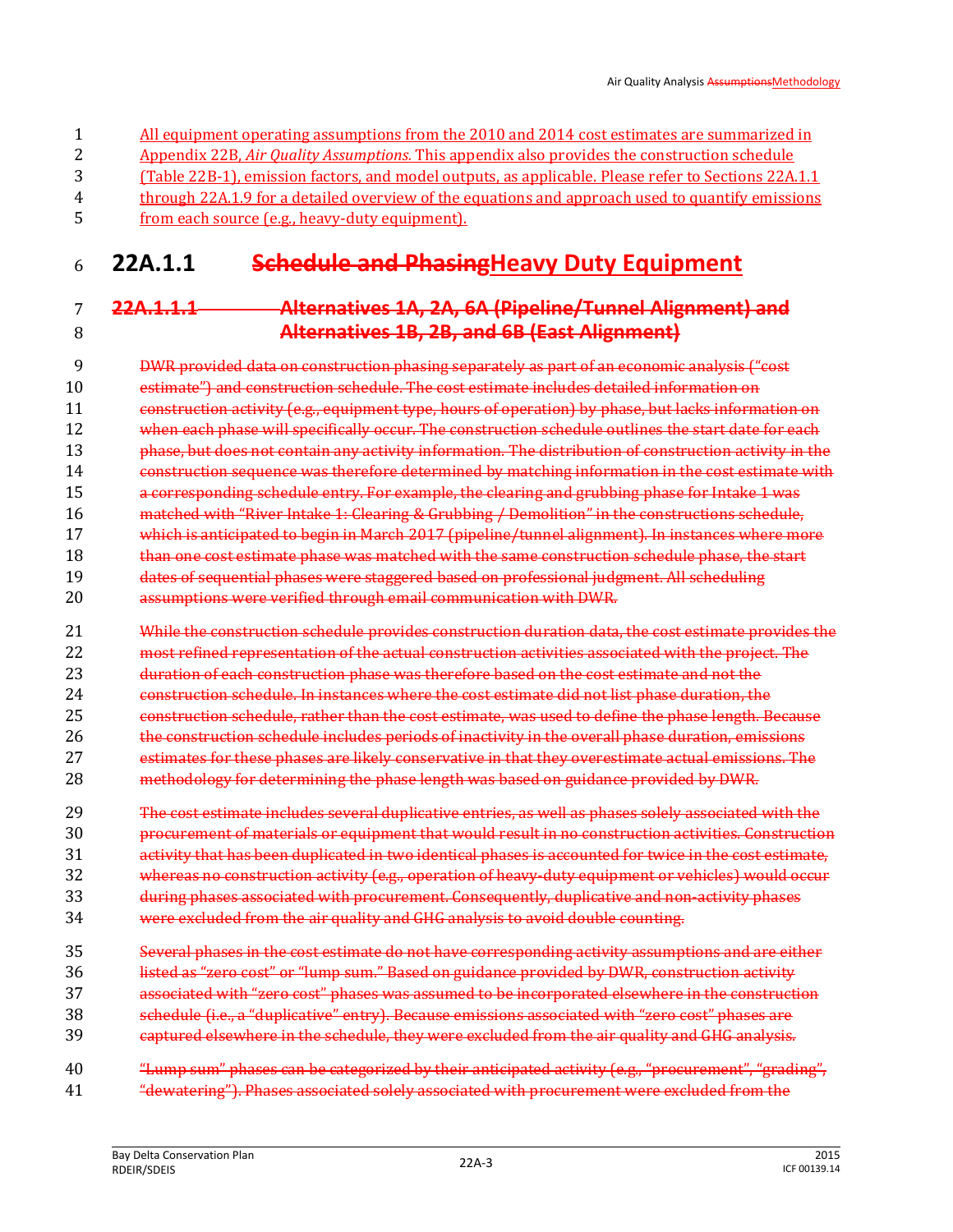- analysis as no emissions-generating activities would occur (see above). For "lump sum" phases with
- actual construction activity (e.g., "dewatering"), scheduling assumptions were developed by ICF
- International and DWR based on professional experience.
- Construction phasing assumptions for Alternatives 1A, 2A, and 6A (pipeline/tunnel alignment) and
- Alternatives 1B, 2B, and 6B (east alignment) are presented in Tables 22B-1 and 22B-2, respectively,
- in Appendix 22B, *Air Quality Assumptions.* The tables list the total working days and construction
- start date (month, year).
- Alternative 9 (Through Delta/Separate Corridors Alignment)
- DWR provided data on construction phasing and scheduling as part of an activity analysis and
- construction schedule. The activity analysis identifies equipment required for construction of the
- 11 water conveyance facilitates associated with Alternative 9 by major construction phase (e.g., DCC)
- Fish Screen), but lacks information on when each phase will occur. The construction schedule
- 13 outlines the start date for each phase, but does not contain any activity information. The distribution
- 14 of each phase in the construction sequence was determined using the methodology described above for the pipeline/tunnel alignment and east alignment. Phase duration was not provided in the
- activity analysis and was therefore based solely on the construction schedule.
- Construction phasing assumptions for Alternative 9 (through Delta/separate corridors alignment)
- 18 are presented in Table 22B-3 in Appendix 22B, Air Quality Assumptions. The table lists the total
- working days and construction start date (month, year).
- Emissions Calculations
- **Heavy-Duty Offroad Equipment**
- 22 The Emission factors obtained from the CalEEMod emissions model Users Guide and ARB's 23 OFFROAD2007 model were was used to calculate exhaust emissions from heavy-duty construction 24 equipment without project environmental commitments. DWR provided equipment assumptions for each construction phase as part of the cost estimates (pipeline/tunnel alignment and east 26 alignment) and activity analyses (through Delta/separate corridors alignment). Equipment assumptions for the modified pipeline/tunnel alignment were provided for construction of the 28 tunnels, Clifton Court Forebay, utilities, siphons, and canals (see Section 22A.1.1.4). Equipment descriptions provided by DWR and 5RMK as part of the cost estimate were frequently model specific (e.g., CAT 963), and were not grouped into generic operating types (e.g., bulldozer). To estimate emissions using CalEEMod emission factors, which are given for generic equipment, individual 32 equipment provided by **DWR** the cost estimate was assigned a generic type based on the model
- description, industry resources, and professional experience.
- Tables 22B-5 2through 22B-8 in Appendix 22B, *Air Quality Assumptions,* summarizess the heavy-35 duty equipment assumed in the emissions modeling for Alternatives 1A, 2A, and 6A (pipeline/tunnel) alignment); Alternative 4 (modified pipeline/tunnel alignment); Alternatives 1B, 2B, and 6B (east
- alignment); and Alternative 9 (through Delta/separate corridors alignment), respectively. Key assumptions include: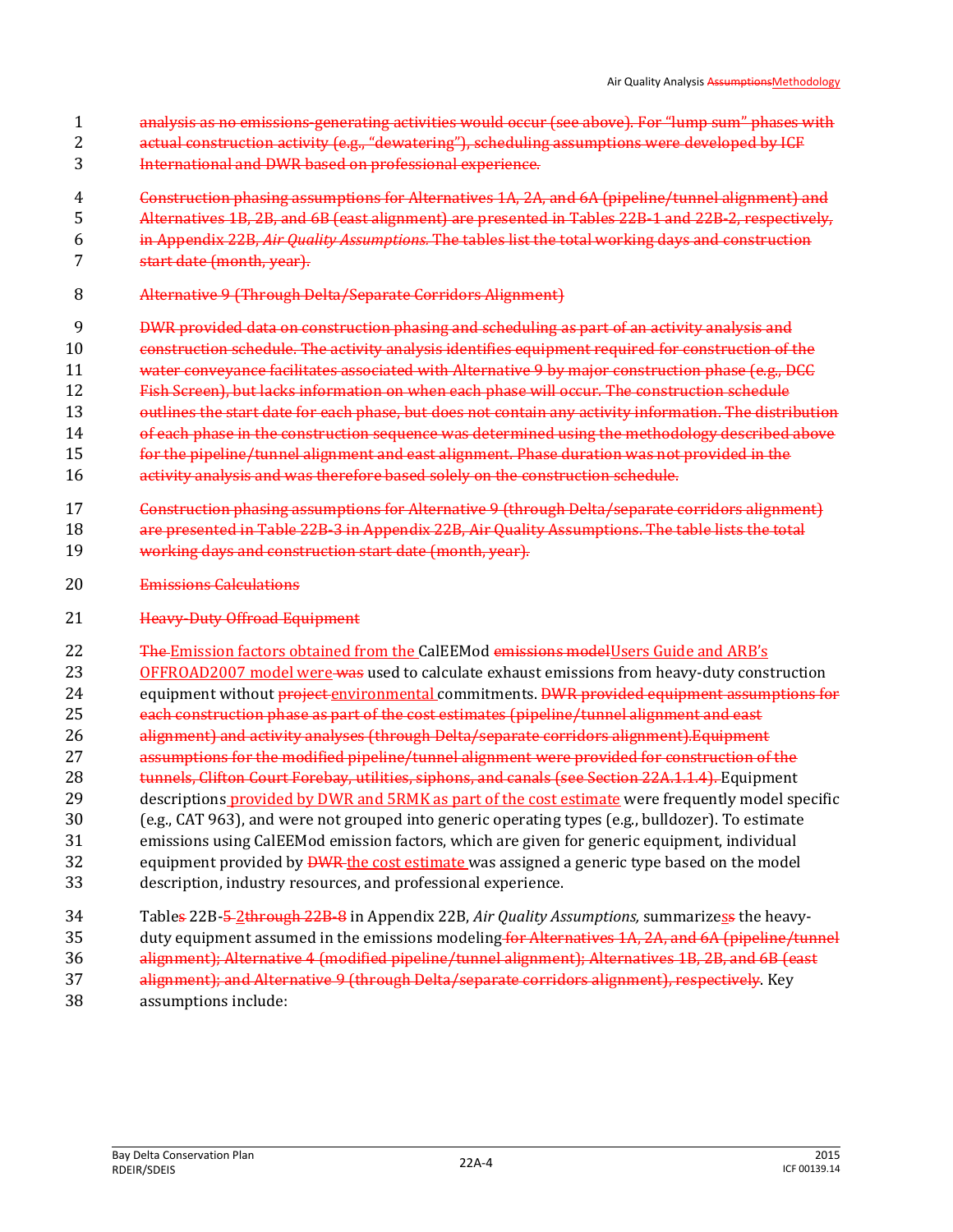| $\mathbf{1}$<br>2          |                        | Equipment load factors were based on latest Carl Moyer Program Guidelines <sup>1</sup> (California Air<br>Resources Board 2011:236-237).                                                                                                                                                                                                                                                                                                                                                        |
|----------------------------|------------------------|-------------------------------------------------------------------------------------------------------------------------------------------------------------------------------------------------------------------------------------------------------------------------------------------------------------------------------------------------------------------------------------------------------------------------------------------------------------------------------------------------|
| 3<br>4<br>5<br>6           | $\bullet$              | Diesel Eequipment summarized in Appendix 22B, Air Quality Assumptions, was assumed to be<br>diesel poweredwere evaluated based on emission factors from the CalEEMod Users Guide.<br>whereas-gasoline powered equipment were evaluated based on emission factors from the<br>OFFROAD2007 model.                                                                                                                                                                                                 |
| $\overline{7}$<br>8        | day.                   | Equipment summarized in Appendix 22B, Air Quality Assumptions, would operate 8 hours per                                                                                                                                                                                                                                                                                                                                                                                                        |
| 9<br>10                    |                        | Accessory equipment (e.g., trailers, clamshell bucket) with no engines or emissions-generating<br>components were excluded from the analysis.                                                                                                                                                                                                                                                                                                                                                   |
| 11<br>12<br>13             | $22.1 \frac{3.68}{2}.$ | Tunnel boring machines, tunnel fans, tunnel lights, certain air compressors, and pumps were<br>assumed to be electric and were included in the electricity analysis (see section Section                                                                                                                                                                                                                                                                                                        |
| 14<br>15<br>16             | Equation 22A-1.        | Criteria pollutant, $CO_2$ , and $CH_4$ and $N_2O$ (gasoline equipment only) emissions for each phase were<br>calculated using the information summarized in Table 22B-2 Tables 22B-5 through 22B-8 and                                                                                                                                                                                                                                                                                         |
| 17                         | Equation 22A -1        | $E_{phase} = \Sigma (Activity X EF_i X LF_i X HP_i) X Conv$                                                                                                                                                                                                                                                                                                                                                                                                                                     |
| 18<br>19                   | Where:<br>$E_{phase}$  | = Total exhaust emissions for the phase, pounds per day                                                                                                                                                                                                                                                                                                                                                                                                                                         |
| 20                         | Activity               | = Equipment activity, hours per day (Table 22B-2)                                                                                                                                                                                                                                                                                                                                                                                                                                               |
| 21<br>22                   | EF<br>OFFROAD)         | = Engine emissions factor, grams/horsepower-hour (CalEEModCalEEMod and                                                                                                                                                                                                                                                                                                                                                                                                                          |
| 23                         | LF                     | = Engine load factor, unitless (Table 22B-2Carl Moyer Program)                                                                                                                                                                                                                                                                                                                                                                                                                                  |
| 24                         | HP                     | = Engine horsepower, unitless (Tables 22B-4-2through 22B-6)                                                                                                                                                                                                                                                                                                                                                                                                                                     |
| 25                         | Conv                   | = Conversion from grams to pounds, 0.002205                                                                                                                                                                                                                                                                                                                                                                                                                                                     |
| 26                         | i                      | = Equipment type (Tables 22B-4 through 22B-6)                                                                                                                                                                                                                                                                                                                                                                                                                                                   |
| 27<br>28<br>29<br>30<br>31 |                        | CalEEMod does not include emission factors for N <sub>2</sub> O for off-road diesel equipment. Emissions of N <sub>2</sub> O<br>generated by each diesel-powered equipment piece were determined by scaling the CO <sub>2</sub> emissions<br>quantified by Equation 22A-1 by the ratio of $N_2O/CO_2$ (0.0000265) emissions expected per gallon of<br>diesel fuel according to the California Climate Action Registry Climate Registry (CCAR) (California<br>Climate Action Registry 20092015). |
| 32<br>33                   | 22A.1.2                | <b>Marine Vessels (Workboats, Passenger Boats,</b><br><b>Tugboats</b>                                                                                                                                                                                                                                                                                                                                                                                                                           |
| $\Omega$                   |                        |                                                                                                                                                                                                                                                                                                                                                                                                                                                                                                 |

 $\overline{a}$ 

<sup>34</sup> Marine vessels used during construction include workboats, passenger boats, and tugboats. 35 Workboats would be needed to support in-water construction of the intakes, Clifton Court Forebay, 36 combined pumping plant, and portions of tunnel reach 6. A passenger speedboat would be required

<sup>1</sup> The Carl Moyer Program provides funding to encourage the voluntary purchase of cleaner-than-required engines. Load factors provided in the guidelines account for the most recent engine technologies and regulations.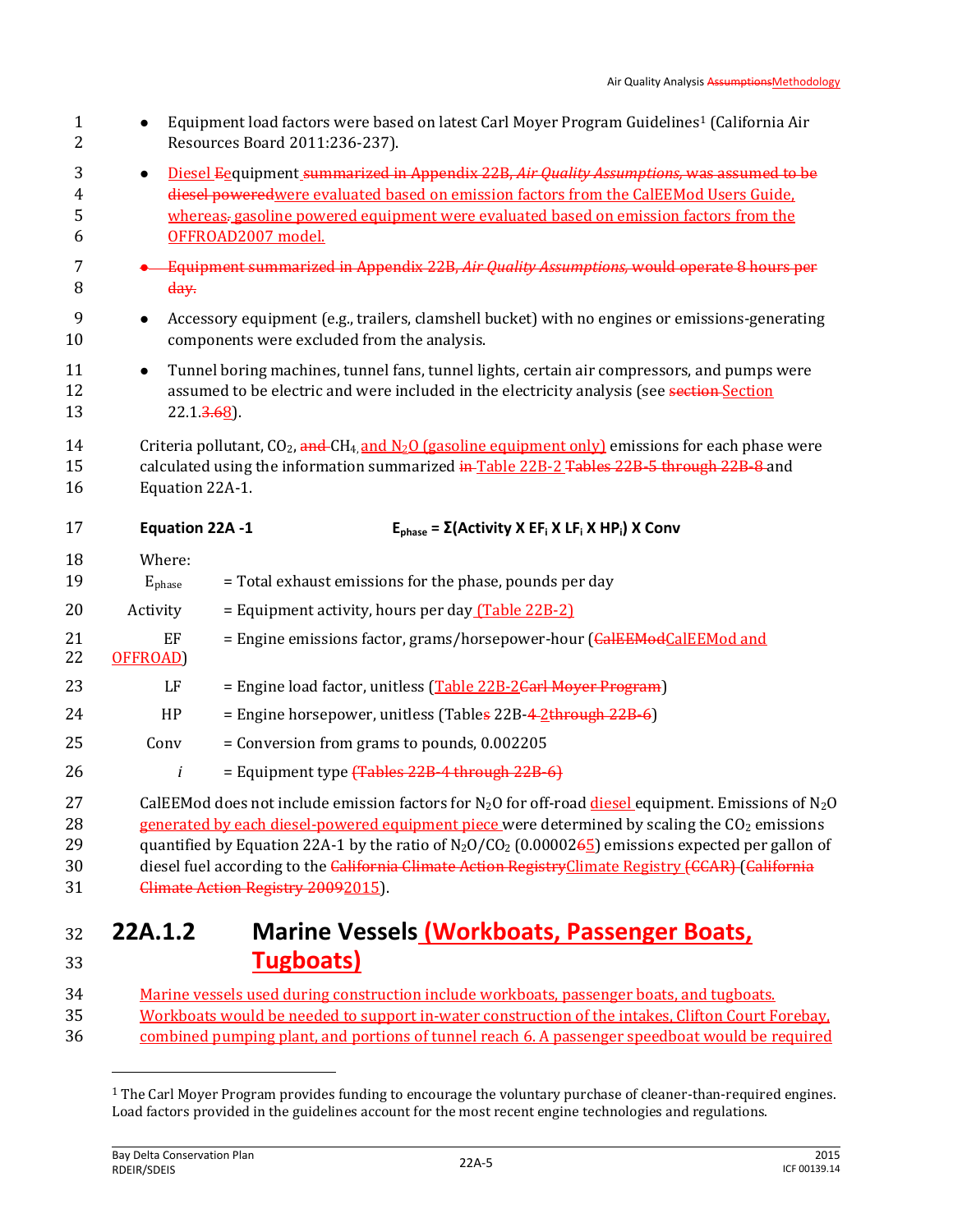| $\mathbf{1}$        |                                                                 | to transport personnel to exploration sites during the geotechnical investigations (MPTO only).                                                                                                              |
|---------------------|-----------------------------------------------------------------|--------------------------------------------------------------------------------------------------------------------------------------------------------------------------------------------------------------|
| $\overline{2}$<br>3 |                                                                 | Finally, tugboats would be used to transport a portion of the tunnel segments to Bouldin Island and<br>the Clifton Court Forebay (MPTO only). Tunnel segments were assumed to originate from three           |
| 4                   | offsite casting vards, as described further in Section 22A.1.9. |                                                                                                                                                                                                              |
| 5                   |                                                                 | <b>Exhaust-Criteria pollutant emissions from marine vessels without project commitments were</b>                                                                                                             |
| 6                   |                                                                 | quantified using emission factors developed by ICF International (2009:3-8) and activity data                                                                                                                |
| 7<br>8              |                                                                 | provided by <b>DWR5RMK</b> and DWR and the ARB's (2012) <i>Emissions Estimation Methodology for</i><br><b>Commercial Harbor Craft Operating in California (Harbor Craft Methodology). The methodology is</b> |
| 9                   |                                                                 | based on a zero hour emission rate for the engine model year in the absence of any malfunction or                                                                                                            |
| 10                  |                                                                 | tampering of engine components that can change emissions, plus a deterioration rate. The                                                                                                                     |
| 11                  |                                                                 | deterioration rate reflects the fact that base emissions of engines change as the equipment is used                                                                                                          |
| 12                  |                                                                 | <u>due to wear of various engine parts or reduced efficiency of emission control devices.<sup>2</sup> GHG</u>                                                                                                |
| 13                  |                                                                 | emissions were estimated using the DWR activity data and emission factors obtained from the EPA                                                                                                              |
| 14                  | (2009).                                                         |                                                                                                                                                                                                              |
| 15                  |                                                                 | Similar to the heavy duty equipment, generic vessel types were not provided. To estimate emissions                                                                                                           |
| 16                  |                                                                 | using emission factors developed by ICF International (2009:3-8), individual vessels provided by                                                                                                             |
| 17                  |                                                                 | DWR were assigned a generic type based on the model description, industry resources, and                                                                                                                     |
| 18                  | professional experience.                                        |                                                                                                                                                                                                              |
| 19                  |                                                                 | Tables 22B-5-3 through 22B-8-in Appendix 22B, Air Quality Assumptions, summarizes the marine                                                                                                                 |
| 20                  |                                                                 | marine vessels vessels assumed in the emissions modeling for Alternatives 1A, 2A, and 6A                                                                                                                     |
| 21                  |                                                                 | (pipeline/tunnel alignment); Alternative 4 (modified pipeline/tunnel alignment); Alternatives 1B,                                                                                                            |
| 22                  |                                                                 | 2B, and 6B (east alignment); Alternative 9 (through Delta/separate corridors alignment),                                                                                                                     |
| 23                  |                                                                 | respectively. Engine emission factors are summarized in Table 22B-4. Key assumptions include:                                                                                                                |
| 24<br>25            | Category 1 workboats.                                           | • Vessels summarized in Appendix 22B, Air Quality Assumptions, were assumed to be Tier 0                                                                                                                     |
| 26<br>27            | $(2009:3-8)$ .                                                  | • Vessel horsepower and load factors are based on information provided by ICF International                                                                                                                  |
| 28                  |                                                                 | • Vessels summarized in Appendix 22B, Air Quality Assumptions, were assumed to operate 8 hours                                                                                                               |
| 29                  | per day.                                                        |                                                                                                                                                                                                              |
| $30\,$<br>31        | emissions are generated by the barge.                           | • Barges are were assumed to be either pushed or pulled by tug-boats and workboats; no                                                                                                                       |
| 32                  |                                                                 | • All vessels were assumed to utilize model year 2000 or older engines.                                                                                                                                      |
| 33                  |                                                                 | Criteria pollutant, $CO2$ , and CH <sub>4</sub> emissions for each phase were calculated using the information                                                                                               |
| 34                  |                                                                 | summarized in Tables 22B-3 and 22B-4Tables 22B-5 through 22B-8 and Equation 22A-2. N <sub>2</sub> O                                                                                                          |
| 35                  |                                                                 | emissions were calculated by scaling the $CO2$ emissions quantified by the N <sub>2</sub> O/CO <sub>2</sub> ratio identified in                                                                              |
| 36                  | Ssection 22.1.3.1.                                              |                                                                                                                                                                                                              |
| 37                  | Equation 22A -2                                                 | $E_{phase} = \Sigma (Activityi X EFi X LFi Y FHPi X Comv4)) X Conv2$                                                                                                                                         |
| 38                  | Where:                                                          |                                                                                                                                                                                                              |

 $\overline{\phantom{0}}$ 

 $2$  ARB's deterioration factors, useful life, and zero-hour emission factors were used for all pollutants except  $SO_x$ .  $SO<sub>x</sub>$  emissions were quantified based on brake-specific fuel consumption and a sulfur fuel content of 15 ppm, which is the sulfur content limit for California harbor craft, in accordance with California Diesel Fuel Regulations.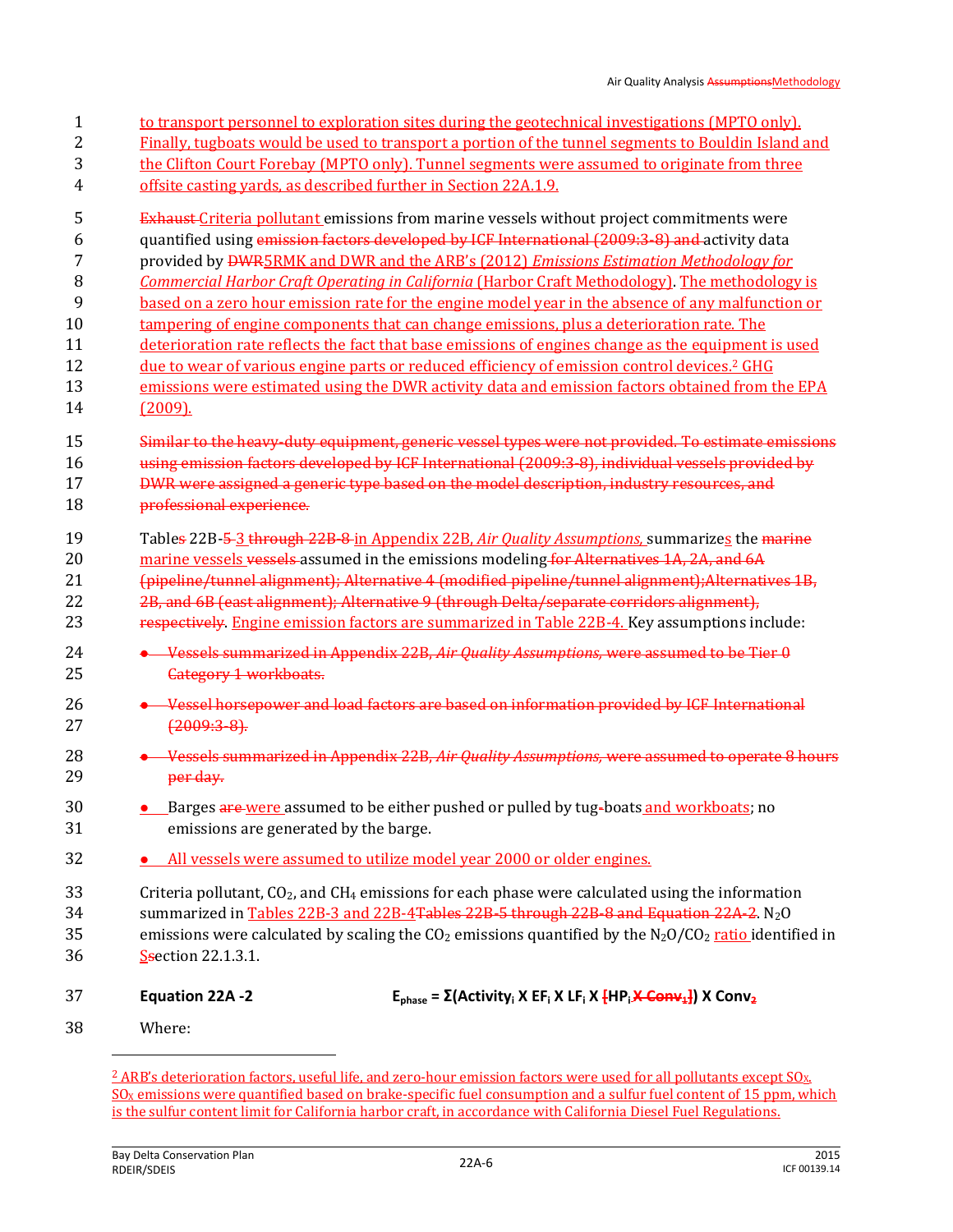- $1 \tE<sub>phase</sub>$  = Total exhaust emissions for the phase, pounds per day 2 Activity  $=$  Vessel Boat activity, hours per day (Table 22B-3)  $3 \qquad \qquad EF \qquad =$  Engine emissions factor, grams/ $kWh$ -hp-hr (I<del>CF International 2009:3-</del>Table 22B-48) 4 LF = Engine load factor, unitless (Table 22B-3) (ICF International 2009)  $5$  HP = Engine horsepowerkW, unitless (Table 22B-3) (Tables 22B-4 through 22B-6)  $6 \quad - \quad$  Conv<sub>1</sub>  $\quad - \quad$  Conversion from horsepower to kilowatts, 0.75
- $7 \qquad \qquad$  Conv<sub>2</sub> = Conversion from grams to pounds, 0.002205

## <sup>8</sup> **22A.1.3 Locomotives**

9 Small, mining-type locomotives would be used to convey excavated material and personnel in rail 10 cars through the tunnel alignments. The ARB's (2010) off-road diesel engine standards were used to 11 quantify regulated criteria pollutant emissions (ROG, NO<sub>x</sub>, CO, and PM). The SO<sub>x</sub> emission factor was 12 calculated assuming a 15 parts per million (ppm) sulfur content, consistent with ARB and EPA 13 requirements. Emissions from these diesel-powered locomotives without project commitments 14 were quantified using EPA Tier 0 off-road diesel emission standards (ICF International 2009:4-13-4- 15 17). Locomotive engine rating, based on engineering specifications (25-ton), wererating, based on

- 16 engineering specifications (25-ton), was assumed to be 150 horsepower (Tier 1).
- 17 Tables 22B-5 5 ithrough 22B-7 in Appendix 22B, *Air Quality Assumptions,* identifiesy the number
- 18 days in which locomotives would operate during each tunneling phaselocomotive operating
- 19 information assumed in the emissions modeling for Alternatives 1A, 2A, and 6A (pipeline/tunnel
- 20 alignment); Alternative 4 (modified pipeline/tunnel alignment); and Alternatives 1B, 2B, and 6B
- 21 (east alignment), respectively (no locomotives would be required for construction of Alternative 9).
- 22 Engine emission factors are summarized in Table 22B-6. Criteria pollutant<sub>i</sub> and  $CO<sub>2</sub>$ , and CH<sub>4</sub> 23 emissions for each phase requiring locomotives were calculated using Equation 22A-3.  $CH_4$  and N<sub>2</sub>O
- 24 emissions were calculated estimated by scaling the  $CO<sub>2</sub>$  emissions quantified by the ratio of
- 25 CH<sub>4</sub>/CO<sub>2</sub> (0.000057) and N<sub>2</sub>O/CO<sub>2</sub> (0.000025)identified in section 22.1.3.1.

| 26       | Equation 22A -3          | $E_{phase} = \Sigma (Activity X EF X HP \times LF) X Conv$                         |
|----------|--------------------------|------------------------------------------------------------------------------------|
| 27<br>28 | Where:<br>$E_{\rm phas}$ | = Total exhaust emissions for the phase, pounds per day                            |
| 29       | Activity                 | = Engine activity, hours per day $(Table 22B-5)$                                   |
| 30<br>31 | EF<br><u>6</u>           | = Engine emissions factor, grams/horsepower-hour (ICF International 2009Table 22B- |
| 32       | HP                       | $=$ Engine horsepower, 150                                                         |
| 33       | LF                       | $=$ Engine load factor, 0.80                                                       |
| 34       | Conv                     | $=$ Conversion from grams to pounds, 0. 002205                                     |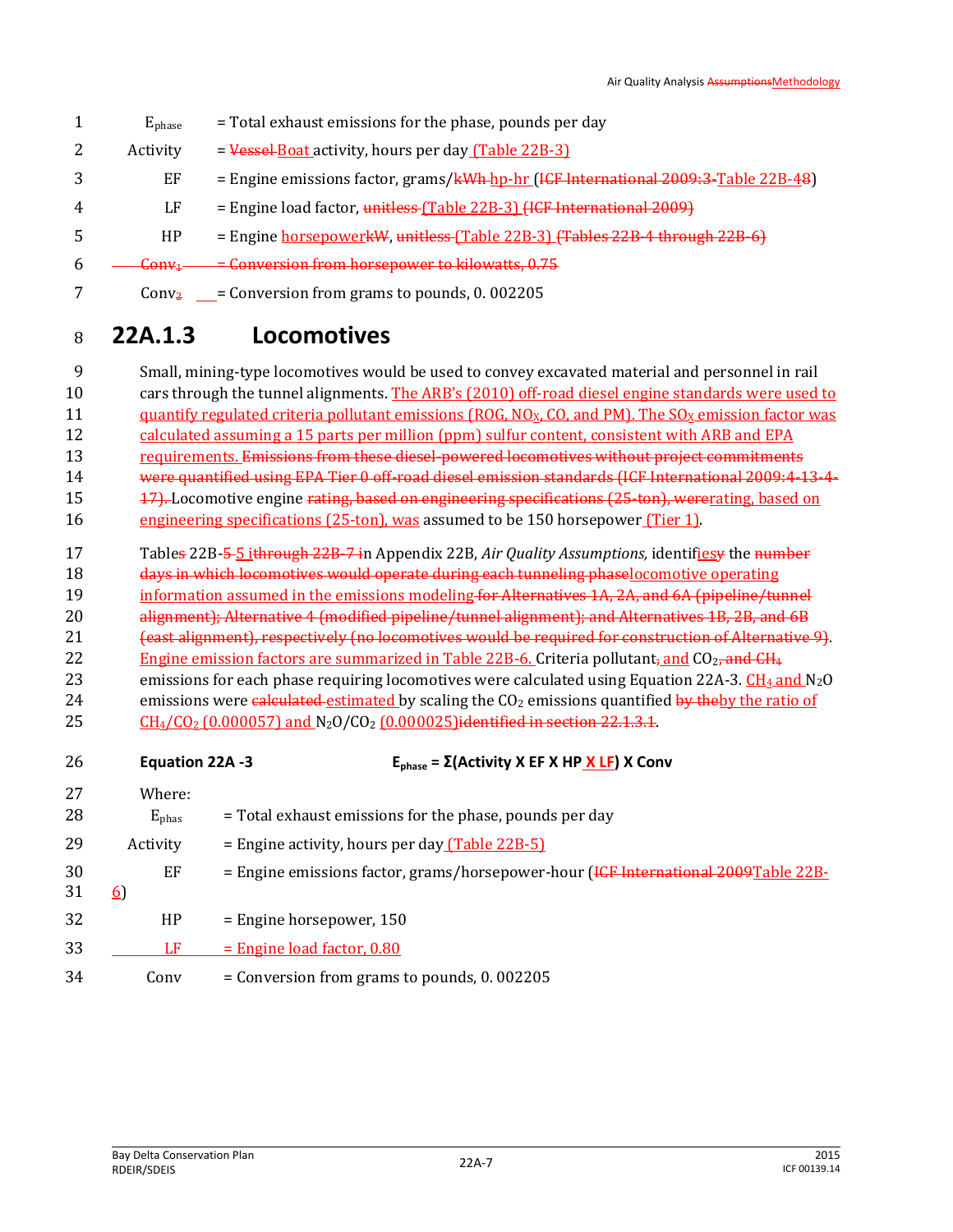## **22A.1.4 On-Road Vehicles**

### **22A.1.4.1 Engine Exhaust**

| 3                          | On-road vehicles include vehicles used for material and equipments hauling, tunnel segment                                                                                                                                                                                                                                                                                                                                                                       |
|----------------------------|------------------------------------------------------------------------------------------------------------------------------------------------------------------------------------------------------------------------------------------------------------------------------------------------------------------------------------------------------------------------------------------------------------------------------------------------------------------|
| $\overline{4}$             | hauling, employee commuting, onsite crew and material movement, and as-needed supply and                                                                                                                                                                                                                                                                                                                                                                         |
| 5                          | equipment pick-up, and general crew movement, as well as vehicles used for employee commuting                                                                                                                                                                                                                                                                                                                                                                    |
| 6                          | to the project site. Emissions from materials hauling and general crew movementon-road vehicles                                                                                                                                                                                                                                                                                                                                                                  |
| 7                          | without project commitments were estimated using the EMFAC2011 EMFAC2014 emissions model                                                                                                                                                                                                                                                                                                                                                                         |
| 8                          | and activity data provided by DWR and 5RMK. Similar to heavy-duty equipment-and marine vessels,                                                                                                                                                                                                                                                                                                                                                                  |
| 9                          | generic vehicle types were not provided. To estimate emissions using EMFAC emission factors,                                                                                                                                                                                                                                                                                                                                                                     |
| 10                         | individual vehicles provided by DWR and 5RMK was assigned a generic type based on the model                                                                                                                                                                                                                                                                                                                                                                      |
| 11                         | description, industry resources, and professional experience. Emissions from employee commuting                                                                                                                                                                                                                                                                                                                                                                  |
| 12                         | were estimated using EMFAC2011 and the total number of personnel required to complete                                                                                                                                                                                                                                                                                                                                                                            |
| 13                         | construction of each phase, which was provided by DWR.                                                                                                                                                                                                                                                                                                                                                                                                           |
| 14<br>15<br>16<br>17<br>18 | Tabless 22B-5-7 through 22B-10through 22B-8+ in Appendix 22B, Air Quality Assumptions,<br>summarizes the number of employees and vehicle datas assumed in the emissions modeling. for<br>Alternatives 1A, 2A, and 6A (pipeline/tunnel alignment); Alternative 4 (modified pipeline/tunnel<br>alignment); Alternatives 1B, 2B, and 6B (east alignment); and Alternative 9 (through Delta/separate<br>corridors alignment), respectively. Key assumptions include: |
| 19                         | Criteria pollutant, CO <sub>2</sub> , and CH <sub>4</sub> emission factors for diesel Vtrucksehicles used for material and                                                                                                                                                                                                                                                                                                                                       |
| 20                         | equipments hauling are based on weighted average vehicle speeds for EMFAC's T7 Tractor                                                                                                                                                                                                                                                                                                                                                                           |
| 21                         | vehicle category. Equipment and materials delivered to the project site will likely originate in                                                                                                                                                                                                                                                                                                                                                                 |
| 22                         | the Bay Area, Sacramento, or Stockton. As a reasonable, yet conservative assumption, it was                                                                                                                                                                                                                                                                                                                                                                      |
| 23                         | assumed all equipment and material would be delivered from the Port of San Francisco                                                                                                                                                                                                                                                                                                                                                                             |
| 24                         | (greatest distance from the project area).                                                                                                                                                                                                                                                                                                                                                                                                                       |
| 25                         | Criteria pollutant, $CO2$ , and $CH4$ emission factors for diesel trucks used for tunnel segment                                                                                                                                                                                                                                                                                                                                                                 |
| 26                         | hauling (MPTO only) are based on weighted average vehicle speeds for EMFAC's T7 Single                                                                                                                                                                                                                                                                                                                                                                           |
| 27                         | vehicle category. Tunnel segments were assumed to originate from three offsite casting yards,                                                                                                                                                                                                                                                                                                                                                                    |
| 28                         | two of which would be located in the Bay Area and one would be located in Stockton. Trip                                                                                                                                                                                                                                                                                                                                                                         |
| 29                         | distances (miles) from each casting yard were quantified using GoogleEarth.                                                                                                                                                                                                                                                                                                                                                                                      |
| 30                         | Criteria pollutant and $CO2$ emission factors for employee commute vehicles are based on<br>$\bullet$                                                                                                                                                                                                                                                                                                                                                            |
| 31                         | weighted average vehicle speeds for EMFAC's LDA/LDT vehicle categories. One-way trip lengths                                                                                                                                                                                                                                                                                                                                                                     |
| 32                         | were provided by DWR based on a geospatial analysis of labor densities in the Plan area. Each                                                                                                                                                                                                                                                                                                                                                                    |
| 33                         | employee would make 2 trips to the project site per day.                                                                                                                                                                                                                                                                                                                                                                                                         |
| 34                         | • Criteria pollutant and CO <sub>2</sub> emission factors for onsite crew and material movement are based on                                                                                                                                                                                                                                                                                                                                                     |
| 35                         | EMFAC's LDT, T6 Utility, T6 Heavy, T6TS, and T7 Tractor categories for vehicles traveling at 5                                                                                                                                                                                                                                                                                                                                                                   |
| 36                         | miles per hour. Daily mileage assumptions were developed based on data from 5RMK and DWR.                                                                                                                                                                                                                                                                                                                                                                        |
| 37                         | as shown in Appendix 22B, Air Quality Assumptions.                                                                                                                                                                                                                                                                                                                                                                                                               |
| 38                         | • Criteria pollutant and $CO2$ emission factors for as-needed supply and equipment pick-up are                                                                                                                                                                                                                                                                                                                                                                   |
| 39                         | based on weighted average vehicle speeds for EMFAC's LDA/LDT/T7 Tractor vehicle categories.                                                                                                                                                                                                                                                                                                                                                                      |
| 40                         | All vehicle trips would be made to hardware or other local supply stores. An average one-way                                                                                                                                                                                                                                                                                                                                                                     |
| 41                         | trip distance of 10 miles was assumed, based on information provided by DWR and 5RMK.                                                                                                                                                                                                                                                                                                                                                                            |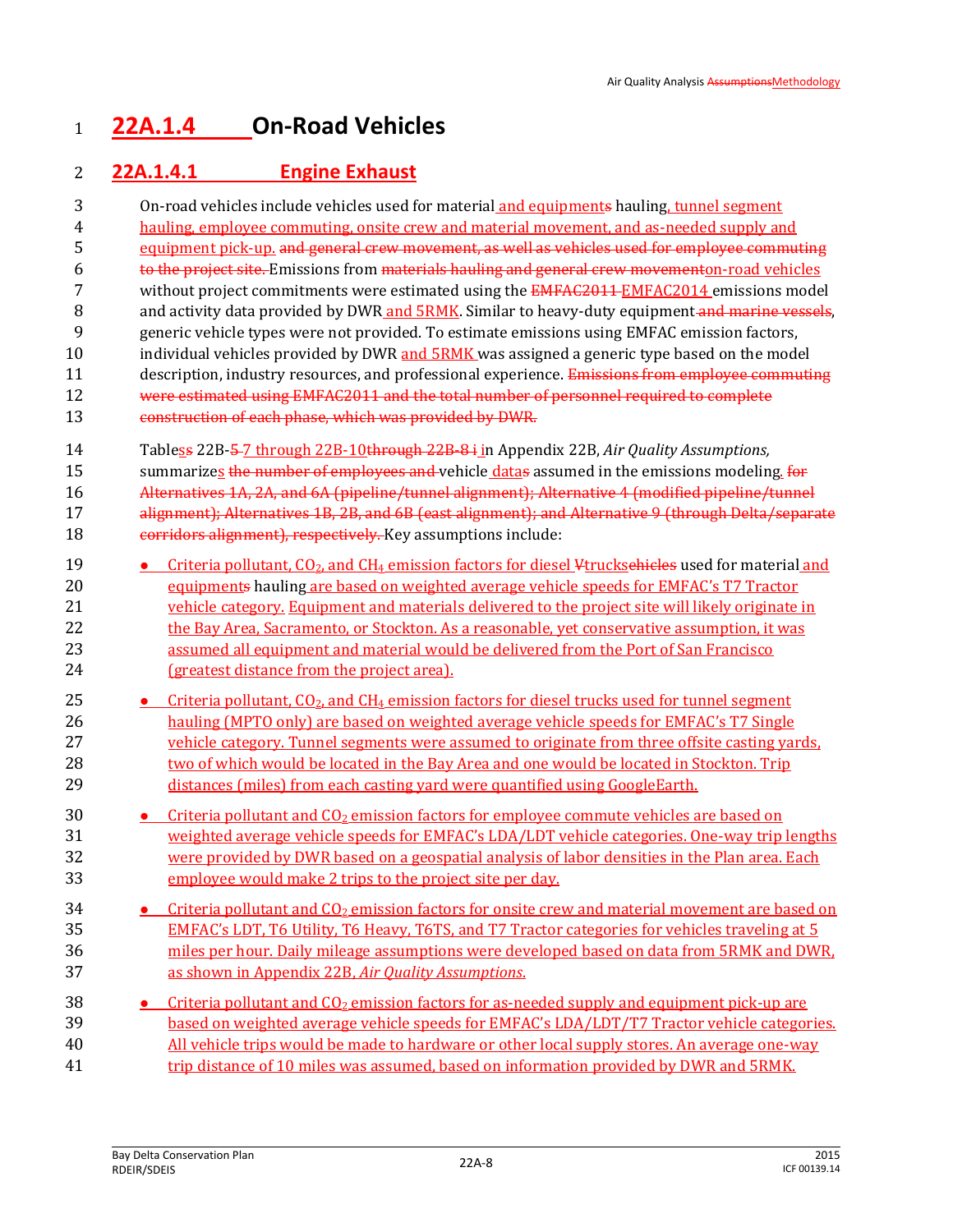| 1<br>2<br>3    | and general crew movement would each make a maximum of 8 trips per day. This value<br>represents a conservative estimate of vehicle activity and is based on consultation with Fehr &<br>Peers, the project traffic engineer.                              |
|----------------|------------------------------------------------------------------------------------------------------------------------------------------------------------------------------------------------------------------------------------------------------------|
| 4<br>5         | • Vehicle trips used for materials hauling and general crew movement would be 9.5 miles in all air<br>districts, based on Plan area CalEEMod default trips lengths for "commercial work" trips.                                                            |
| 6              | • Each employee would make 2 trips to the project site per day.                                                                                                                                                                                            |
| 7<br>8<br>9    | • Passenger vehicles were assumed to be used for employee commute trips. Based on CalEEMod<br>defaults for the Plan area, 82% of passenger vehicles were assumed to be light-duty automobiles<br>(LDA) and 18% were assumed to be light-duty trucks (LDT). |
| 10<br>11       | Employee vehicle trips would be 10.8 miles in the YSAQMD, SMAQMD, and SJVAPCD, based on<br>Plan area CalEEMod default trips lengths for "home based work" trips.                                                                                           |
| 12<br>13       | • Employee vehicle trips would be 12.4 miles in the BAAQMD, based on Plan area CalEEMod<br>default trips lengths for "home based work" trips.                                                                                                              |
| 14<br>15<br>16 | All Vyehicle emission factors from EMFAC2014 were based onwere generated for the<br>EMFAC2011 for the air district counties in which activity would occur, as determined by GIS<br>(see Section 22A.1. $62$ ).                                             |
| 17<br>18<br>19 | Criteria pollutant, and $CO2$ and CH <sub>4</sub> (diesel vehicles only) emissions for each phase were calculated<br>using the information summarized in Appendix 22B, Air Quality Assumptions, Tables 22B-5 through<br>22B-8 and Equation 22A-4.          |
| 20             | <b>Equation 22A -4</b><br>$E_{phase} = \Sigma (EF X Trips X Trip DistanceMiles) X Conv$                                                                                                                                                                    |
| 21             | Where:                                                                                                                                                                                                                                                     |
| 22             | = Total exhaust emissions for the phase, pounds per day<br>Ephase                                                                                                                                                                                          |
| 23             | EF<br>= Engine emissions factor, grams/mile (EMFAC2011EMFAC2014)                                                                                                                                                                                           |
| 24             | Trips = Vehicle trips per day                                                                                                                                                                                                                              |
| 25<br>26       | = Default tTrip length, miles (CalEEMod)distance (Tables 22B-7 through 22B-<br><b>Trip DistanceMiles</b><br>10                                                                                                                                             |
| 27             | = Conversion from grams to pounds, 0.0002205<br>Conv                                                                                                                                                                                                       |
| 28             | EMFAC2011 does not include emission factors for CH <sub>4</sub> or N <sub>2</sub> O. Emissions of CH <sub>4</sub> and N <sub>2</sub> O from                                                                                                                |
| 29             | diesel-powered vehicles were determined by scaling the $CO2$ emissions quantified by Equation 22A-                                                                                                                                                         |
| 30             | $4$ by the ratio of CH <sub>4</sub> /CO <sub>2</sub> and N <sub>2</sub> O/CO <sub>2</sub> (0.000026) emissions expected per gallon of diesel fuel                                                                                                          |
| 31             | according to the CCAR (California Climate Action Registry 2009). Emissions of CH <sub>4</sub> , and N <sub>2</sub> O, and                                                                                                                                  |
| 32             | $HFCs$ emissions from gasoline-powered vehicles were determined by dividing the $CO2$ emissions                                                                                                                                                            |
| 33             | quantified by Equation 22A-4 by 0.95. This statistic is based on EPA's recommendation assessment                                                                                                                                                           |
| 34<br>35       | that CH <sub>4</sub> , N <sub>2</sub> O, and other GHGHFC emissions account for approximately 1% to 5% of on-road<br>emissions (U.S. Environmental Protection Agency 20112014a).                                                                           |
| 36             | <b>Road Dust</b><br>22A.1.4.2                                                                                                                                                                                                                              |

- 37 Fugitive re-entrained road dust emissions are based on the EPA's (2006a; 2011) *Compilation of Air*  38 *Pollutant Emission Factors* (AP-42) methodology, Sections 13.2.1 and 13.2.2. Offsite vehicles,
- 39 including employee commuting cars and equipment and material delivery trucks, were evaluated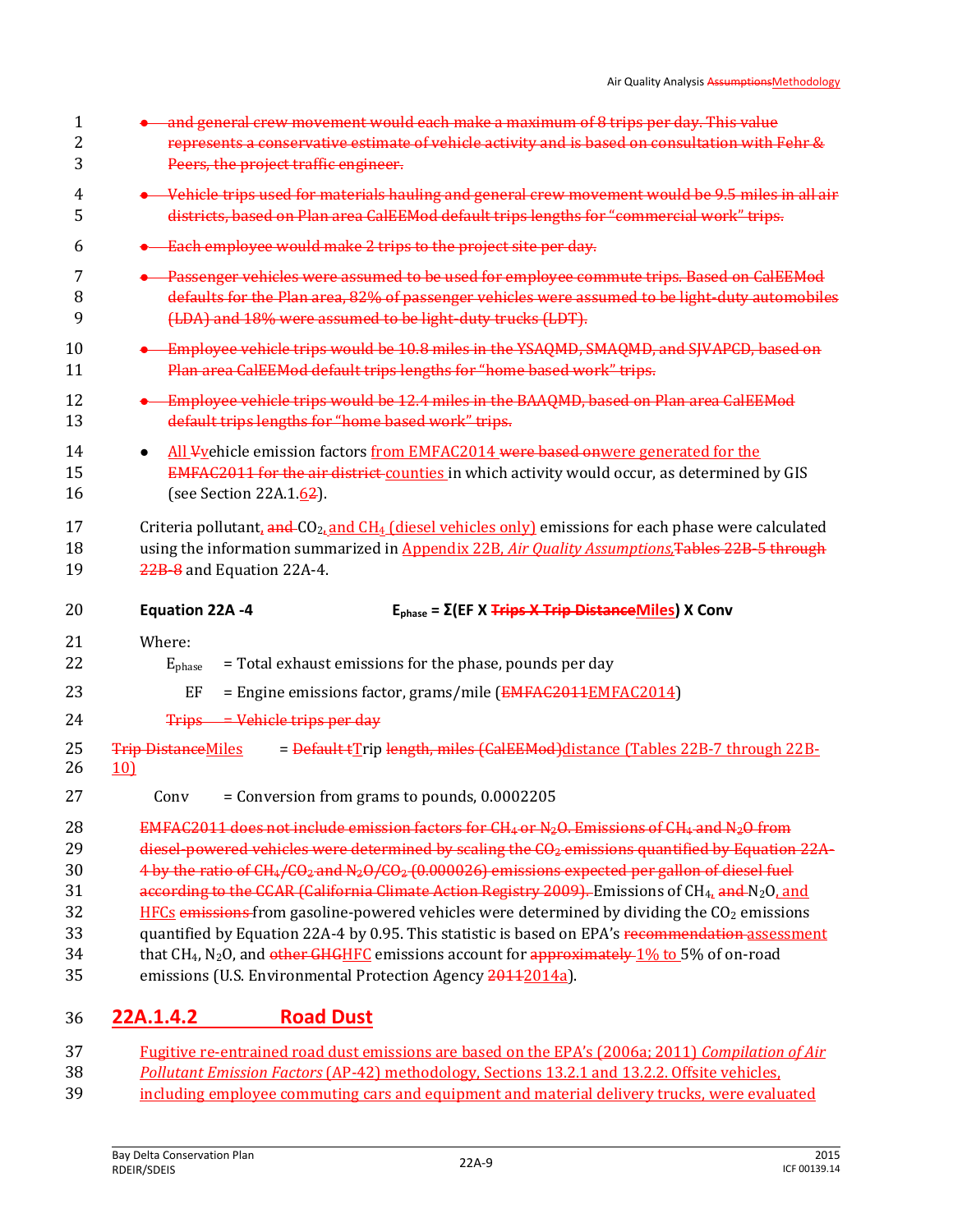- based on Section 13.2.1 for paved roads. Onsite vehicles required for general crew and material
- movement were evaluated based on Section 13.2.2 for unpaved roads. Precipitation data to support
- the emission factor calculations were obtained from the Western Regional Climate Center (2014).
- Daily miles traveled for all vehicles were obtained from Equation 22A-4 (see above).

## **22A.1.422A.1.5Helicopters**

- Helicopters would be used during line stringing activities for the 115-230 kV transmission lines. Based on guidance provided by DWR, two light-duty helicopters were assumed to operate four
- hours a day to install new poles and lines (see Table 22B-11 in, Appendix 22B, *Air Quality*
- Assumptions). Helicopter emissions were estimated using emission factors from the Federal
- 10 Aviation Administration's (FAA) Emissions and Dispersion Modeling System (EDMS), version
- 5.1.4expected fuel consumption for a MD 500 D/E (U.S. Department of Interior National Business
- Center 2006) and emission factors derived from the California Public Utilities Commission (2006
- 13 and 2007) and the U.S. Department of Energy (2008).. EDMS estimates emission factors for standard
- 14 14 14 14 2 anding-takeoff cycles (LTO).<sup>3</sup> EDMS does not calculate emission factors for cruising flight or for
- operations above 3,000 feet altitude.
- 16 Since line stringing activities would include operations beyond the standard LTO cycle, the EDMS emission factors were supplemented to account for cruising operations. Key assumptions include:
- **••** Helicopters would fly from base to the jobsite in a cruise mode. The helicopter's cruise speed was assumed to be approximately 138 mph (MD Helicopters 2014). Fuel flow in cruise mode was estimated based on the ratio of cruise to takeoff power levels (MD Helicopters 2014). This 21 ratio is consistent with earlier data from EPA (1985) that have often been used in EIR/EIS analyses of helicopter flight.
- **The flight from base to the jobsite was assumed to take 15 minutes, corresponding in a cruise**  speed and nominal distance from base to jobsite of up to 35 miles. The return flight from the 25 iobsite to base was assumed to be the same as the flight from base to the jobsite.
- **Helicopters would fly at low speeds during line stringing and would hover for a significant portion of time. Based on FAA (2012), it was assumed that during line stringing the helicopter** 28 would operate at an average of approximately 85% power, and hence approximately 85% of maximum fuel flow rate.
- 30 Criteria pollutant and  $\text{CO}_2$  emissions were calculated using the information summarized in Appendix 22B, *Air Quality Assumptions,* and Equation 22A-5.

 $\overline{a}$ 

 The LTO cycle consists of the following phases: startup and taxi-Out, takeoff, climb out to the atmospheric mixing height (nominally 3,000 feet altitude), descent from 3,000 feet, landing, and taxi.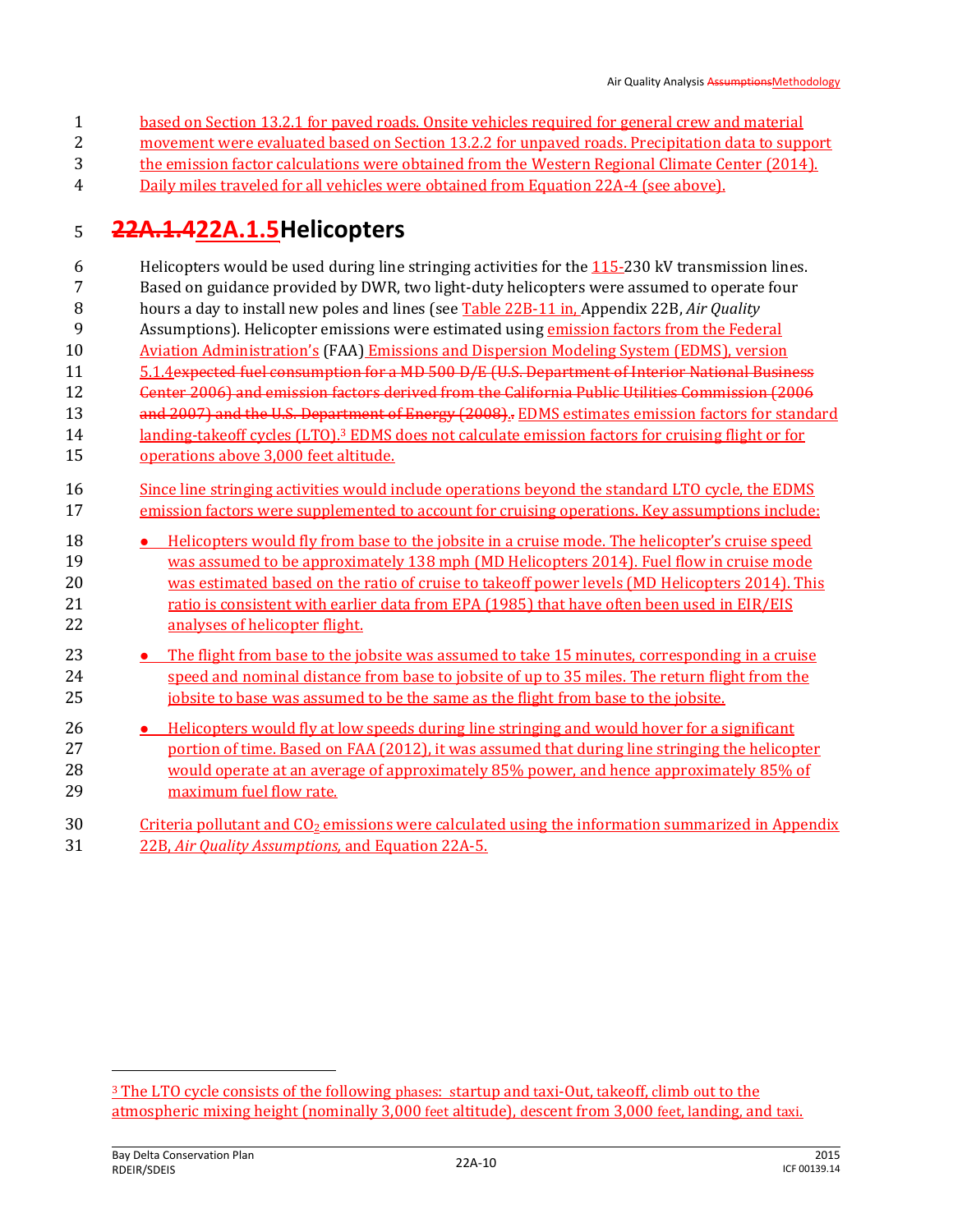|    | $E_{phase} = \Sigma (EF \times Hours) \times Conv$<br><b>Equation 22A -5</b>                                                                                        |
|----|---------------------------------------------------------------------------------------------------------------------------------------------------------------------|
| 3  | Where:<br>= Total exhaust emissions for the phase, pounds per day                                                                                                   |
| 4  | $\rm E_{phase}$<br>= Helicopter emissions factor, grams/hour (Table 22B-12)<br>EF                                                                                   |
| 5  | $=$ Helicopter operating hours, hours/day (Table 22B-11)<br><b>Hours</b>                                                                                            |
| b  | $=$ Conversion from grams to pounds, $0.0002205$<br>Conv                                                                                                            |
| 8  | EDMS does not estimate CH <sub>4</sub> and N <sub>2</sub> O emissions. CH <sub>4</sub> and N <sub>2</sub> O emissions were estimated using data<br>from EPA (2013). |
| 9  | Table 22A-6 summaries the fuel consumption data and emission factors used in the analysis.                                                                          |
| 10 | Table 22A-6. Helicopter Fuel Consumption (gallon/hour) and Emission Factors (pounds/hour)                                                                           |
|    | $\mathbf{DM10a}$<br>$c_{\Omega}$<br>$\mathcal{C} \cap \mathcal{L}$<br>$L\nu$<br>$D\Omega$<br>$\mathbf{M}$ $\Omega$<br>$\mathcal{L}$                                 |

| Heliconter<br><del>nencopier</del> | <b>Gual Hea</b><br><del>ruci osc</del> | <del>ROG</del>  | $H\Theta_{X}$ | $\mathbf{w}$ | PM10 <sup>a</sup> | C.C<br>9⊎2 | $\mathsf{C}\Theta_2{}^{\mathsf{b}}$ |
|------------------------------------|----------------------------------------|-----------------|---------------|--------------|-------------------|------------|-------------------------------------|
| <b>MD 500 D/E</b>                  | <del>28</del>                          | <del>0.66</del> | .<br>$\pm$    | 2.07         | 0.10              | 1 1 A<br>₩ | <del>18.36</del>                    |
| $\mathbf{X}$                       |                                        |                 |               |              |                   |            |                                     |

**Notes** 

<sup>a</sup> Emission factors for PM2.5 are currently unavailable. Consequently, PM2.5 emissions were assumed to equal PM10 emissions. Because PM2.5 represents a fraction of PM10, this approach represents a conservative assessment of PM2.5 emissions from electricity consumption.

 $E$ mission factor in pounds per gallon of fuel consumed. Emissions of  $\tilde{CH}_4$  and  $N_2O$  were determined by scaling the  $CQ_2$  emissions by the  $CCAR$  ratios discussed in Section 22.1.3.4.

### <sup>11</sup> **22A.1.5**

### <sup>12</sup> **22A.1.6 Fugitive Dust from Land DisturbanceEarth Movement**

13 Fugitive dust emissions (without project commitments) from earth movement (i.e., site grading, 14 bulldozing, and truck loading) land disturbance were quantified using emission factors from EPA's (1998) AP-42 and CalEEMod. Emission factors for site grading and bulldozing were calculated from Section 11.9, *Western Surface Coal Mining,* of AP-42. This approach is consistent with the CalEEMod Users Guide and the resulting emission factors match CalEEMod outputs on a pound per acre and pound per hour basis. Although the CalEEMod Users Guide indicates that Section 13.2.4, *Aggregate Handling and Storage Piles*, of AP-42 is used to quantify emissions from Truck Loading, ICF could not independently derive matching emission factors through CalEEMod model runs. Since the CalEEMod results were slightly higher than the AP-42 calculations, truck loading emissions were quantified based on a pound per cubic yard emission factor obtained from the model output. The 5RMK cost estimate provided the total acreage, borrow, excavated, and dredged material for each construction phase. The estimate also identified the maximum acreage and material that would be disturbed in any one day. Table 22B-13 in Appendix 22B, *Air Quality Assumptions*, summarizes 26 the total and maximum daily earth movement quantities assumed in the modeling. Bulldozing 27 equipment hours were also obtained from the cost estimate (see As shown in the construction schedules for the proposed action (see Appendix 22B, *Air Quality Assumptions*), construction of the water conveyance features would require multiple phases with the potential to disturb land. The duration of phases with land disturbance activity for each water conveyance feature were summed to obtain the total number of days in which fugitive dust could be generated. PM10 and PM2.5 32 emissions estimated for the water conveyance features were divided by the total number of activity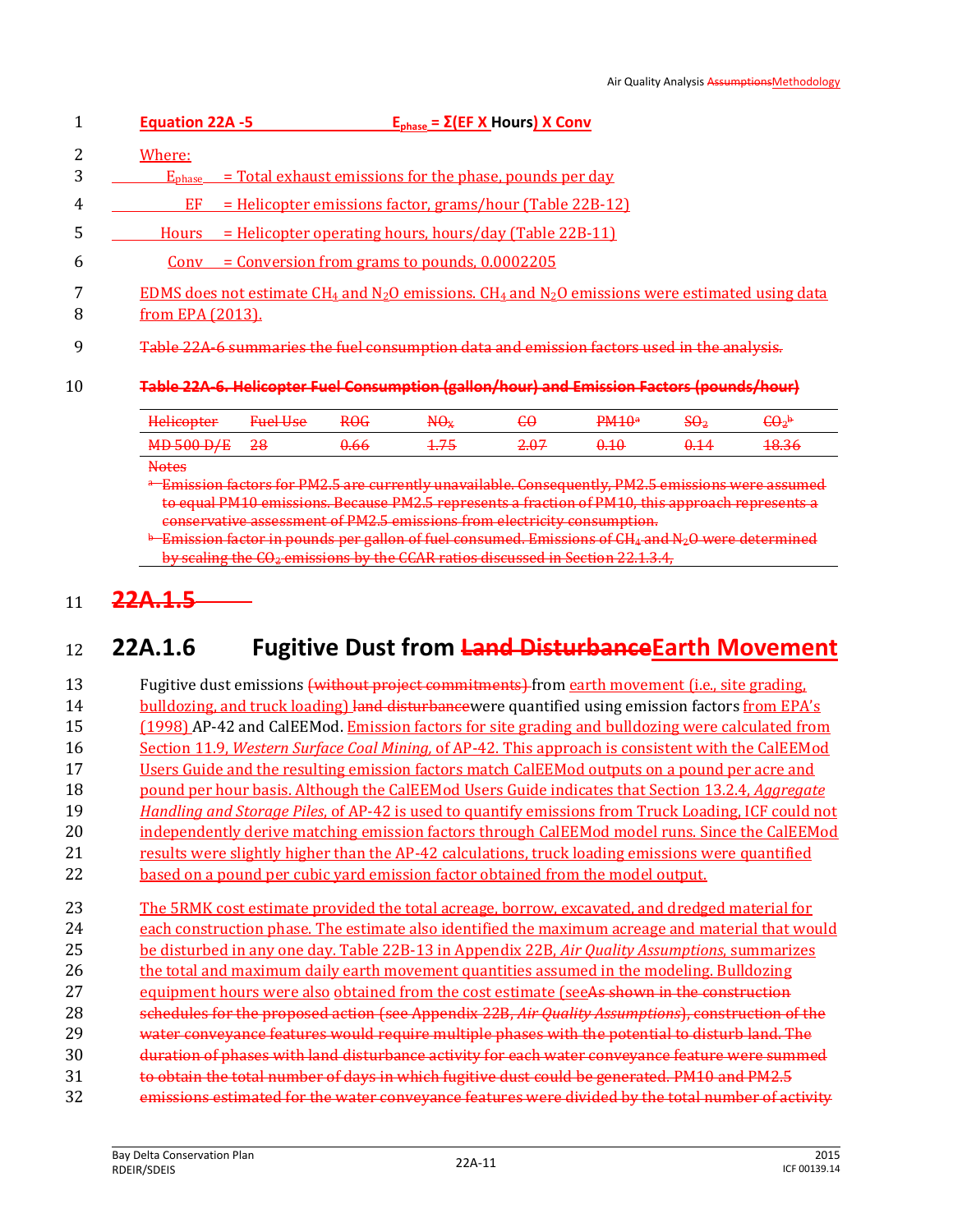- days to determine average PM10 and PM2.5 emissions per day. For example, under Alternative 1A,
- land disturbance associated with Intake 1 would generate 203 pounds of PM10 and occur over a
- period of 381 days. Average daily PM10 emissions would equate to 0.53 pounds per day (203/381).
- Table 22B-9 212 in Appendix 22B, *Air Quality Assumptions*)*,* summarize the construction phases
- assumed in the emissions calculations for Alternatives 1A, 2A, and 6A (pipeline/tunnel alignment);
- Alternative 4 (modified pipeline/tunnel alignment); Alternatives 1B, 2B, and 6B (east alignment);
- and Alternative 9 (through Delta/separate corridors alignment), respectively. Fugitive dust
- 8 emission factors from AP-42 and CalEEMod are provided in Table 22B-14. Total acres disturbed for
- each major water conveyance feature are also provided.

## **22A.1.7 Fugitive ROG from Paving**

- Fugitive ROG emissions generated during paving activities were calculated using an emissions factor
- of 2.62 pounds of ROG per acre, as reported in the CalEEMod Users Guide appendix. Table 22B-15 in
- Appendix 22B, *Air Quality Assumptions*, summarizes the total and maximum daily paving acreages
- assumed in the modeling.

## **22A.1.722A.1.8Electricity Usage**

 Construction of the water conveyance facility will require the use of electricity for lighting, tunnel ventilation, boring, and certain types of equipment. Annual electric demand for all alternatives was provided by DWR and 5RMK and is summarized in Table 22B-136 in Appendix 22B, *Air Quality Assumptions*Table 22A-7. Generation of this electricity will result in criteria pollutant and GHG emissions at regional power plants.

- 21 The EPA (2014b<sup>2</sup>)<sup>4</sup> and University of California, Davis (Delucchi 2006 1996:110) have developed 22 emission factors for the current generation of electricity within California (see Table 22B-4415). Table 22A-8 summarizes the criteria pollutant and GHG emission factors used in the unmitigated
- 24 analysis. Emissions associated with the generation of electricity were estimated by multiplying the
- 25 expected annual electricity usage (Table 22A22B-7137) by the published emission factors show in
- 26 Table 22A-8. As discussed in Section 22A.1.2, adopted and proposed statewide legislation will
- increase future energy efficiency and the proportion of renewable energy supplied to the electrical
- grid. Electricity emissions were therefore also estimated using adjusted factors that account for implementation of the Renewables Portfolio Standard (RPS), as discussed below.

 $\overline{\phantom{0}}$ 

 Power will be supplied to BDCP by multiple utilities. The quantity of power supplied by each utility is currently unknown. Consequently, average statewide emission factors, as opposed to utility-specific factors, were used to quantify emissions associated with electricity consumption.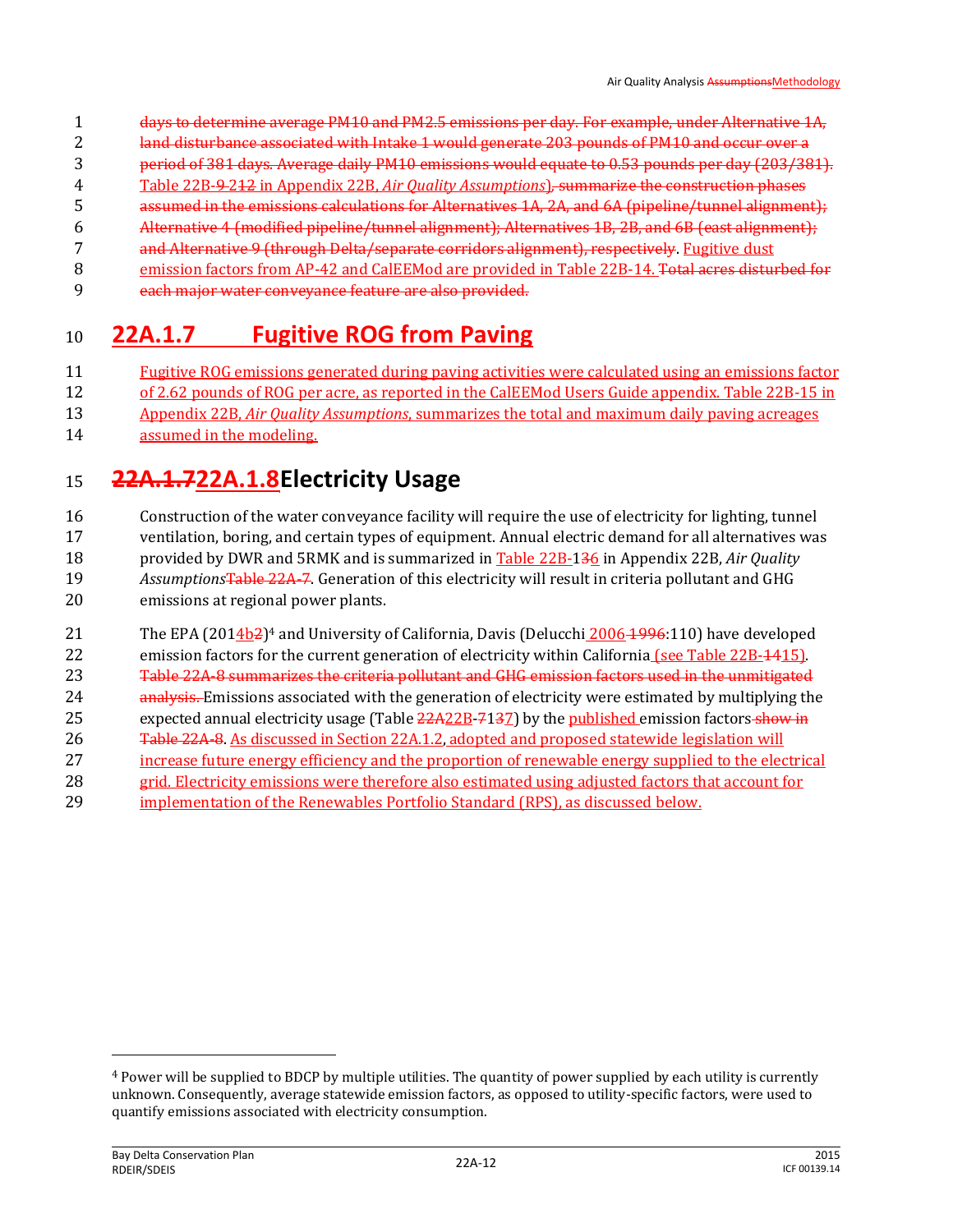#### 1 **Table 22A-7. Annual Electric Demand for Construction (megawatt-hours [MWh])**

| <u>Alternative</u><br><b><i>ISTERS STEERING</i></b>                     | <del>Year 1</del> | <del>Year 2</del>                  | $\frac{V_{\alpha\alpha r}}{2}$<br><del>redi J</del> | <del>Year 4</del>                    | Year 5                                    | Var <sub>6</sub><br><b>CONTRACTOR</b> | Year 7                        | <del>Year 8ª</del>            | <del>Year 9ª</del>         |
|-------------------------------------------------------------------------|-------------------|------------------------------------|-----------------------------------------------------|--------------------------------------|-------------------------------------------|---------------------------------------|-------------------------------|-------------------------------|----------------------------|
| Al <sub>ternativa</sub> 1A 2A 6A<br><del>micriktive 1/1, 2/1, 0/1</del> | 20,442            | <b>32 ULB</b><br><del>JZ,UJU</del> | 56 A.A.G<br>$\sigma$ , rto                          | 220,100                              | 224 220<br><del>JZ 1.230</del>            | 376,487                               | 236,181                       | 81,058                        | 81,058                     |
| Altarnativa 4<br><del>nicenauve 1</del>                                 | 72602<br>73,095   | 106.601<br><del>170,004</del>      | 215222<br><del>ona,ozz</del>                        | A.A. Q A. 66<br><del>117,100</del>   | <u>ARN A7N</u><br><del>100.170</del>      | 483,411                               | 363,354                       | 120168<br>127,100             | 27,600                     |
| Alternative 7, 8                                                        | 12628<br>13.020   | 21,372                             | 45,760                                              | <u>200 111</u><br><del>209,TIT</del> | 212 5 <i>AA</i><br><del>JIJ.JTT</del>     | 365,801                               | 230,648                       | <del>78,386</del>             | 78,386                     |
| Alternative 3                                                           | 10.221<br>10.221  | <del>16,029</del>                  | 40,417                                              | 204,071                              | 308,201                                   | 360,458                               | 227.882<br><del>227,002</del> | 77 050<br><del>,,,v.v</del>   | 77,050                     |
| Alternative 5<br><b>ANGSERIAN CID</b>                                   | 6,814             | 10686<br><del>10,000</del>         | 23,818                                              | 112A2A<br>11 <del>4,141</del>        | 170.29 <sub>A</sub><br><del>170.271</del> | <del>196,937</del>                    | <del>123,770</del>            | A257A<br><del>דומ, בד</del>   | 42,574                     |
| Alternative 1C, 2C, 6C                                                  | 21612<br>21,0TZ   | <b>33 858</b><br><del>JJ,0J0</del> | 15.211<br>ᠴᠣᠣᠴ᠊ᠴ                                    | 121262<br>121,202                    | <u> 168.602</u><br><del>100.002</del>     | <del>196,436</del>                    | 1100A<br><del>117,7T</del>    | 12151<br>T <del>a, IJ I</del> | 42,151                     |
| Alternative 1R 2R 6R<br><u>Tuttuatuvo 19, 49, 09</u>                    | 220012<br>22,012  | 4.1, 205<br>᠇ᠴ᠘᠊ᡃᡉᡉ                | 66,314                                              | 83.301<br><del>∪J,J⊅±</del>          | 70.301<br><del>70,391</del>               | 62072<br><del>04,072</del>            | 26160<br><del>20,100</del>    | 17508<br><del>17,J90</del>    | 17508<br><del>17,370</del> |
| Alternative Ob<br><del>nicenauve 2</del>                                | 11 0 21<br>111041 | 20.603<br><del>20,003</del>        | 22157<br><del>JJ,1J7</del>                          | 41696<br>7 <del>1,070</del>          | 25 1 0 6<br><del>JJ,170</del>             | 21 026<br>᠊ᠣᠴᡕᠣᢣᠣ                     | <b>13 UBU</b><br>ᠴᠣᠨᠣᠦᠣ       |                               | -                          |

- No construction

a Based on guidance provided by DWR, electrical demand assumed to be one-quarter the demand for year 5.

<sup>b-</sup>Based on guidance provided by DWR, electrical demand assumed to be half the demand of alternatives 1B, 2B, 6B (east alignment).

2

#### 3 **Table 22A-8. Criteria Pollutant and GHG Emission Factors (2009) for Electricity Generation**

| Pollutant                | <del>Value</del> | Unit   | Source                          |
|--------------------------|------------------|--------|---------------------------------|
| $\epsilon \theta_2$      | 298.772          | MT/GWh | EPA 2012                        |
| CH <sub>4</sub>          | 0.013            | MT/GWh | EPA 2012                        |
|                          |                  |        |                                 |
| $N_2\Theta$              | 0.003            | MT/GWh | EPA 2012                        |
| SF <sub>6</sub>          | 0.0001           | MT/GWh | ARB 2010; CEC 2012 <sup>a</sup> |
| <b>NMHC</b> <sup>b</sup> | 0.0014           | g/kWh  | Delucchi 1996                   |
| $\epsilon$ o             | 0.0134           | g/kWh  | Delucchi 1996                   |
| H <sub>0x</sub>          | 0.2321           | g/kWh  | Delucchi 1996                   |
| PM10 <sup>e</sup>        | 0.0155           | g/kWh  | Delucchi 1996                   |
| $\mathbf{S}\Theta_2$     | 0.4267           | g/kWh  | Delucchi 1996                   |

MT/GWh = metric tons gigawatt-hourg/kWh = grams per kilowatt-hour

NMHC = non-methane hydrocarbons

- a Neither the EPA nor the University of California, Davis have a published emission factor for SF<sub>6</sub>. Statewide SF<sub>6</sub> emissions in 2008 were therefore used to identify an emission factor per megawatthour by dividing total SF<sub>6</sub> emissions by the total electricity generation in California (California Air Resources Board 2010; California Energy Commission 2012)
- **b Emission factor used to quantify ROG (because ROG only represents a fraction of NMHC, this** assumption is conservative).
- Emission factor used to quantify PM2.5 (because PM2.5 only represents a fraction of PM10, this assumption is conservative).

### <sup>4</sup> **22A.1.8**

- 5 Adopted and proposed statewide legislation will increase future energy efficiency and the 6 proportion of renewable energy supplied to the electrical grid. Actual emissions from construction 7 of the water conveyance facilities will therefore likely be less than those estimated using emission 8 factors presented in Table 22A-8. This analysis thus provides a worst-case scenario of criteria
- 9 pollutants and GHG emissions associated with electricity use.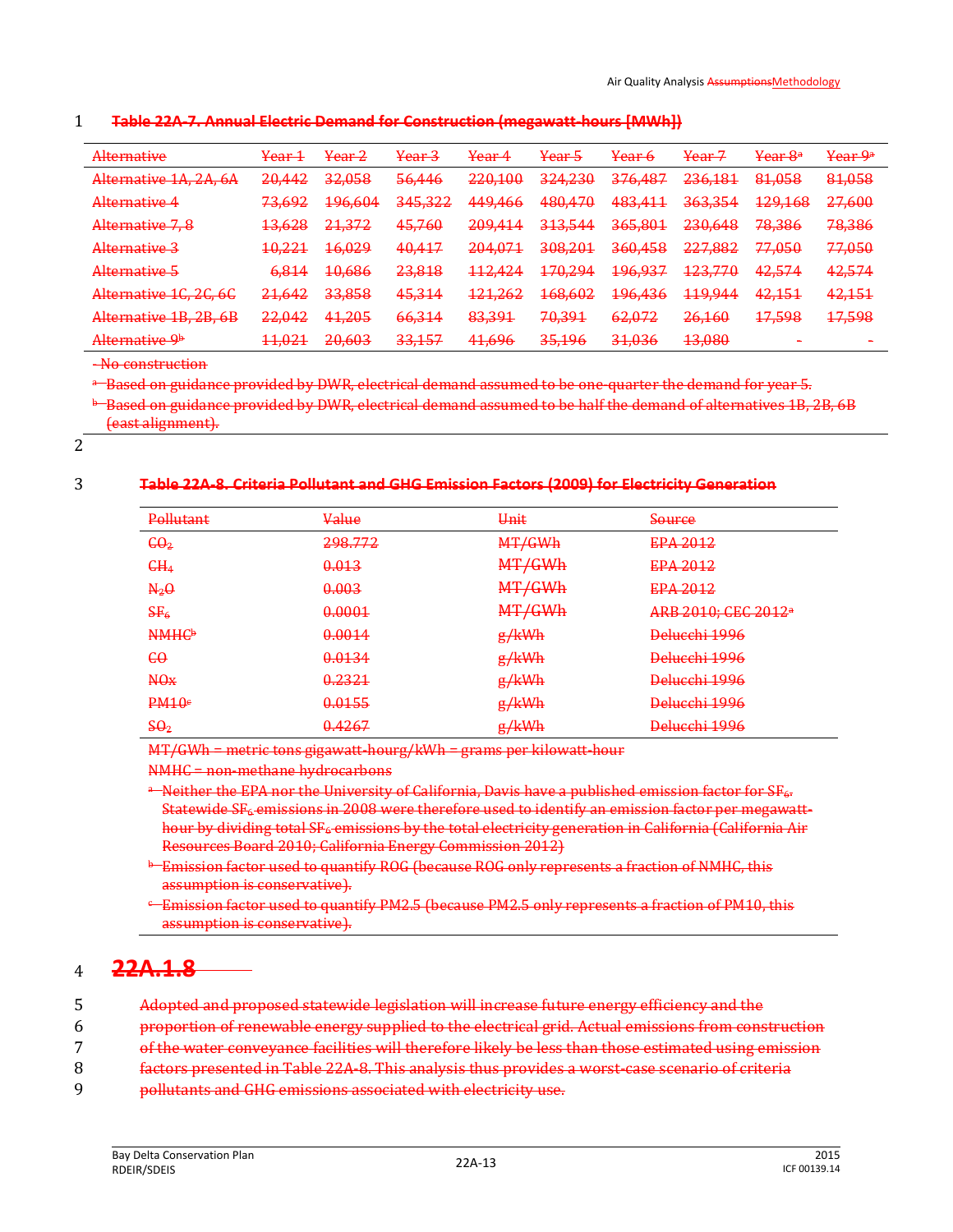## **22A.1.9 Concrete Batching**

### **22A.1.9.1 Particulate Matter**

 Concrete required to construct the water conveyance facility will be manufactured at batch plants that store, convey, and discharge water, cement, fine aggregate, and coarse aggregate. PM10 and PM2.5 may be emitted through the transfer of aggregate, truck loading, mixer loading, vehicle traffic, and wind erosion. The amount of PM10 and PM2.5 generated during concrete batching depends primarily on the surface moisture content of surface materials, and the extent of fugitive emission controls.

- PM10 and PM2.5 emissions from onsite concrete batching were estimated using emission factors
- 10 provided the EPA's (2006b) Compilation of Air Pollutant Emission Factors (AP-42) (U.S.
- Environmental Protection Agency 2006:11.12-11; Sacramento Metropolitan Air Quality
- 12 Management District 2011 and concrete data provided by DWR. The total volume of concrete
- required to construct the major water conveyance features (e.g., Intake, pumping plants) is
- 14 summarized in Table  $\frac{22A22B-8148}{2}$ . Daily PM10 and PM2.5 emissions from onsite concrete batching
- were calculated by multiplying the anticipated volume of concrete produced at each batch plant by
- 16 the AP-42 dust emission factors (see Table 22B-1519). A process rate of 1,100 cubic yards per day
- was batch plants, based on information from the cost estimate. Annual emissions were quantified based on the daily production rates and the total volume of concrete required to construct the
- project features.
- PM10 and PM2.5 emissions from the thee offsite batch plants were quantified based the volume of
- concrete associated with the tunnel segments and facility specific permit limits for PM10, as
- 22 provided by BAAQMD and SJVAPCD through public records requests.

### **22A.1.9.2 Carbon Dioxide**

24 Cement manufacturing produces  $CO<sub>2</sub>$  through fuel combustion and calcination. Emissions generated 25 by on-site fuel combustion account for approximately 40% of total emissions generated by a batching facility, whereas calcination accounts for the reaming 60%. Calcination involves heating 27 raw materials to over 2,500  $\degree$ F, which liberates CO<sub>2</sub> and other trace materials (Portland Cement Association 2011).

- Emissions generated by concrete batching were calculated based on the anticipated volume of
- concrete at various compression strengths. Based on data provided by DWR, structural components
- would require compression strength between 3,000 and 4,000 pounds per square inch (psi),
- 32 whereas the tunnel segments would require strength between 6,000 and 8,000 psi.  $CO<sub>2</sub>$  emission
- factors for these strength ratios were obtained from Nisbet, Marceau, and VanGeem (2002) and the
- Slag Cement Association (2013) (see Table 22B-19).
-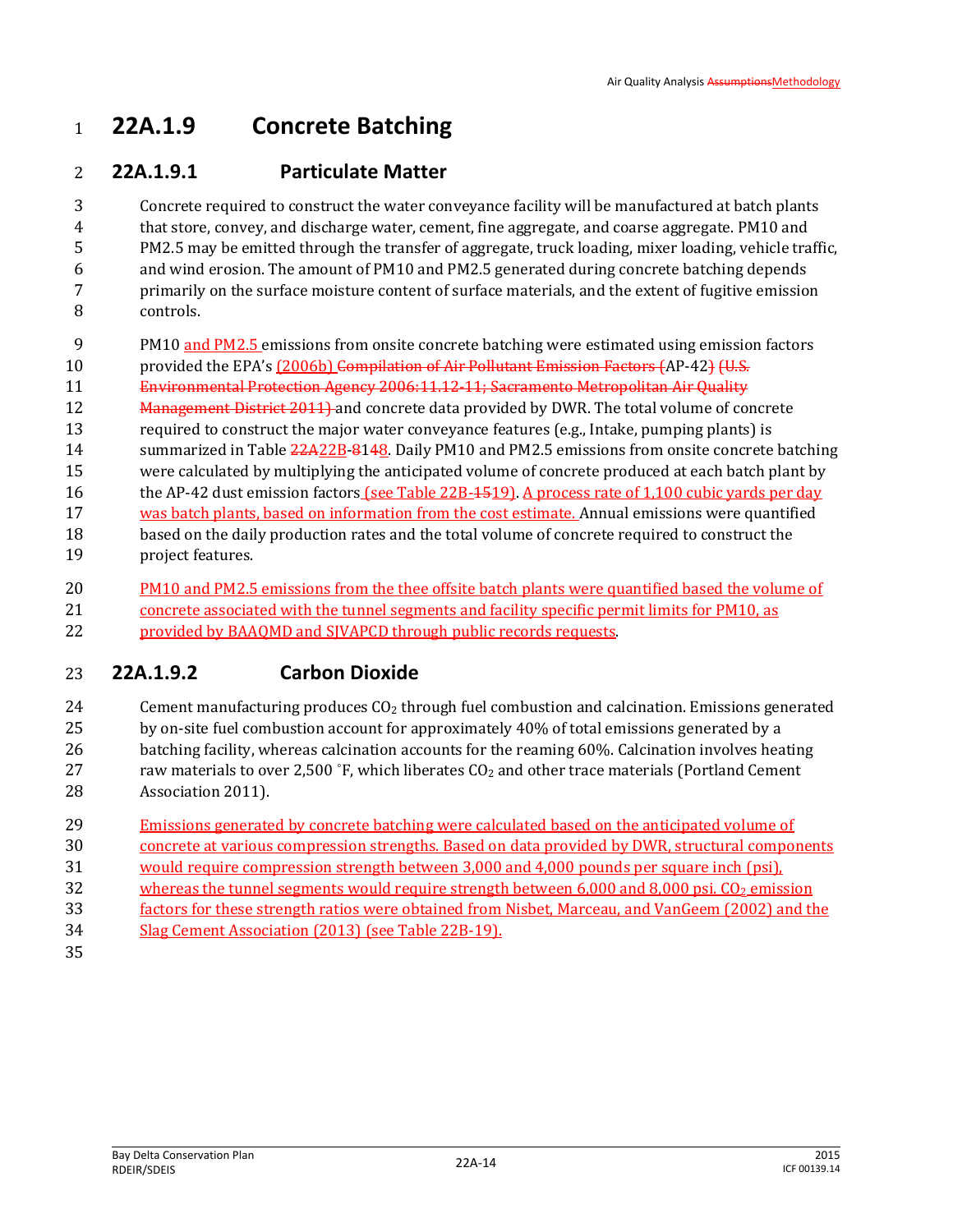|                                   | Alternatives | Alternative          | Alternatives |               |               | <b>Alternatives</b>    | <b>Alternatives</b> |               |
|-----------------------------------|--------------|----------------------|--------------|---------------|---------------|------------------------|---------------------|---------------|
| <b>Type</b>                       | 4A, 2A, 6A   | 4                    | 7,8          | Alternative 3 | Alternative 5 | 1 <del>C, 2C, 6C</del> | 1B, 2B, 6B          | Alternative 9 |
| <b>Intakes</b>                    | 447,500      | 88,500               | 88,500       | 59,000        | 29,500        | 147,500                | 147,500             |               |
| <b>Pumping Plants</b>             | 442,035      | 265,221              | 265,221      | 176,814       | 88,407        | 442,035                | 442,035             |               |
| <b>Pipelines</b>                  | 461,608      | 79,526               | 161,608      | 161,608       | 161,608       | 187,500                | 107,000             |               |
| <b>Canals</b>                     | $\theta$     | 52,711               | $\theta$     | $\theta$      | $\theta$      | 251,915                | 282,422             |               |
| <b>Siphons</b>                    | $\theta$     | 229,233              | $\theta$     | $\theta$      | $\theta$      | 768,538                | 644,846             |               |
| <b>Control Structures/Forebay</b> | 239,961      | 447,008              | 239,961      | 239,961       | 239,961       | 110,008                | 110,008             |               |
| <b>Tunnels</b>                    | 3,741,459    | 4,046,481            | 3,741,459    | 3,425,200     | 1,119,249     | 1,681,659              | 477,120             |               |
| <b>Bridges</b>                    | $\theta$     | $\theta$             | $\theta$     | $\theta$      | $\theta$      | 54,341                 | 51,291              |               |
| <b>Intermediate PP</b>            | 171,143      | $2,857$ <sup>d</sup> | 171,143      | 171,143       | 171,143       | 169,043                | 195,373             |               |
| <b>Total</b>                      | 4,903,706    | 4,911,537            | 4,667,892    | 4,233,726     | 1,809,868     | 3,812,539              | 2,457,595           | 1,400,502     |

- Component assumption unavailable

a Assumes the construction of three intakes/pumping plants

**b Assumes the construction of two intakes/pumping plants** 

<sup>c</sup> Assumes the construction of one intakes/pumping plants

<sup>d</sup> Inlet control structure

1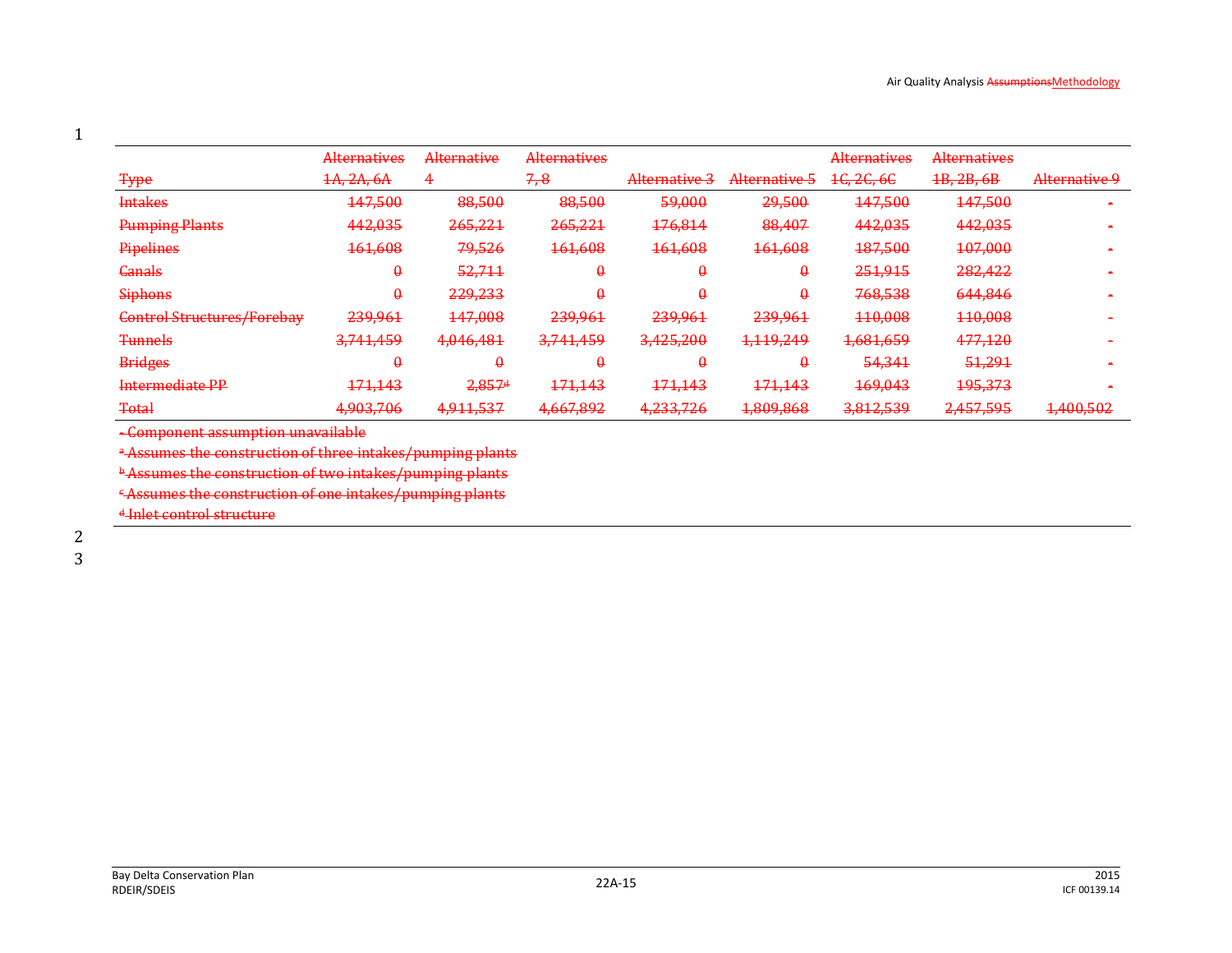Studies have calculated the CO<sup>2</sup> absorption rates of hardened concrete. These studies assume a 70 year service life and a 30-year demolition and recycling period for concrete materials. Given these 3 assumptions, up to 57% of the  $CO<sub>2</sub>$  emitted during the cement manufacturing calcination may be re- absorbed by concrete over the 100 year life cycle (equivalent to about 7% of total batching emissions) (Haselbach 2009). While reabsorption may occur throughout the project lifetime, GHG impacts from concrete batching were conservatively evaluated assuming no reabsorption would occur.

## **22A.1.10 State Mandates to Reduce GHG Emissions**

 Actions undertaken by the state will contribute to project-level GHG reductions. For example, the state requires electric utility companies to increase their procurement of renewable resources by 2020. Renewable resources, such as wind and solar power, produce the same amount of energy as coal and other traditional sources, but do not emit any GHGs. By generating a greater amount of energy through renewable resources, electricity provided to the project will be cleaner and less GHG intensive than if the state hadn't required the renewable standard.

- The analysis assumes implementation of Pavley, LCFS, and RPS. Pavley will improve the efficiency of automobiles and light duty trucks, whereas LCFS will reduce the carbon intensity of diesel and 17 gasoline transportation fuels. To account for GHG reductions achieved by Payley and LCFS, emissions generated by construction equipment and vehicles were calculated using adjusted 19 emission factors from EMFAC20144.<sup>5</sup>
- The RPS will increase the proportion of renewable energy supplied to the electrical grid. The 21 emission factors summarized in Table 22B-4417 are based on the statewide renewable energy mix 22 in 2010 (14%). Implementation of the RPS will increase the proportion of renewable energy within the state to 33% by 2020. To account for emissions reductions achieved by increases in renewable energy, annual electricity emission factors were calculated assuming a linear increase in statewide renewables between 2010 and 2020. Because RPS requirements end in 2020, the percentage of renewable energy after 2020 was assumed to remain constant at 33%.
- Electricity emissions with implementation of RPS were estimated by multiplying the expected annual 28 electricity usage (Table 22B-1317) by the emission factors show in Table 22B-1720. Note that implementation of the RPS will affect criteria pollutants, in addition to GHG emissions.

## **22A.1.11 Project Environmental Commitments to Reduce Criteria Pollutants, GHGs, and DPM**

- 32 The lead agency has identified several **project** environmental commitments to reduce construction- related criteria pollutants and GHG emissions, as described in Appendix 3B, *Environmental Commitments.* Emissions were quantified with implementation of the environmental commitments 35 by making the following adjustments to the emissions analysis described in Sections 22A.1.1 through 22A.1.9:
- 1. **Heavy-Duty Equipment**: CalEEMod and OFFROAD emission factors for heavy-duty equipment greater than 50 horsepower were replaced with model year 2013 emission factors obtained

l

EMFAC2014 does not include emissions reductions achieved by LCFS.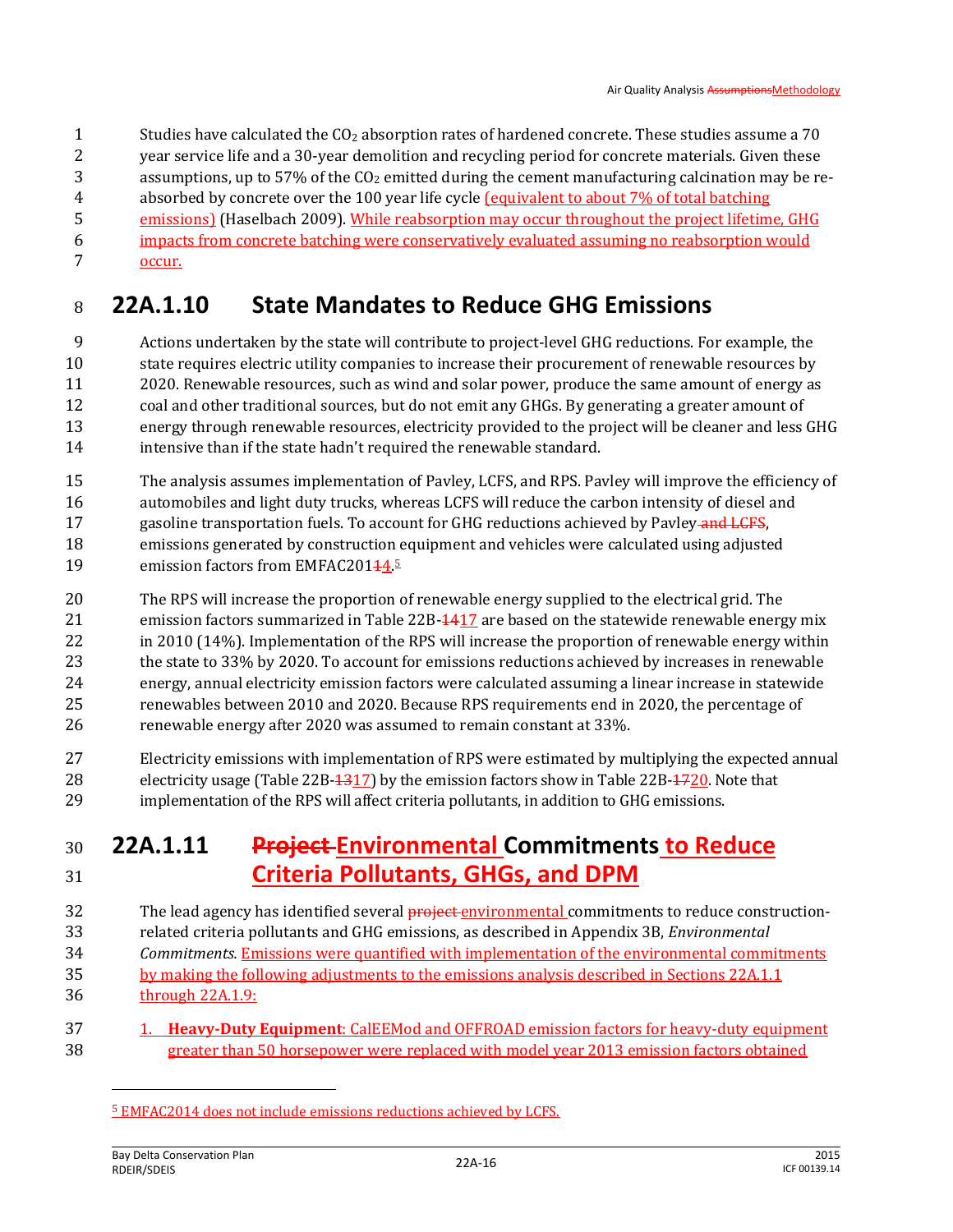| from the Sacramento Metropolitan Air Quality Management District's (SMAQMD) Construction             |
|------------------------------------------------------------------------------------------------------|
| Mitigation Calculator. The 2013 model year emission factors for each equipment piece are built       |
| from the zero-hour emissions rates, annual deterioration rates, and assumptions about engine         |
| operating hours.                                                                                     |
| 2. Marine Vessels: Model year 2000 marine vessel engines were replaced with model year 2010          |
| emission factors (Tier 3 compliance for new engines) obtained from the ARB (2012), as shown          |
| in Table 22B-4.                                                                                      |
| <b>On-Road Haul Trucks:</b> Fleet average emission factors for heavy-duty diesel trucks were         |
| replaced with average emission factors for model year 2010 or newer vehicles obtained from           |
| <b>EMFAC2014.</b>                                                                                    |
| 4. Locomotives: Tier 1 emission factors for locomotives were replaced with Tier 4 emission           |
| factors obtained from the ARB (2010), as shown in Table 22B-6.                                       |
| 5. Earth Movement and Road Dust: Uncontrolled emission factors for onsite soil disturbance and       |
| re-entrained road dust were reduced by 61% and 55%, respectively, pursuant to the Western            |
| <b>Governors' Association Fugitive Dust Handbook (Countess Environmental 2006).</b>                  |
| 4-6. Concrete Batching: Uncontrolled emission factors for batching processes and active piles were   |
| reduced by 70% and 80%, respectively, pursuant to the SMAOMD's (2011) Concrete Batching              |
| Operations Policy Manual. Based on guidance provided by DWR, annual electric demand                  |
| identified in Table 22B-13 would be sufficient to support new electrification commitments.           |
| Emissions associated with the electrification of project equipment were therefore assumed to be      |
| accounted for in the electricity analysis (see Section 22.1.3.7).                                    |
| Diesel particulate filters were assumed to result in an 85% reduction in PM10 and PM2.5 exhaust      |
| (California Air Resources Board 2012). Emissions generated by use of Tier 4 locomotive engines       |
| were calculated using EPA Tier 4 off-road diesel emission standards in place of Tier 0 emissions     |
| standards (see section 22.1.3.3). Emissions from use of CNG were calculated by multiplying           |
| emissions generated by diesel equipment (see section 22.1.3.1) by the percent reduction achieved     |
| by switching from diesel to CNG (see Table 22A-10). Note that for some pollutants, CNG results in an |
| emissions increase, relative to diesel fuel.                                                         |
| 3.                                                                                                   |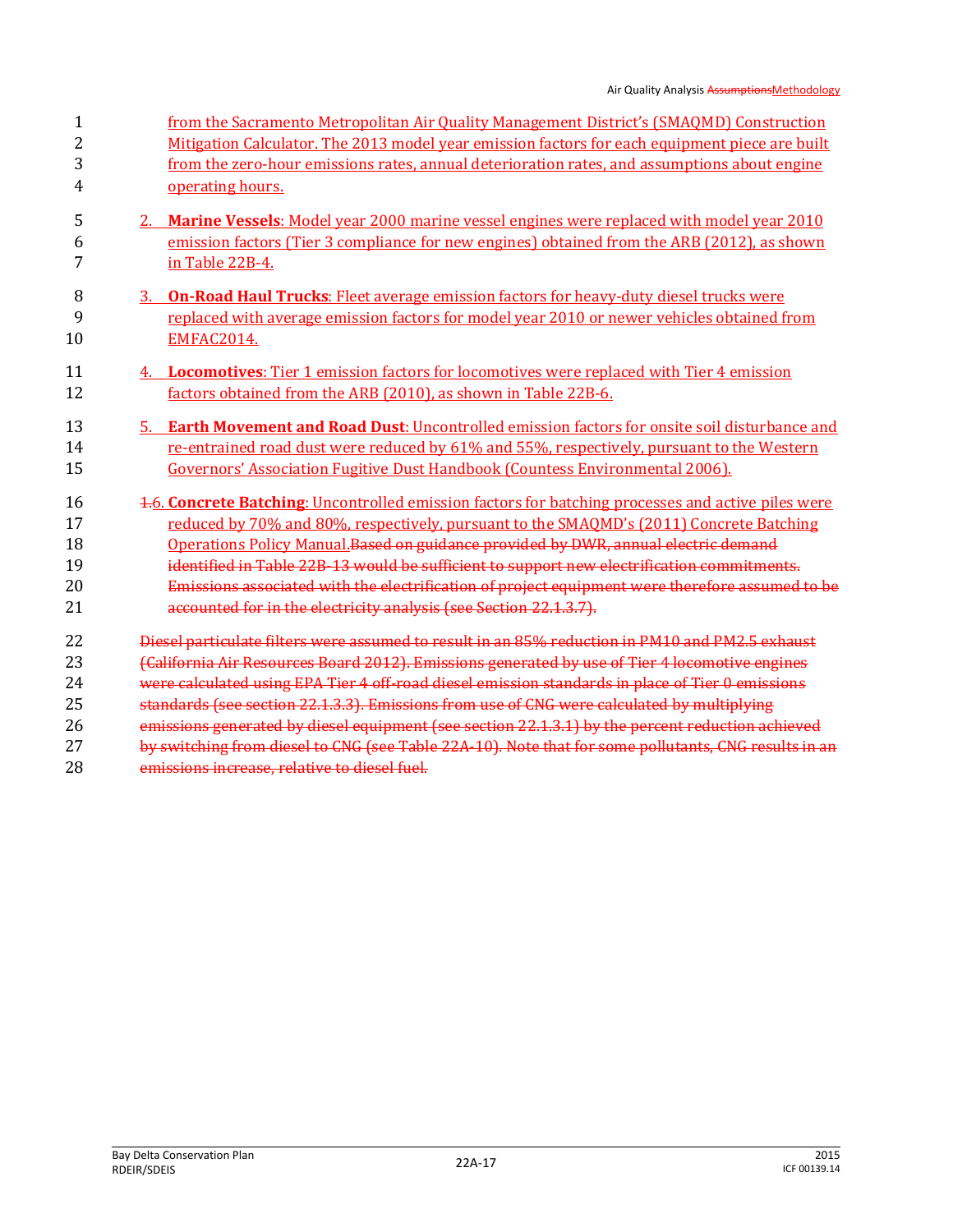#### 1 **Table 22A-10. Change in Emissions Due to Fuel Switch from Diesel to CNG**

| Fournment<br><del>nquiphiem</del>         | ROG             | $\rm M\rm \theta_x$                                               | £θ                                         | PМ        | SO2           | <del>CO</del> 2e |
|-------------------------------------------|-----------------|-------------------------------------------------------------------|--------------------------------------------|-----------|---------------|------------------|
| $F$ <sub>Or</sub> $F$<br><del>roman</del> | <del>-16%</del> | +17%                                                              | 70407<br><del></del>                       | 45%       | $\theta\%$    | <del>+21%</del>  |
| Heavy Truck                               | <del>-8%</del>  | <del>⊦3%</del>                                                    | $\pm A. Q \sqrt{2} 0$<br><del>r room</del> | $A.A.0\&$ | <del>0%</del> | +19%             |
|                                           |                 | Course Colifornia Air Pollution Control Officers Association 2010 |                                            |           |               |                  |

Source: California Air Pollution Control Officers Association 2010

#### **Table 22A-11. Annual Criteria Pollutant and GHG Emission Factors with Implementation of RPS<sup>a</sup>** 2

|                                | $\frac{0}{0}$                           | $\epsilon \Theta_2$                                                           | $H_4$                                 | $N_2\Theta$                                                                                                        | <b>MMHCb</b><br><del>n man</del>                                                                                                          | <del>60</del>                                                       | $H\Theta_X$                                 | DM10 <sub>e</sub><br><del>rwi o</del>      | $\mathbf{S}\mathbf{\Theta}_{\mathbf{X}}$                                                              |
|--------------------------------|-----------------------------------------|-------------------------------------------------------------------------------|---------------------------------------|--------------------------------------------------------------------------------------------------------------------|-------------------------------------------------------------------------------------------------------------------------------------------|---------------------------------------------------------------------|---------------------------------------------|--------------------------------------------|-------------------------------------------------------------------------------------------------------|
| Year                           | Renewable<br><b>ALCOHOL: ANGELES BE</b> | МТ /МИЉ<br>, , , , , , , , , , , ,                                            | MT/MM/h<br>14 1 7 14 YY 11            | МТ /МИЉ<br><del>1711/1717711</del>                                                                                 | a /bMh<br><del>,97 KVV 11</del>                                                                                                           | a /bMh<br>$H^{\prime}$ n v $H$                                      | a /bMh<br><del>,97 K VV 11</del>            | a/bMh<br><del>,97 K VV H</del>             | <u>a /bM/h</u><br><del>,97 n vv 11</del>                                                              |
| 2014                           | 0.21                                    | <u>በ 26670በ</u><br><del>v. 2007 Jo</del>                                      | <u>በ በበበበ12</u><br><del>u.uuu1z</del> | በ በበበበበን<br><del>u.uuuuz</del>                                                                                     | በ በበ12<br><del>u.uu ra</del>                                                                                                              | በ በ11 R<br><del>v.viio</del>                                        | 0.2042<br><del>0.2012</del>                 | በ በ1 2 6<br><del>v.viju</del>              | <b>N 3755</b><br><del>v.v.v.</del>                                                                    |
| 2015                           | 0.23                                    | 0.260227<br><del>v.200237</del>                                               | 0.000011<br><u>VIVVVVJ</u>            | በ በበበበበን<br>$\mathbf{U}$ , $\mathbf{U}$ , $\mathbf{U}$ , $\mathbf{U}$ , $\mathbf{U}$ , $\mathbf{U}$ , $\mathbf{U}$ | <u>በ በበ12</u><br><del>u.uu ra</del>                                                                                                       | 0 0 1 1 5<br><del>v.viis</del>                                      | በ 1002<br><del>v.1772</del>                 | በ በ1 2 2<br><del>u.urud</del>              | <u>በ 3663</u><br><del>u.suus</del>                                                                    |
| 2016                           | 0.25                                    | 0252685<br><u>Viedo o Volo</u>                                                | በ በበበበ11<br><b>VIV VIV VID</b>        | በ በበበበበን<br>$\mathbf{u}_1 \mathbf{v}_2 \mathbf{v}_3 \mathbf{v}_4$                                                  | በ በበ12<br>$\overline{U_1} \overline{U_2} \overline{U_3}$                                                                                  | በ በ112<br>$\mathbf{v}$ , $\mathbf{v}$ , $\mathbf{v}$ , $\mathbf{v}$ | 0.1042<br>$\sqrt{1 + 2}$                    | <u> በበ13በ</u><br>$\overline{v_1v_2v_3v_4}$ | በ 257በ<br><del>0.007 U</del>                                                                          |
| 2017                           | 0.27                                    | 0.247122<br><b>MASS CONTRACT</b>                                              | በ በበበበ11<br><b>VIV VIV VID</b>        | በ በበበበበን<br>$\mathbf{u}_1 \mathbf{v}_2 \mathbf{v}_3 \mathbf{v}_4$                                                  | በ በበ11<br>$\overline{u}$ , $\overline{u}$ , $\overline{u}$ , $\overline{u}$                                                               | <u>በ በ1በዐ</u><br><del>u.urus</del>                                  | $\sqrt{1 + 2 + 2}$                          | 0.0126                                     | 0.34.79<br><del>v.v.vo</del>                                                                          |
| 2018<br><del>2010</del>        | 0.29                                    | 0.240580<br><b>VIATIVIAN</b>                                                  | በ በበበበ11<br><u>VIVVVV</u> P           | በ በበበበበን<br>$\mathbf{u}_1 \mathbf{v}_2 \mathbf{v}_3 \mathbf{v}_4$                                                  | በ በበ11<br>$\overline{u}$ , $\overline{u}$ , $\overline{u}$ , $\overline{u}$ , $\overline{u}$                                              | <u>በ በ1በሬ</u><br>$U_1 U_2 U_3 U_4$                                  | 0.1842<br>$\sqrt{1 + 2}$                    | በ በ1 2 2<br><del>0.0120</del>              | በ 2286<br><del>u.ssoo</del>                                                                           |
| <u>2010</u><br><del>2019</del> | 0.31                                    | 0.224027<br>$V1C1C2C1C2C1C2C2C2C2C2C2C2C2C2C2C2C2C2C2C2C2C2C2C2C2C2C2C2C2C2C$ | n nnnn 1<br><b>UTU U U U U U</b>      | በ በበበበበን<br>$\mathbf{u}_1 \mathbf{v}_2 \mathbf{v}_3 \mathbf{v}_4$                                                  | በ በበ11<br>$\overline{u}$ , $\overline{u}$ , $\overline{u}$ , $\overline{u}$                                                               | በ በ1በ3<br>$U_1 U_2 U_3 U_4$                                         | በ 1702<br>$\sqrt{1 + (1 - \sqrt{1 - 1})^2}$ | <u>በ በ1 2 በ</u><br>$V_1 V_2 V_3 V_4$       | 0.3294<br>$\sigma$ , $\sigma$ , $\sigma$ , $\sigma$                                                   |
| າທາທ⊥<br>ਨਰਨਰਾ                 | <b>U33</b><br><b>VIDIO</b>              | 0.227171<br>$\sqrt{1 - 1}$                                                    | 0.000010<br><b>UTULULULUPEU</b>       | በ በበበበበን<br><u>UTU U U U U U</u>                                                                                   | በ በበ11<br>$\overline{\mathbf{v}}$ , $\overline{\mathbf{v}}$ , $\overline{\mathbf{v}}$ , $\overline{\mathbf{v}}$ , $\overline{\mathbf{v}}$ | በ በ1 በ1<br><b>UTU-SUP</b>                                           | 0.1741<br>$\overline{\phantom{m}}$          | በ በ116<br><del>v.viid</del>                | $\overline{\mathbf{v}}$ , $\overline{\mathbf{v}}$ , $\overline{\mathbf{v}}$ , $\overline{\mathbf{v}}$ |

<sup>a</sup> No change in SF<sub>6</sub> emission factor (see Table 22A-6)

<sup>b</sup> Emission factor used to quantify ROG (because ROG only represents a fraction of NMHC, this assumption is conservative

<sup>c</sup> Emission factor used to quantify PM2.5 (because PM2.5 only represents a fraction of PM10, this assumption is conservative).

## <sup>3</sup> **22A.1.12 Mitigation to Reduce GHG Emissions**

| 4  | <u>Mitigation Measure AQ-21 requires developing and implementing a GHG mitigation program to</u>        |
|----|---------------------------------------------------------------------------------------------------------|
| 5  | completely offset (i.e., to net zero) construction-related GHG emissions through implementing           |
| 6  | emissions-reduction projects. The mitigation measure outlines 13 GHG-reduction strategies that will     |
| 7  | be used in formulating the GHG mitigation program. Potential GHG reductions associated with the         |
| 8  | strategies were evaluated to ensure the mitigation could offset GHG emissions from the BDCP             |
| 9  | alternatives to net zero.                                                                               |
| 10 | A brief overview of the method and assumptions for each strategy is provided below. The reduction       |
| 11 | analysis was developed for informational purposes only and in many cases, only a high-level             |
| 12 | estimate was generated for offset validation. BDCP proponents will develop a mechanism for              |
| 13 | quantifying, funding, implementing, and verifying emissions reductions associated with the selected     |
| 14 | strategies and facility-specific technologies. BDCP proponents will also conduct annual reporting to    |
| 15 | verify and document that selected strategies achieve sufficient emissions reductions to offset          |
| 16 | construction-related emissions to net zero.                                                             |
| 17 | <b>Strategy-1: Renewable Energy Purchase Agreement: Potential GHG reductions were not</b>               |
| 18 | explicitly quantified: according to the National Renewable Energy Laboratory (2012), California's       |
| 19 | technical potential for utility-scale photovoltaics exceeds 246,000 gigawatt-hours, which far exceeds   |
| 20 | the construction energy demands for CM1 (2,132 gigawatt-hours over the entire construction              |
| 21 | period for Alternative 4). Assuming renewable energy would offset 50% of the construction electric      |
| 22 | demands yields an emissions reduction of approximately $231,000$ metric tons $CO2$ e for Alternative 4. |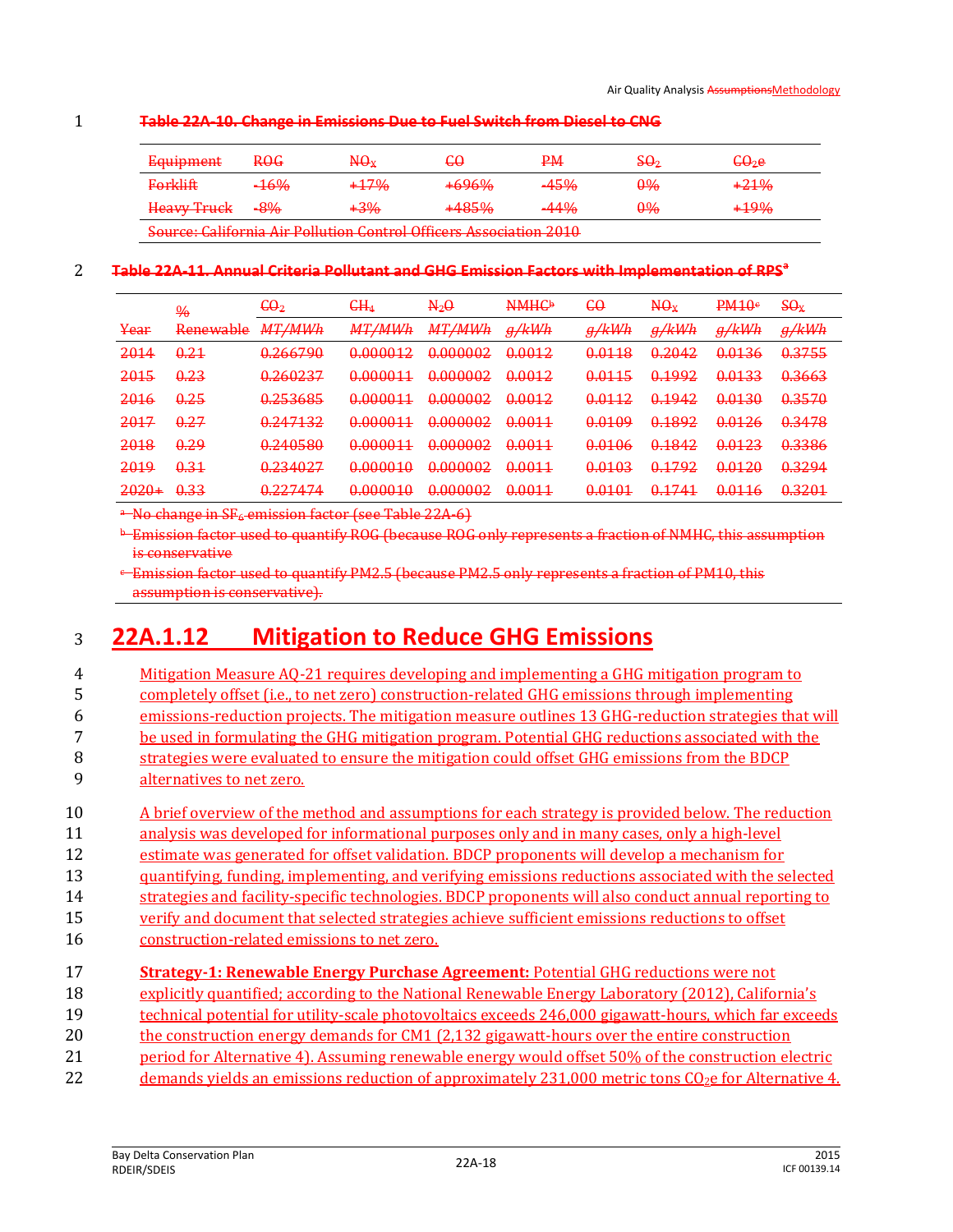2 number and type of equipment pieces ultimately electrified. While some electric engines are 3 commercially available, it is currently unknown which specific equipment in the construction 4 inventory may be electrified. Conservatively assuming only 1 to 5% of the equipment fleet would be 5 electrified yields emissions reductions of approximately 8,000 to 41,000 metric tons CO<sub>2</sub>e for 6 Alternative 4. 7 **Strategy-3: Low Carbon Concrete**: According to Donovan and Pyle (n.d.), cement with 8 supplementary cementitious materials (SCM) has a 29% lower total carbon footprint. As a high-level 9 estimate, it was assumed that CM1 components would be constructed out of concrete with up to 10 70% replacement of cement with SCM. Potential GHG reductions were therefore quantified by 11 multiplying estimated CO<sub>2</sub> emissions from concrete batching by 70% and then by 29%, resulting in 12 an emissions reduction of approximately  $500,000$  metric tons  $CO<sub>2</sub>$  for Alternative 4. 13 **Strategy-4: Renewable Diesel and/or Bio-diesel:** According to the Department of Energy (DOE) 14 (2008), B20 (20% biodiesel/ 80% petroleum diesel) can reduce CO<sub>2</sub> emissions by 15%. It was 15 conservatively assumed that 50% of diesel-powered equipment would utilize B20 during 16 construction. Potential GHG reductions were therefore quantified by multiplying estimated  $CO<sub>2</sub>$ 17 emissions from diesel-powered equipment by 50% and then by 15%, resulting in an emissions 18 reduction of approximately 60,000 metric tons CO<sub>2</sub> for Alternative 4. 19 **Strategy-5: Residential Energy Efficiency Improvements:** DOE's (2014) Home Energy Saver 20 (HES) estimates that the retrofits outlined in Mitigation Measure AQ-21 would reduce CO<sub>2</sub> emissions 21 by 5,152 pounds per package per year. There are 1.4 million homes (2008 est.) within the 22 socioeconomic Study area (i.e., Delta Study area). As a high-level estimate, it was conservatively 23 assumed that 50,000 of these homes would be retrofit. Potential GHG reductions were therefore 24 quantified by multiplying 50,000 retrofits by 5,152 pounds of CO<sub>2</sub> per retrofit per year, resulting in 25 an emissions reduction of approximately 116,000 metric tons CO<sub>2</sub>e per year. Total lifetime GHG 26 reductions could reach 2.1 million metric tons  $C_2e$ , assuming a retrofit lifetime of 18 years 27 (California Energy Commission 2009). 28 **Strategy-6: Commercial Energy Efficiency Improvements:** According to the Energy Information 29 Admiration (2008), average commercial floorspace in the Pacific Region is approximately 28,000 30 square feet per building. As a high-level estimate, it was conservatively assumed that 10,000 31 commercial buildings in the Plan Area would be retrofitted to achieve a 15% reduction in building 32 wide energy use. Electricity and natural gas reductions achieved by the retrofits were quantified 33 assuming 15 kilowatt-hours and 0.28 therms are consumed per square foot, respectively (California 34 Energy Commission 2006). The electricity and natural gas reductions were translated to GHG 35 savings based on the emission factors presented in Table 22B-20, resulting in an emissions 36 reduction of approximately 198,000 metric tons CO<sub>2</sub>e per year. Total lifetime GHG reductions could 37 reach 2.4 million metric tons CO<sub>2</sub>e, assuming a retrofit lifetime of 18 years (California Energy 38 Commission 2009). 39 **Strategy-7: Residential Rooftop Solar:** National Renewable Energy Laboratory (NERL) System 40 Advisor Model (SAM) was used to calculate the energy potential of a typical residential solar 41 **installation in the Sacramento Valley.** 6 As a high-level estimate, it was conservatively assumed that 42 50,000 of homes would receive solar PV. Energy reductions were therefore quantified by

1 **Strategy-2: Engine Electrification:** GHG reductions achieved by this strategy would depend on the

l

<sup>6</sup> See *Final GHG Reduction Measure Analysis for the Sacramento Municipal Utility District* (ICF International 2011).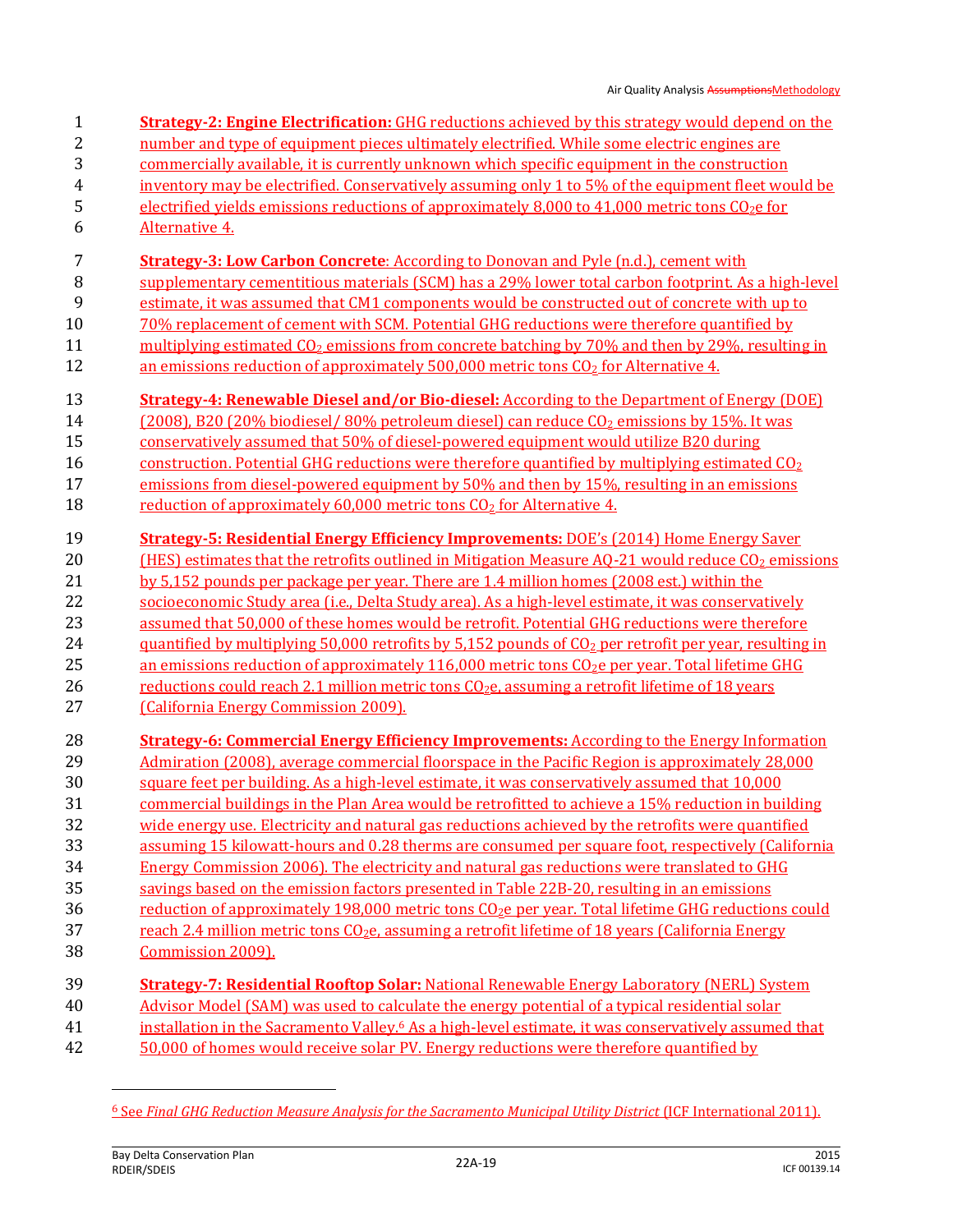- Air Quality Analysis AssumptionsMethodology 1 multiplying 50,000 systems by the estimated solar output per system (4,617 kWh). The resulting 2 electricity reductions were translated to GHG savings based on the emission factors presented in 3 Table 22B-20, resulting in an emissions reduction of approximately 49,000 metric tons  $\text{CO}_2$ e per 4 year. Total lifetime GHG reductions could reach 1.2 million metric tons  $CO<sub>2</sub>e$  assuming a PV lifetime 5 of 25 years (U.S. Department of Energy 2013). 6 **Strategy-8: Commercial Rooftop Solar**: NERL's SAM was used to calculate the energy potential of a 7 typical commercial solar installation in the Sacramento Valley. As a high-level estimate, it was 8 conservatively assumed that 2,500 of commercial buildings would receive solar PV. Energy 9 reductions were therefore quantified by multiplying 2,500 systems by the estimated solar output 10 per system (304,152 kWh). The resulting electricity reductions were translated to GHG savings 11 based on the emission factors presented in Table 22B-20, resulting in an emissions reduction of 12 approximately 164,000 metric tons  $CO<sub>2</sub>e$  per year. Total lifetime GHG reductions could reach 4.1 13 million metric tons CO<sub>2</sub>e assuming a PV lifetime of 25 years (U.S. Department of Energy 2013). 14 **Strategy-9: Purchase Carbon Offsets:** Potential GHG reductions were not explicitly quantified; 15 according to the Legislative Analyst's Office (2012), it is estimated that between 2012 and 2020, 2.5 16 billion allowances will be made available within the state, which far exceeds estimated construction 17 emissions for all alternatives. 18 **Strategy-10: Development of Biomass Waste Digestion and Conversion Facilities:** Based on 19 information provided by the CEC (Mariscal 2012), the technical potential for biomass feedstock 20 production within 200 miles of the CM1 is approximately 122 MW per year. Potential electricity 21 production (MWh) associated with this potential was calculate based on the energy generating 22 potential (MWh/MW/year) of dairy farms (U.S Environmental Potential 2014b). The resulting 23 electricity reductions were translated to GHG savings based on the emission factors presented in 24 Table 22B-20. As a high-level estimate, it was conservatively assumed that only 10% of the technical 25 potential would be captured, resulting in an emissions reduction of approximately 20,000 metric 26 tons CO<sub>2</sub>e per year. Total lifetime GHG reductions could reach 200,000 metric tons CO<sub>2</sub>e assuming a 27 digester lifetime of 10 years (Biogas Energy Inc. 2008). 28 **Strategy-11: Agriculture Waste Conversion Development:** Based on information provided by the 29 CEC (Mariscal 2012), the technical potential for digestible biomass production within 200 miles of 30 the CM1 is approximately 13 million bone-dry tons (BDT) per year. Potential electricity production 31 (kWh) associated with this potential was calculate based on the energy generating potential 32 (kWh/pound) of woody biomass (U.S. Forest Service et al. 2008). The resulting electricity reductions
- 33 were translated to GHG savings based on the emission factors presented in Table 22B-20. As a high-34 level estimate, it was conservatively assumed that only 5% of the technical potential would be
- 35 captured, resulting in an emissions reduction of approximately 196,000 metric tons  $\text{CO}_2$ e per year.
- 36 Total lifetime GHG reductions could reach 3.9 million metric tons CO<sub>2</sub>e assuming a system lifetime of
- 37 20 years (United States Environmental Protection Agency 2008).
- 38 **Strategy-12: Temporarily Increase Renewable Energy Purchases for Operations:** Potential
- 39 GHG reductions were not explicitly quantified; this strategy would purchase renewable electricity in 40 excess of the quantity needed to meet DWR's GHG emissions reduction goals.
- 41 **Strategy-13: Tidal Wetland Inundation:** Given the variability associated with land use change and 42 GHG flux, maximum emissions reductions associated with this strategy were not quantified.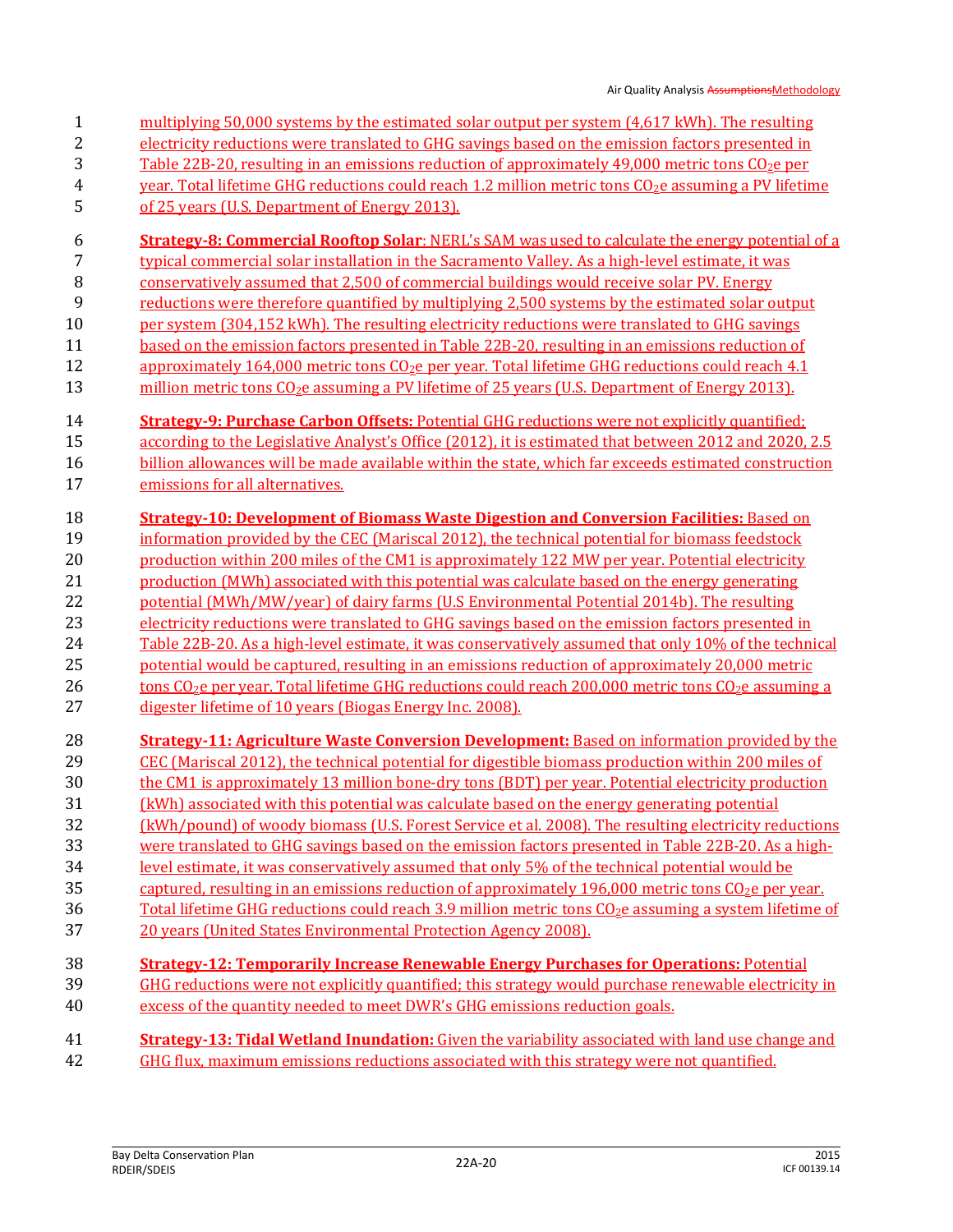### **22A.1.12 Emissions Scaling**

- Alternatives 3, 5, 7, and 8 (Pipeline/Tunnel Alignment) Assumptions for off-road equipment, marine vessels, locomotives, and on-road vehicles for the pipeline/tunnel alignment correspond to construction of the water conveyance facilities associated 5 with Alternatives 1A, 2A, and 6A (15,000 cfs option).<sup>7</sup> Criteria pollutant and GHG emissions associated with these sources were calculated for Alternatives 3, 5, 7, and 8 by scaling emissions estimates for Alternatives 1A, 2A, and 6A. For example, Alternatives 1A, 6A, and 2A will construct five intakes during intake construction, whereas Alternative 3 will construct only two. For each construction component, the ratio of identified project features between Alternatives 1A, 6A, and 2A and the other alternatives was calculated (e.g., two intakes to five intakes).
- 11 Table 22A-12 summarizes the scaling factors for the Alternatives 3, 5, 7, and 8 by major construction component.

### **22A.1.12.1 Alternative 4 (Modified Pipeline/Tunnel Alignment)**

- Assumptions for off-road equipment, marine vessels, locomotives, and on-road vehicles for the
- 15 intakes, pumping plants, forebays, control structures, and pipelines under Alternative 4 correspond
- to construction activities associated with Alternatives 1A, 2A, and 6A (15,000 cfs option). Criteria
- **pollutant and GHG emissions associated with these components were calculated for Alternative 4 by**
- scaling emissions estimates for Alternatives 1A, 2A, and 6A. Table 22A-12 summarizes the scaling
- factors for the Alternative 4 by construction component.

### **22A.1.12.2 Alternatives 1C, 2C, and 6C (West Alignment)**

- Assumptions for off-road equipment, marine vessels, locomotives, on-road vehicles, and land 22 disturbance for the west alignment were unavailable. Criteria pollutant and GHG emissions for the 23 alternatives using this conveyance were calculated by scaling emissions estimates for the east alignment conveyance and tunnel conveyance, due to similarities between the alternatives. The scaling analysis was based on project features unique to each construction component, which were 26 identified for all the west alignment alternatives. For each construction component, the ratio of 27 identified project features between the east alignment or pipeline/tunnel alignment and the west 28 alignment alternatives was calculated.
- Table 22A-13 summarizes the scaling factors for the west alignment alternatives by major construction component.

 $\overline{\phantom{0}}$ 

 Note that emissions associated with Alternative 1A and 2A are identical except for the Head of Old River Barrier, which occurs under Alternative 2A. Emissions associated with the Head of Old River Barrier were added to the emission estimates for Alternative 1A to evaluate Alternative 2A.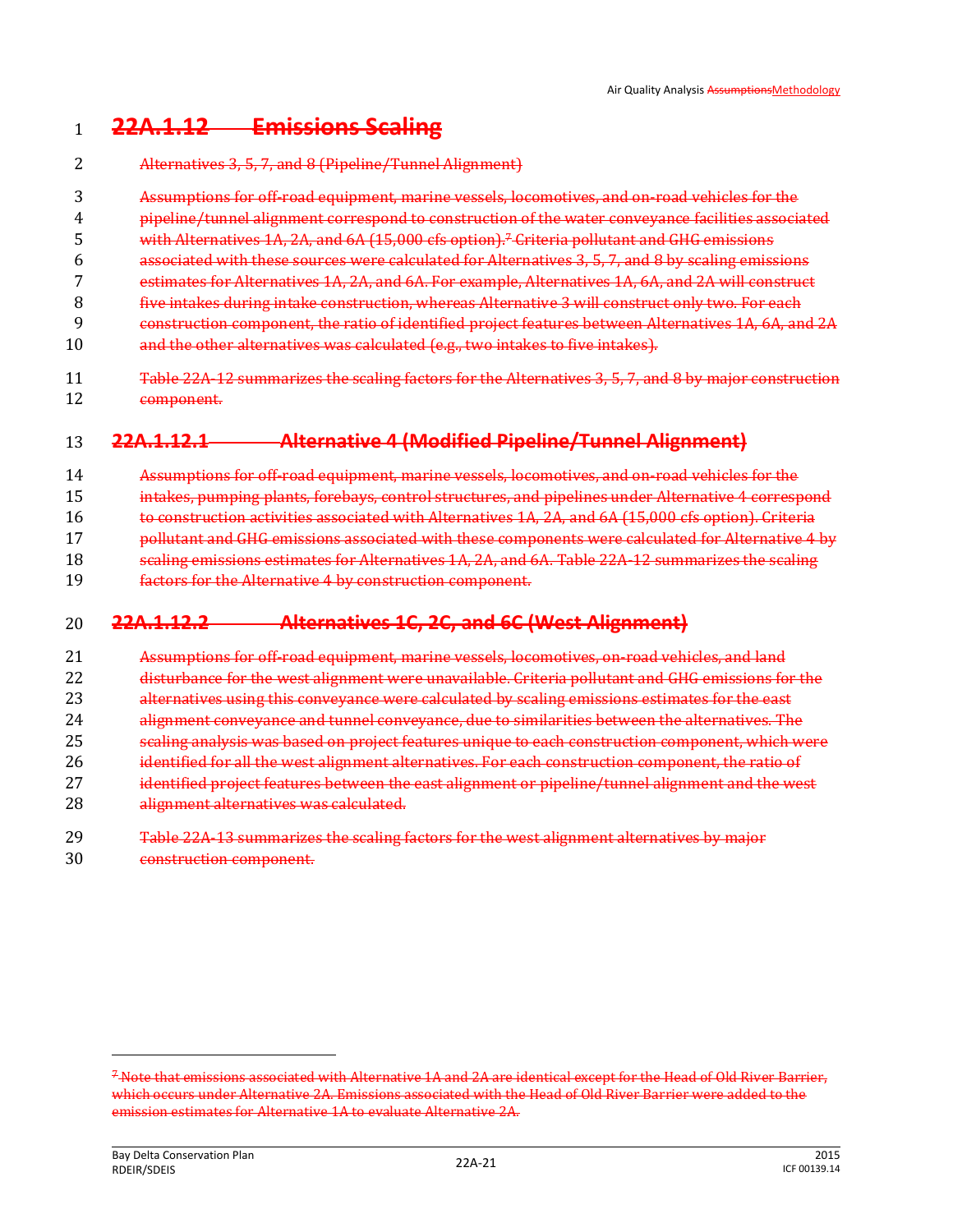|                                   |                                       |                                   |                          |                | <b>Value</b>            |                |                |                         | Ratio (to Alt 1A, 2A, 6A) |                         |                         |
|-----------------------------------|---------------------------------------|-----------------------------------|--------------------------|----------------|-------------------------|----------------|----------------|-------------------------|---------------------------|-------------------------|-------------------------|
| Feature                           | <b>Scaling Method</b>                 | 1A, 2A, 6A                        | 4                        | 7,8            | $\overline{\mathbf{3}}$ | $\overline{5}$ |                | $\overline{4}$          | 7,8                       | $\boldsymbol{\beta}$    | 5                       |
| Intakes(number)                   |                                       |                                   |                          |                |                         |                |                |                         |                           |                         |                         |
| Intake 1                          | Scale by whether the feature is built | $\ddagger$                        | $\theta$                 |                | $\theta$                | $\theta$       | $\theta$       | $\theta$                | $\theta$                  | $\theta$                | $\theta$                |
| Intake <sub>2</sub>               | Scale by whether the feature is built | $\ddagger$                        | $\overline{1}$           |                | $\overline{\textbf{1}}$ | $\overline{1}$ | $\overline{1}$ | $\overline{\textbf{1}}$ | 4                         | $\ddagger$              | $\overline{1}$          |
| Intake 3                          | Scale by whether the feature is built | $\overline{1}$                    |                          |                | $\overline{1}$          | $\overline{1}$ | $\theta$       | $\overline{1}$          | $\overline{1}$            | $\overline{1}$          | $\theta$                |
| Intake 4                          | Scale by whether the feature is built | $\ddagger$                        | $\theta$                 |                |                         | $\theta$       | $\theta$       | $\theta$                | $\theta$                  | $\theta$                | $\theta$                |
| Intake 5                          | Scale by whether the feature is built | $\overline{1}$                    | $\overline{1}$           |                | $\overline{1}$          | $\theta$       | $\theta$       | $\overline{1}$          | $\overline{1}$            | $\theta$                | $\theta$                |
|                                   |                                       | <b>Pumping Plants (number)</b>    |                          |                |                         |                |                |                         |                           |                         |                         |
| <b>Pumping Plant 1</b>            | Scale by whether the feature is built | $\ddagger$                        | $\theta$                 |                | $\theta$                | $\theta$       | $\theta$       | $\theta$                | $\boldsymbol{\theta}$     | $\theta$                | $\theta$                |
| <b>Pumping Plant 2</b>            | Scale by whether the feature is built | $\ddagger$                        | $\overline{\texttt{+}}$  |                | 4                       | $\ddagger$     | $\overline{1}$ | $\mathbf 4$             | 4                         | $\overline{1}$          | $\ddagger$              |
| <b>Pumping Plant 3</b>            | Scale by whether the feature is built | $\ddagger$                        |                          |                | 4                       | $\ddagger$     | $\theta$       | $\overline{1}$          | $\overline{\textbf{1}}$   | $\overline{\textbf{1}}$ | $\theta$                |
| <b>Pumping Plant 4</b>            | Scale by whether the feature is built | $\ddagger$                        | $\overline{1}$           |                | $\overline{1}$          | $\theta$       | $\theta$       | $\overline{\textbf{1}}$ | 4                         | $\pmb{\theta}$          | $\theta$                |
| <b>Pumping Plant 5</b>            | Scale by whether the feature is built | $\ddagger$                        | $\theta$                 |                | A                       | $\theta$       | $\theta$       | $\theta$                | $\theta$                  | $\pmb{\theta}$          | $\theta$                |
| <b>Intermediate Pumping Plant</b> | Scale by whether the feature is built | $\overline{1}$                    | 4 <sup>a</sup>           | $\overline{1}$ | $\overline{\textbf{1}}$ | $\ddagger$     |                | 0.07a                   | $\overline{1}$            | $\ddagger$              | $\ddagger$              |
| Pipelines (Length)                | Scale by length of pipeline built     | 8.00                              | 0.34                     |                | 2.48                    | 1.96           |                | 0.04                    | 0.79                      | 0.31                    | 0.25                    |
| <b>Tunnels (acres)</b>            |                                       |                                   |                          |                |                         |                |                |                         |                           |                         |                         |
| Reach 1                           | Scale by length of reach built        | 0.26                              | ᆠ                        | 0.26           | 0.26                    | 0.26           |                | ط۔                      | $\overline{1}$            | $\overline{1}$          | $\ddagger$              |
| Reach 2                           | Scale by length of reach built        | 5.53                              | $\overline{\mathbf{b}}$  | 5.53           | 5.53                    | 5.53           |                | $\rightarrow$           | $\overline{1}$            | $\overline{1}$          | $\overline{1}$          |
| Reach 3                           | Scale by length of reach built        | 5.37                              | ط۔                       | 5.37           | 5.37                    | 2.69           |                | ىل                      | $\overline{1}$            | $\ddagger$              | 0.50                    |
| Reach 4                           | Scale by length of reach built        | 5.47                              | ط۔                       | 5.47           | 5.47                    | 2.74           |                | طہ                      | $\overline{1}$            | $\overline{1}$          | 0.50                    |
| Reach 5                           | Scale by length of reach built        | 5.99                              | $\overline{\mathbf{b}}$  | 5.99           | 5.99                    | 3.00           |                | $\overline{\mathbf{a}}$ | $\overline{1}$            | $\overline{1}$          | 0.50                    |
| Reach 6                           | Scale by length of reach built        | 5.81                              | $\overline{\mathbf{a}}$  | 5.81           | 5.81                    | 2.91           |                | $\overline{\mathbf{a}}$ | $\overline{1}$            | $\overline{1}$          | 0.50                    |
| Reach <sub>7</sub>                | Scale by length of reach built        | 5.99                              | $\overline{\mathbf{a}}$  | 5.99           | 5.99                    | 3.00           |                | $\overline{\mathbf{a}}$ | $\overline{1}$            | $\overline{1}$          | 0.50                    |
| Reach 8                           | Scale by length of reach built        | 4.78                              | $\mathbf{a}$             | 4.78           | 4.78                    | 2.39           |                | $\overline{\mathbf{a}}$ | $\overline{1}$            | $\overline{1}$          | 0.50                    |
|                                   |                                       |                                   | <b>Forebays</b> (number) |                |                         |                |                |                         |                           |                         |                         |
| <b>Intermediate Forebay</b>       | Scale by acres of forebay built       | 1,892                             | 250                      | 1,892          | 1,892                   | 1,892          |                | 0.13                    | $\overline{1}$            | $\overline{\textbf{1}}$ | $\overline{1}$          |
| <b>Byron Tract Forebay</b>        | Scale by acres of forebay built       | 1,489                             |                          |                | 1,489                   | 1,489          | 745            |                         | $\overline{1}$            | $\overline{1}$          | 0.50                    |
|                                   |                                       | <b>Control Structures(number)</b> |                          |                |                         |                |                |                         |                           |                         |                         |
| Structure 1                       | Scale by whether the feature is built | $\ddagger$                        | $\ddagger$               |                | $\ddagger$              | $\ddagger$     | $\ddagger$     | $\ddagger$              | $\ddagger$                | $\ddagger$              | $\ddagger$              |
| Structure 2                       | Scale by whether the feature is built | $\ddagger$                        |                          |                | $\overline{\textbf{1}}$ | $\ddagger$     | $\overline{1}$ | $\ddagger$              | $\ddagger$                | $\ddagger$              | $\overline{\textbf{1}}$ |
| Structure 3                       | Scale by whether the feature is built | $\overline{1}$                    |                          |                |                         | $\ddagger$     | $\overline{1}$ | $\ddagger$              | $\ddagger$                | $\overline{1}$          | $\overline{1}$          |
| Structure 4                       | Scale by whether the feature is built | $\overline{1}$                    |                          |                | $\overline{1}$          | $\overline{1}$ | $\overline{1}$ | $\overline{1}$          | $\mathtt+$                | $\mathbf +$             | $\overline{1}$          |

1 **Table 22A-12. Scaling Factors for Alternatives 3, 5, 7, and 8 (Pipeline/Tunnel Conveyance) and Alternative 4 (Modified Pipeline/Tunnel Conveyance)** 

<sup>a</sup> The Intermediate Pumping Plant would be replaced by an outlet structure under Alternative 4. This assumption is reflected in the scaling factors.

 $^{\rm b}$ The component was not scaled. Emissions were calculated based on alternative-specific construction data (see Section 22A.1.1.4).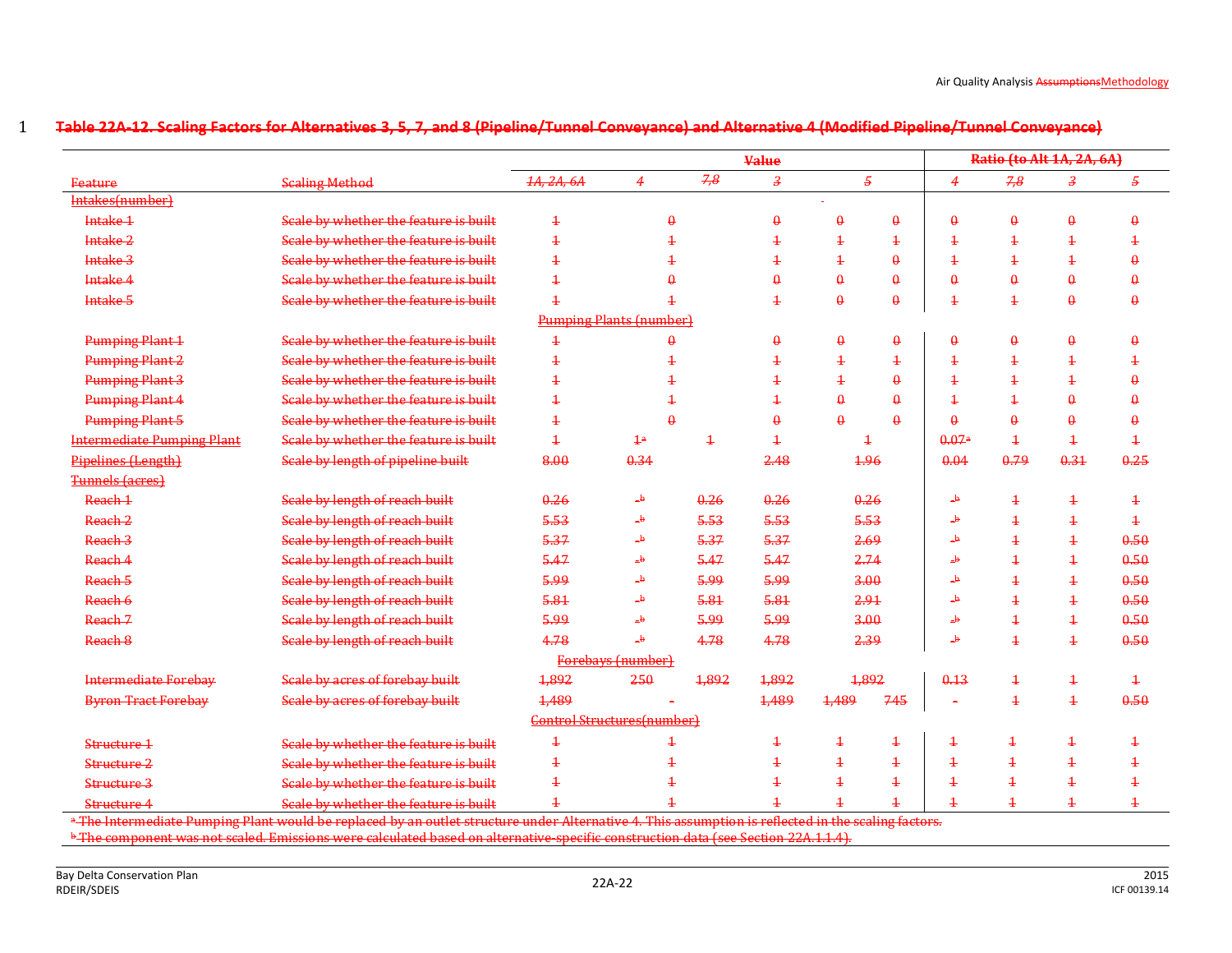#### 1 **Table 22A-13. Scaling Factors for Alternatives 1C, 2C, and 6C (West Alignment)**

|                                   |                                       |                         | <b>Value</b>      |                               | Ratio (to East/PTO) |
|-----------------------------------|---------------------------------------|-------------------------|-------------------|-------------------------------|---------------------|
| <b>Feature</b>                    | <b>Method</b>                         | <b>Alignment Scaled</b> | East/PTO          | West                          | West                |
| Intakes(number)                   |                                       |                         |                   |                               |                     |
| Intake 1                          | Scale by whether the feature is built | <b>East</b>             | $\pm$             | Ŧ                             | ÷                   |
| Intake <sub>2</sub>               | Scale by whether the feature is built | <b>East</b>             | 4                 | ÷                             |                     |
| Intake 3                          | Scale by whether the feature is built | East                    | 4                 | $\hbox{\large\it I}$          |                     |
| Intake 4                          | Scale by whether the feature is built | <b>East</b>             | 4                 | ÷                             |                     |
| Intake <sub>5</sub>               | Scale by whether the feature is built | East                    | 4                 | 4                             |                     |
| <b>Pumping Plants (number)</b>    |                                       |                         |                   |                               |                     |
| <b>Pumping Plant 1</b>            | Scale by whether the feature is built | <b>East</b>             | 4                 | $\pm$                         | ±                   |
| <b>Pumping Plant 2</b>            | Scale by whether the feature is built | <b>East</b>             | 4                 | $\textcolor{red}{\texttt{+}}$ |                     |
| <b>Pumping Plant 3</b>            | Scale by whether the feature is built | <b>East</b>             | 4                 | $\textcolor{red}{\textbf{1}}$ |                     |
| <b>Pumping Plant 4</b>            | Scale by whether the feature is built | <b>East</b>             | ÷                 |                               |                     |
| Pumping Plant 5                   | Scale by whether the feature is built | East                    | 4                 | ÷                             |                     |
| <b>Intermediate Pumping Plant</b> | Scale by whether the feature is built | <b>East</b>             | ┹                 | Ŧ                             | ÷                   |
| Pipelines                         | Scale by length of pipeline built     | East                    | 3.45              | 7.55                          | 2.19                |
| <b>Canals</b>                     | Scale by acres of canal built         | <b>East</b>             | <del>16,656</del> | 10,681                        | 0.64                |
| <b>Culvert Siphons</b>            | Scale by acres of siphon built        | East                    | 4,043             | 1,231                         | 4.18                |
| <b>Control Structures(number)</b> |                                       |                         |                   |                               |                     |
| Structure 1                       | Scale by whether the feature is built | <b>East</b>             | Ŧ                 | Ŧ                             | Ŧ                   |
| Structure 2                       | Scale by whether the feature is built | <b>East</b>             | $\mathbf +$       | $\pm$                         | ÷                   |
| Structure 3                       | Scale by whether the feature is built | <b>East</b>             | 4                 | ÷                             | ÷                   |
| Structure 4                       | Scale by whether the feature is built | <b>East</b>             |                   | $\Omega$                      |                     |
| <b>Bridges</b>                    | Scale by acres of bridge built        | East                    | 456               | 473                           | 4.03                |
| <b>Tunnels</b>                    | Scale by length of tunnel built       | <b>East</b>             | 2.38              | 16.98                         | 7.12                |
| <b>Forebay</b>                    | Scale by acres of forebay built       | East                    | 1,625             | 1,484                         | 0.91                |

2 Emissions by Air District and Air Basin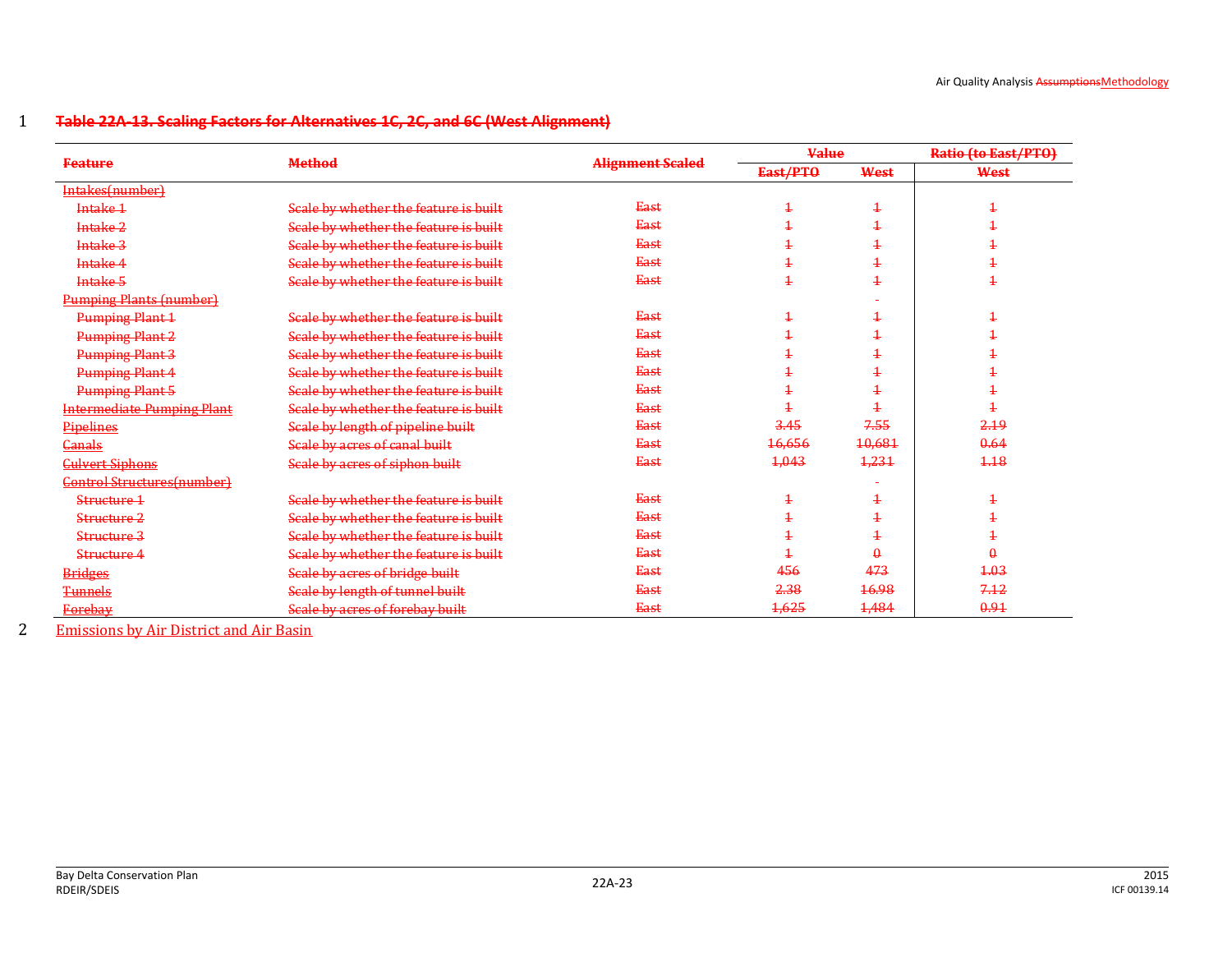## **22A.1.13 Alternative 4 (Modified Pipeline/Tunnel Alignment)**

 The design of Alternative 4 is similar to Alternatives 1A, 2A, and 6A, but has some specific differences related to construction of the tunnels, Clifton Court Forebay, and utilities. For example, seven tunneling contracts will be required under Alternative 4, as compared to eight under Alternatives 1A, 2A, and 6A. Construction of Alternative 4 also includes new siphon and canal connections, which are not required for the pipeline/tunnel alignment. These design differences affect the number and type of construction phases, as well as the overall construction schedule. Scaling exhaust emissions from construction of these facilities by emissions estimates for Alternatives 1A, 2A, and 6A is therefore inappropriate. Accordingly, unique phasing, scheduling, and equipment assumptions for construction of the tunnels, Clifton Court Forebay, utilities, siphons, and 11 canals were provided by DWR for Alternative 4. The construction start date (month, year) and total working days for these components are summarized in Table 22B-4 in Appendix 22B, Air Quality Assumptions.

- 14 DWR does not have a detailed schedule or equipment assumptions for construction of the intakes,
- 15 pumping plants, forebays, control structures, and pipelines under Alternative 4. However,

construction activities associated these features are anticipated to be similar to construction

activities required for Alternative 1A, 2A, and 6A. Consequently, exhaust emissions from

construction of the intakes, pumping plants, forebays, control structures, and pipelines were

19 calculated by scaling emissions estimates for the pipeline/tunnel alignment (see section 22.1.4.2).

### **22A.1.1422A.1.13 Phase Location**

21 The action alternatives project cross three air basins—SFBAAB, SVAB, and SIVAB—and falls under the jurisdiction of four air districts—YSAQMD, SMAQMD, BAAQMD, and SJVAPCD. GIS was used to identify the location of all construction activities associated with the five conveyance options. Tables 22A22B-211 through 22A22B-255 in Appendix 22B, *Air Quality Assumptions,* summarize the air districts and air basins crossed by each major construction component. Several features cross multiple air districts or air basins. The proportion of activity within each air district and basin was based on the number of miles or acres constructed within each air district and basin. For example, 28 5.9918 miles of tunnel in the modified pipeline/tunnel alignment will be constructed within Reach 29 54, of which  $0.307$  (540%) will be located within the SMAQMD and 5.6911 (9560%) will be located within the SJVAPCD (see Table 22B-21).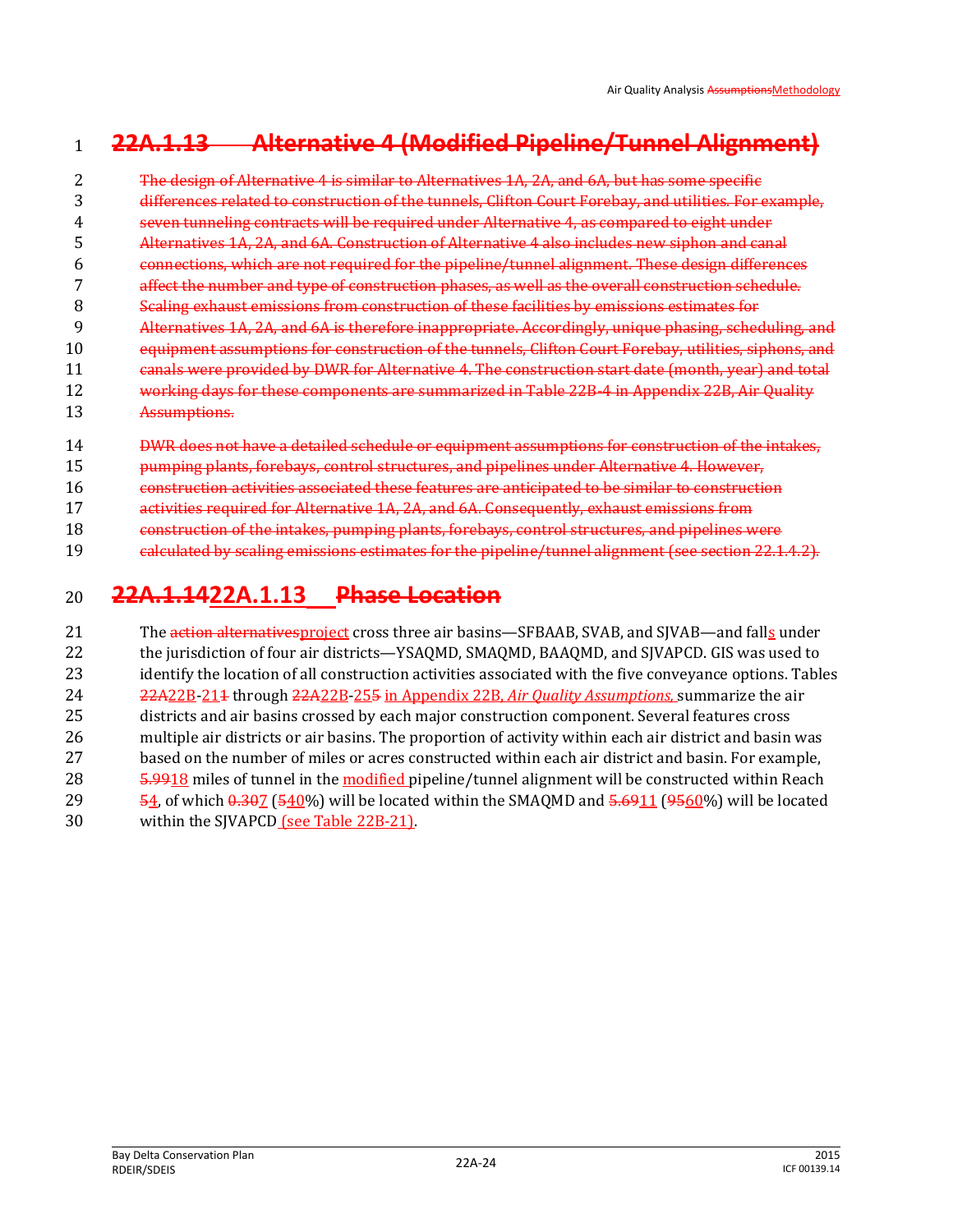### 1 Table 22A-1. Location of Major Construction Activity by Air District and Air Basin (Pipeline/Tunnel<br>2 **Alignment**) 2 **Alignment)**

| Component                                              | Air District(s)      | Air Basin(s)        |
|--------------------------------------------------------|----------------------|---------------------|
| <b>Intakes</b>                                         | <b>SMAQMD</b>        | <b>SVAB</b>         |
| <b>Pumping Plants</b>                                  | <b>SMAQMD</b>        | <b>SVAB</b>         |
| <b>Intermediate Pumping Plant</b>                      | <b>SMAQMD</b>        | <b>SVAB</b>         |
| <b>Intermediate Forebay</b>                            | <b>SMAQMD</b>        | <b>SVAB</b>         |
| <b>Byron Tract Forebay</b>                             | <b>BAAQMD</b>        | <b>SFBAAB</b>       |
| <b>Control Structures</b>                              | <b>BAAQMD</b>        | <b>SFBAAB</b>       |
| Pipeline                                               | <b>SMAQMD</b>        | <b>SVAB</b>         |
| Head of Old River Barrier <sup>a</sup>                 | <b>SIVAPCD</b>       | <b>SHVAB</b>        |
| <b>Tunnel</b>                                          |                      |                     |
| Reaches 1-4                                            | <b>SMAQMD</b>        | <b>SVAB</b>         |
| Reach 5                                                | <b>SMAMQD (5%)</b>   | <b>SVAB</b> (5%)    |
|                                                        | <b>SJVAPCD (95%)</b> | <b>SJVAB</b> (95%)  |
| Reaches 6-7                                            | <b>SHVAPCD</b>       | <b>SHVAB</b>        |
| Reach 8                                                | <b>SJVAPCD (55%)</b> | <b>SJVAB</b> (55%)  |
|                                                        | <b>BAAQMD (45%)</b>  | <b>SFBAAB</b> (45%) |
| <b>Transmission Lines</b>                              |                      |                     |
|                                                        | <b>SMAQMD (39%)</b>  | <b>SVAB</b> (39%)   |
| Temporary (12 kV) <sup>b</sup>                         | <b>SJVAPCD (52%)</b> | <b>SJVAB</b> (52%)  |
|                                                        | <b>BAAQMD (9%)</b>   | SFBAAB (9%)         |
|                                                        | <b>SMAQMD (51%)</b>  | <b>SVAB (51%)</b>   |
| Temporary (69 kV)                                      | <b>SWAPCD (33%)</b>  | <b>SJVAB</b> (33%)  |
|                                                        | <b>BAAQMD (16%)</b>  | <b>SFBAAB</b> (16%) |
| Permanent (69 kV)                                      | <b>SMAQMD</b>        | <b>SVAB</b>         |
|                                                        | <b>SMAQMD (23%)</b>  | <b>SVAB</b> (23%)   |
| Permanent (230 kV)                                     | <b>SIVAPCD (44%)</b> | <b>SJVAB</b> (44%)  |
|                                                        | <b>BAAQMD (33%)</b>  | <b>SFBAAB (33%)</b> |
| <sup>a</sup> Barrier only included for Alternative 2A. |                      |                     |

**b Temporary lines will only be used during construction.** 

3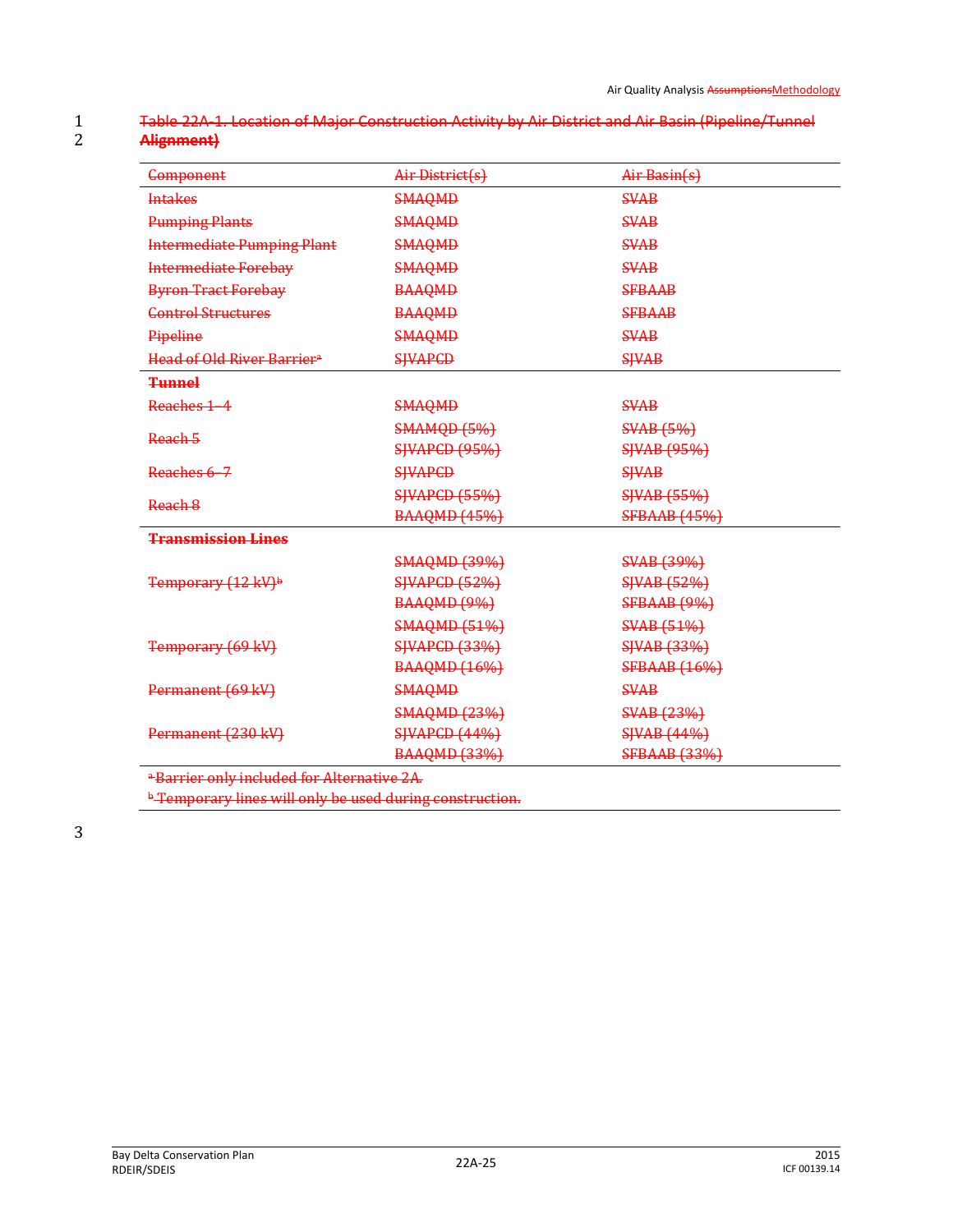| Component                                | Air District(s)       | Air Basin(s)        |
|------------------------------------------|-----------------------|---------------------|
| <b>Intakes</b>                           | <b>SMAQMD</b>         | <b>SVAB</b>         |
| <b>Pumping Plants</b>                    | <b>SMAQMD</b>         | <b>SVAB</b>         |
| Outlet Control                           | <b>SMAQMD</b>         | <b>SVAB</b>         |
| <b>Intermediate Forebay</b>              | <b>SMAQMD</b>         | <b>SVAB</b>         |
| <b>Byron Tract/Clifton Court Forebay</b> | <b>BAAQMD</b>         | <b>SFBAAB</b>       |
| <b>Control Structures</b>                | <b>BAAQMD</b>         | <b>SFBAAB</b>       |
| Pipeline                                 | <b>SMAQMD</b>         | <b>SVAB</b>         |
| <b>Siphons</b>                           | <b>BAAQMD</b>         | <b>SFBAAB</b>       |
| Canals                                   | <b>BAAQMD</b>         | <b>SFBAAB</b>       |
| <b>Head of Old River Barrier</b>         | <b>SJVAPCD</b>        | <b>SHVAB</b>        |
| <b>Tunnel</b>                            |                       |                     |
| Reaches 1-3                              | <b>SMAQMD</b>         | <b>SVAB</b>         |
| Reach 4                                  | <b>SMAMQD (68%)</b>   | <b>SVAB (68%)</b>   |
|                                          | <b>SWAPCD (32%)</b>   | <b>SJVAB</b> (32%)  |
| Reaches 5-6                              | <b>SIVAPCD</b>        | <b>SHVAB</b>        |
| Reach 7                                  | <b>SJVAPCD (90%)</b>  | <b>SJVAB</b> (90%)  |
|                                          | <b>BAAQMD (10%)</b>   | <b>SFBAAB</b> (10%) |
| <b>Transmission Lines</b>                |                       |                     |
| Temporary (34.5 kV) <sup>a</sup>         | <b>SJVAPCD (100%)</b> | <b>SJVAB</b> (100%) |
| Temporary (230 kV)                       | <b>SMAQMD (11%)</b>   | <b>SVAB (11%)</b>   |
|                                          | <b>SJVAPCD (54%)</b>  | <b>SJVAB (54%)</b>  |
|                                          | <b>BAAQMD (35%)</b>   | <b>SFBAAB</b> (35%) |
| Permanent (69 kV)                        | <b>SMAQMD (100%)</b>  | SVAB (100%)         |
| Permanent (230 kV)                       | <b>SMAQMD (100%)</b>  | <b>SVAB</b> (100%)  |

#### 1 **Table 22A-2. Location of Major Construction Activity by Air District and Air Basin (Modified**  2 **Pipeline/Tunnel Alignment)**

3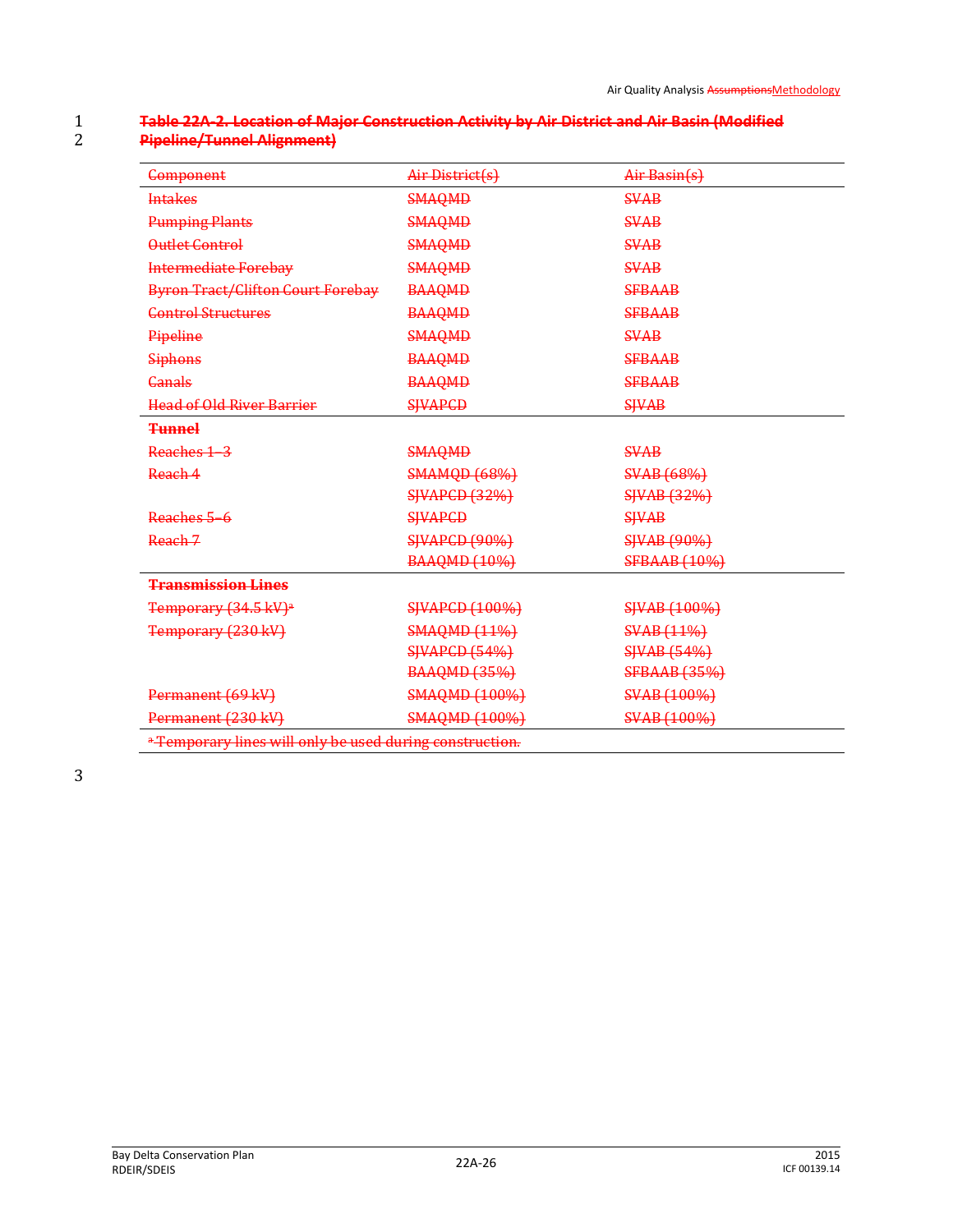Air Quality Analysis AssumptionsMethodology

| <b>Table 22A 3. Location of Major Construction Activity by Air District and Air Basin (East Alignment)</b> |
|------------------------------------------------------------------------------------------------------------|
|                                                                                                            |

| Component                              | Air District(s)      | Air Basin(s)        |
|----------------------------------------|----------------------|---------------------|
| <b>Intakes</b>                         | <b>SMAQMD</b>        | <b>SVAB</b>         |
| <b>Pumping Plants</b>                  | <b>SMAQMD</b>        | <b>SVAB</b>         |
| <b>Intermediate Pumping Plant</b>      | <b>SIVAPCD</b>       | <b>SHVAB</b>        |
| Forebay                                | <b>BAAQMD</b>        | <b>SFBAAB</b>       |
| Pipeline                               | <b>SMAQMD</b>        | <b>SVAB</b>         |
| <b>Canals</b>                          | <b>SMAMQD (20%)</b>  | <b>SVAB (20%)</b>   |
|                                        | <b>SWAPCD (80%)</b>  | <b>SJVAB</b> (80%)  |
| <b>Siphons</b>                         | <b>SHVAPCD</b>       | <b>SHVAB</b>        |
| Head of Old River Barrier <sup>a</sup> | <b>SIVAPCD</b>       | <b>SJVAB</b>        |
| <b>Bridges</b>                         |                      |                     |
| <b>Scribner</b>                        | <b>SMAQMD</b>        | <b>SVAB</b>         |
| Hood-Franklin                          | <b>SMAQMD</b>        | <b>SVAB</b>         |
| <b>Lambert</b>                         | <b>SMAQMD</b>        | <b>SVAB</b>         |
| <b>Dierssen</b>                        | <b>SMAQMD</b>        | <b>SVAB</b>         |
| <b>Twin Cities</b>                     | <b>SMAQMD</b>        | <b>SVAB</b>         |
| West Barber                            | <b>SHVAPCD</b>       | <b>SHVAB</b>        |
| <b>West Walnut Grove</b>               | <b>SHVAPCD</b>       | <b>SHVAB</b>        |
| North Blossom                          | <b>SIVAPCD</b>       | <b>SHVAB</b>        |
| West Woodbridge                        | <b>SIVAPCD</b>       | <b>SHVAB</b>        |
| <b>SR12</b>                            | <b>SIVAPCD</b>       | <b>SHVAB</b>        |
| North Guard                            | <b>SIVAPCD</b>       | <b>SHVAB</b>        |
| West Eight Mile                        | <b>SHVAPCD</b>       | <b>SHVAB</b>        |
| West McDonald                          | <b>SIVAPCD</b>       | <b>SHVAB</b>        |
| <b>SR4</b>                             | <b>SHVAPCD</b>       | <b>SHVAB</b>        |
| West Bacon Island                      | <b>SIVAPCD</b>       | <b>SHVAB</b>        |
| <b>South Tracy</b>                     | <b>SIVAPCD</b>       | <b>SHVAB</b>        |
| <b>Cal Pack</b>                        | <b>SIVAPCD</b>       | <b>SHVAB</b>        |
| <b>Clifton Court</b>                   | <b>SJVAPCD</b>       | <b>SJVAB</b>        |
| <b>Tunnels</b>                         |                      |                     |
| <b>Mokelumne River</b>                 | <b>SMAMQD (12%)</b>  | <b>SVAB</b> (12%)   |
|                                        | <b>SJVAPCD (88%)</b> | <b>SJVAB</b> (88%)  |
| <b>Old River</b>                       | <b>SHAPCD (38%)</b>  | <b>SJVAB (38%)</b>  |
|                                        | <b>BAAQMD (62%)</b>  | <b>SFBAAB</b> (62%) |
| San Joaquin River                      | <b>SHVAPCD</b>       | <b>SJVAB</b>        |
| <b>Transmission Lines</b>              |                      |                     |
| Temporary (12 kV) <sup>b</sup>         | <b>SMAQMD (25%)</b>  | <b>SVAB</b> (25%)   |
|                                        | <b>SHVAPCD (70%)</b> | <b>SJVAB</b> (70%)  |
|                                        | <b>BAAQMD (5%)</b>   | <b>SFBAAB</b> (5%)  |
| Temporary (69 kV) <sup>b</sup>         | <b>SJVAPCD (86%)</b> | <b>SJVAB</b> (86%)  |
|                                        | <b>BAAQMD (14%)</b>  | <b>SFBAAB</b> (14%) |
| Permanent (69 kV)                      | <b>SMAQMD (40%)</b>  | <b>SVAB (40%)</b>   |
|                                        | <b>SJVAPCD (60%)</b> | <b>SJVAB</b> (60%)  |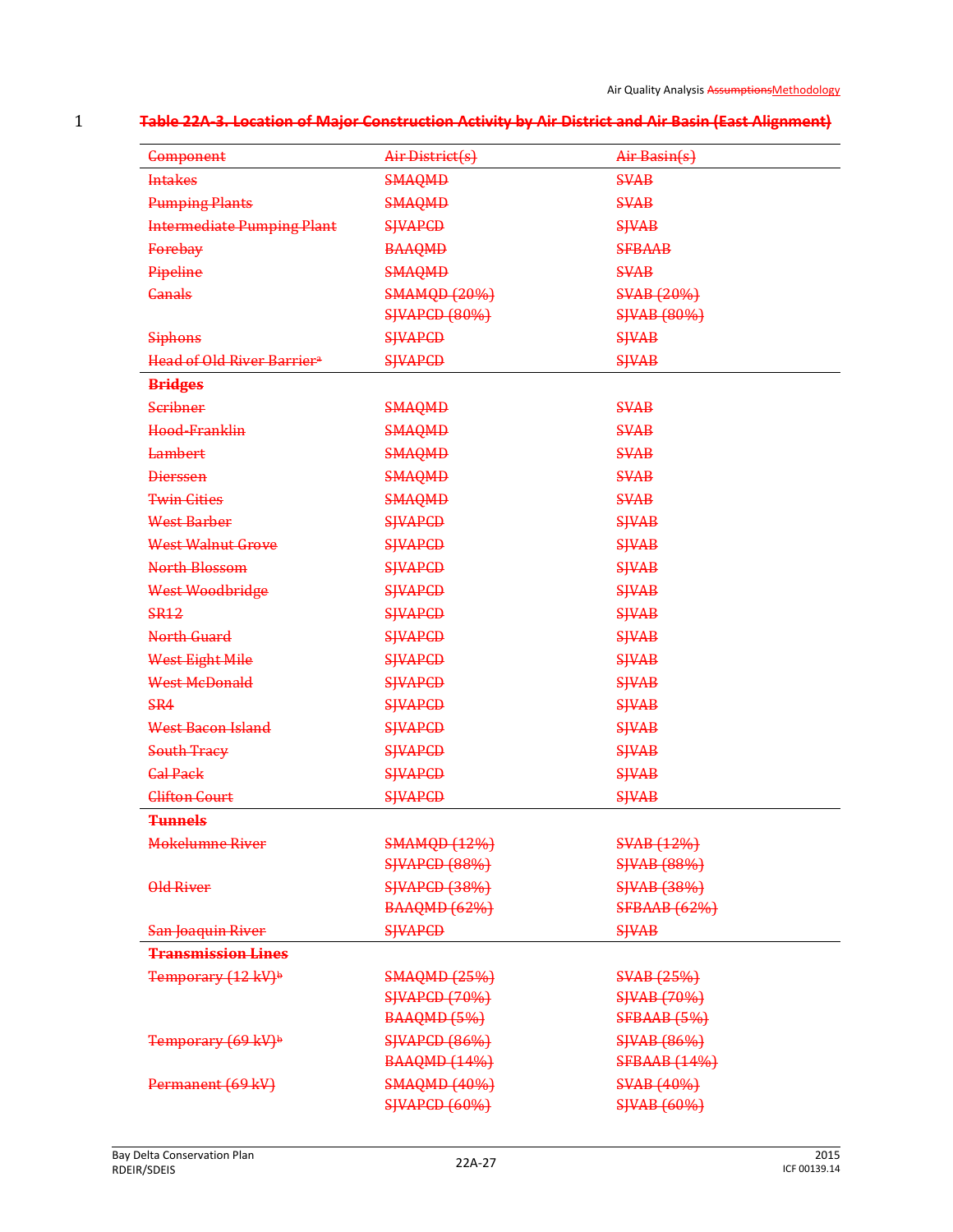| Darmnnant (230 V)<br>$1 \text{ cm}$ manche 1400 KVJ | CIVADCD(T50 <sub>6</sub> )<br>$\sigma$ | $CIVAP$ $(750\%)$<br>$\overline{U}$                      |
|-----------------------------------------------------|----------------------------------------|----------------------------------------------------------|
|                                                     | RAMOMD (250.1)<br>77.1                 | CERAAR (250A)<br>$\frac{1}{21}$ britis $\frac{1}{20}$ or |
|                                                     |                                        |                                                          |

Temporary lines will only be used during construction.

### 2 **Table 22A-4. Location of Major Construction Activity by Air District and Air Basin (West Alignment)**

| <del>Component</del>                   | Air District(s)     | Air Basin(s)        |
|----------------------------------------|---------------------|---------------------|
| <b>Intakes</b>                         | YSAQMD              | <b>SVAB</b>         |
| <b>Pumping Plants</b>                  | YSAQMD              | <b>SVAB</b>         |
| <b>Intermediate Pumping Plant</b>      | YSAQMD              | <b>SVAB</b>         |
| Forebay                                | <b>BAAQMD</b>       | <b>SFBAAB</b>       |
| Pipeline                               | YSAQMD              | <b>SVAB</b>         |
| Head of Old River Barrier <sup>a</sup> | <b>SHVAPCD</b>      | <b>SHVAB</b>        |
| Canals                                 | <b>¥SAQMD (75%)</b> | <b>SVAB</b> (75%)   |
|                                        | <b>BAAQMD (25%)</b> | <b>SFBAAB</b> (25%) |
| <b>Siphons</b>                         | <b>SMAQMD (37%)</b> | <b>SVAB</b> (37%)   |
|                                        | <b>BAAQMD (63%)</b> | <b>SFBAAB</b> (63%) |
| <b>Bridges</b>                         | <b>¥SAQMD (49%)</b> | <b>SVAB (49%)</b>   |
|                                        | <b>BAAQMD (51%)</b> | <b>SFBAAB</b> (51%) |
| <del>Tunnels</del>                     | <b>¥SAQMD (29%)</b> | <b>SVAB</b> (44%)   |
|                                        | <b>SMAQMD (16%)</b> | <b>SFBAAB (56%)</b> |
|                                        | <b>BAAQMD (56%)</b> |                     |
| <b>Transmission Lines</b>              |                     |                     |
| Temporary (12 kV) <sup>b</sup>         | <b>SMAQMD (11%)</b> | <b>SVAB</b> (57%)   |
|                                        | <b>¥SAQMD (46%)</b> | <b>SFBAAB</b> (43%) |
|                                        | <b>BAAQMD (43%)</b> |                     |
| Temporary (69 kV) <sup>b</sup>         | <b>SMAQMD (33%)</b> | <b>SVAB</b> (76%)   |
|                                        | <b>¥SAQMD (43%)</b> | <b>SFBAAB (24%)</b> |
|                                        | <b>BAAQMD (24%)</b> |                     |
| Permanent (230 kV)                     | <b>¥SAQMD (93%)</b> | <b>SVAB</b> (93%)   |
|                                        | <b>BAAQMD (7%)</b>  | <b>SFBAAB</b> (7%)  |

**b Temporary lines will only be used during construction.**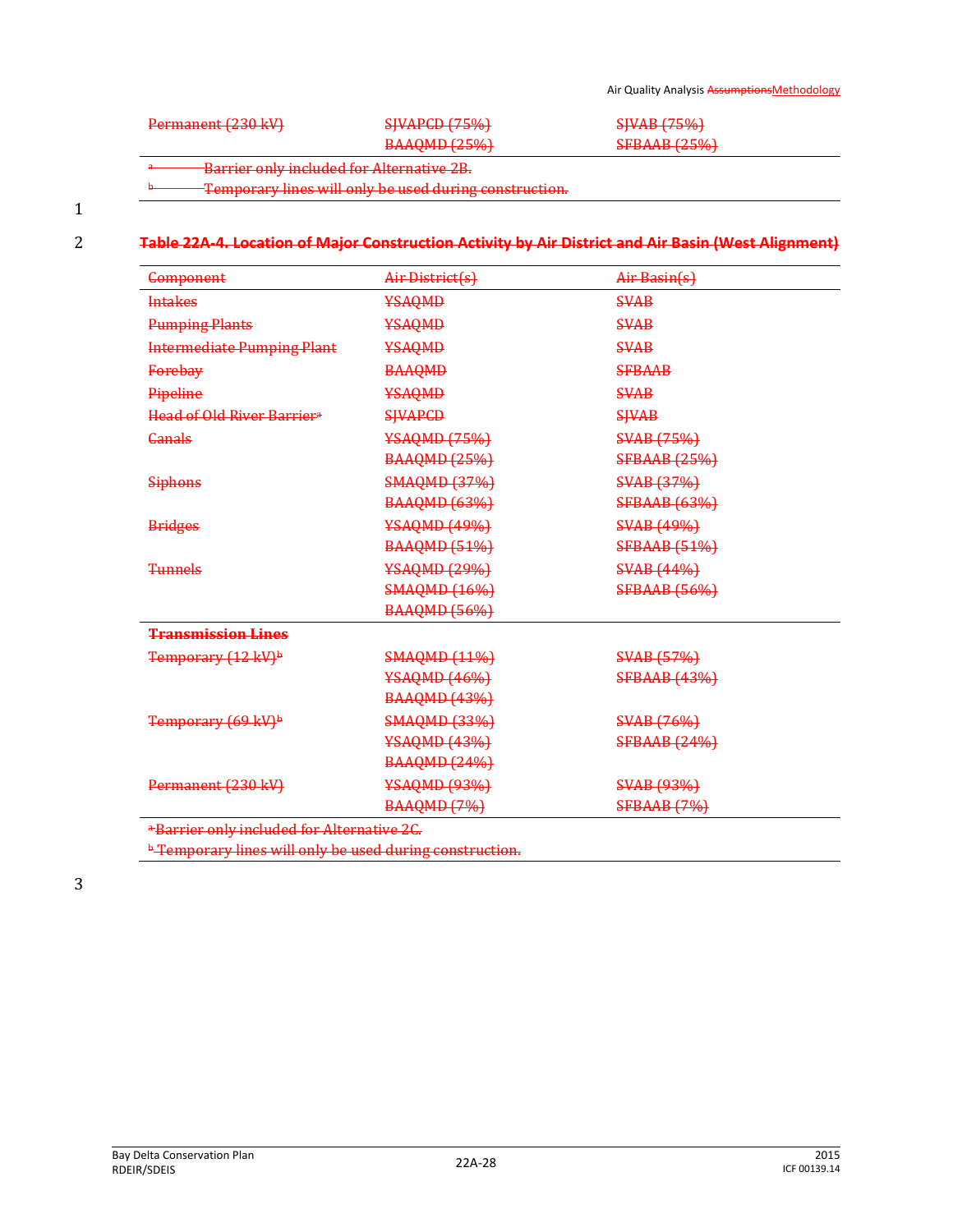#### 1 **Table 22A-5. Location of Major Construction Activity by Air District and Air Basin (Through**  2 **Delta/Separate Corridors Alignment)**

| Phase                                                        | Air-District(s)      | Air Basin(s)        |
|--------------------------------------------------------------|----------------------|---------------------|
| <b>DCC Fish Screen Intake Facility</b>                       | <b>SMAQMD</b>        | <b>SVAB</b>         |
| Georgiana Slough Fish Screen Intake Facility                 | <b>SMAQMD</b>        | <b>SVAB</b>         |
| San Joaquin at Old River Pumping Plant                       | <b>SHVAPCD</b>       | <b>SJVAB</b>        |
| <b>Middle River Diversion Pumping Plant</b>                  | <b>SHVAPCD</b>       | <b>SJVAB</b>        |
| <b>Old River Siphon</b>                                      | <b>SJVAPCD (41%)</b> | <b>SJVAB</b> (41%)  |
|                                                              | <b>BAAQMD (59%)</b>  | <b>SFBAAB (59%)</b> |
| <b>West Canal Siphon</b>                                     | <b>BAAQMD</b>        | <b>SFBAAB</b>       |
| <b>Coney Island Canal</b>                                    | <b>SJVAPCD (58%)</b> | <b>SJVAB</b> (58%)  |
|                                                              | <b>BAAQMD (42%)</b>  | <b>SFBAAB</b> (42%) |
| Flood Gate at SJR at Old River                               | <b>SHVAPCD</b>       | <b>SJVAB</b>        |
| <b>Tidal Gate at Middle River</b>                            | <b>SJVAPCD</b>       | <b>SJVAB</b>        |
| Flood Gate at Sacramento River at Meadows Slough             | <b>SHVAPCD</b>       | <b>SJVAB</b>        |
| <b>Tidal Gate w/Boat Lock at Snodgrass Slough</b>            | <b>SHVAPCD</b>       | <b>SJVAB</b>        |
| Control Gate at Mokelumne River near Lost Slough w/Boat Lock | <b>SHVAPCD</b>       | <b>SJVAB</b>        |
| <b>Frank's Tract</b>                                         | <b>SJVAPCD (45%)</b> | <b>SJVAB</b> (45%)  |
|                                                              | <b>BAAQMD (55%)</b>  | <b>SFBAAB (55%)</b> |
| <b>Three Mile Slough</b>                                     | <b>SMAQMD</b>        | <b>SVAB</b>         |
| <b>Fisherman's Cut</b>                                       | <b>BAAQMD</b>        | <b>SFBAAB</b>       |
| Victoria Canal / North Canal                                 | <b>SJVAPCD</b>       | <b>SJVAB</b>        |
| <b>Connection Slough</b>                                     | <b>SHVAPCD</b>       | <b>SJVAB</b>        |
| Railroad Cut                                                 | <b>SHVAPCD</b>       | <b>SJVAB</b>        |
| Woodward Canal / North Victoria Canal                        | <b>SHVAPCD</b>       | <b>SJVAB</b>        |
| Intertie Channel from CCF to DMC Approach                    | <b>BAAQMD</b>        | <b>SFBAAB</b>       |
| <b>Control Gate in DMC Approach</b>                          | <b>BAAQMD</b>        | <b>SFBAAB</b>       |
| <b>Victoria Canal Dredging</b>                               | <b>SHVAPCD</b>       | <b>SJVAB</b>        |
| <b>Middle River Dredging</b>                                 | <b>SHVAPCD</b>       | <b>SJVAB</b>        |
| <b>Re-Channeling for River's End Marina Diversion</b>        | <b>BAAQMD</b>        | <b>SFBAAB</b>       |
| <b>Levee for Victoria Canal Enlargement</b>                  | <b>SIVAPCD</b>       | <b>SHVAB</b>        |
| <b>Intertie Channel at CCF Perimeter Road Bridge</b>         | <b>BAAQMD</b>        | <b>SFBAAB</b>       |
| Intertie Channel at Herdlyn Road Bridge                      | <b>BAAQMD</b>        | <b>SFBAAB</b>       |
| <b>Transmission Lines</b>                                    |                      |                     |
| Temporary (12 kV) <sup>a</sup>                               | <b>SMAQMD (36%)</b>  | <b>SVAB</b> (36%)   |
|                                                              | <b>SJVAPCD (57%)</b> | SJVAB (57%)         |
|                                                              | BAAQMD (7%)          | <b>SFBAAB</b> (7%)  |

<sup>a</sup> Temporary lines will only be used during construction.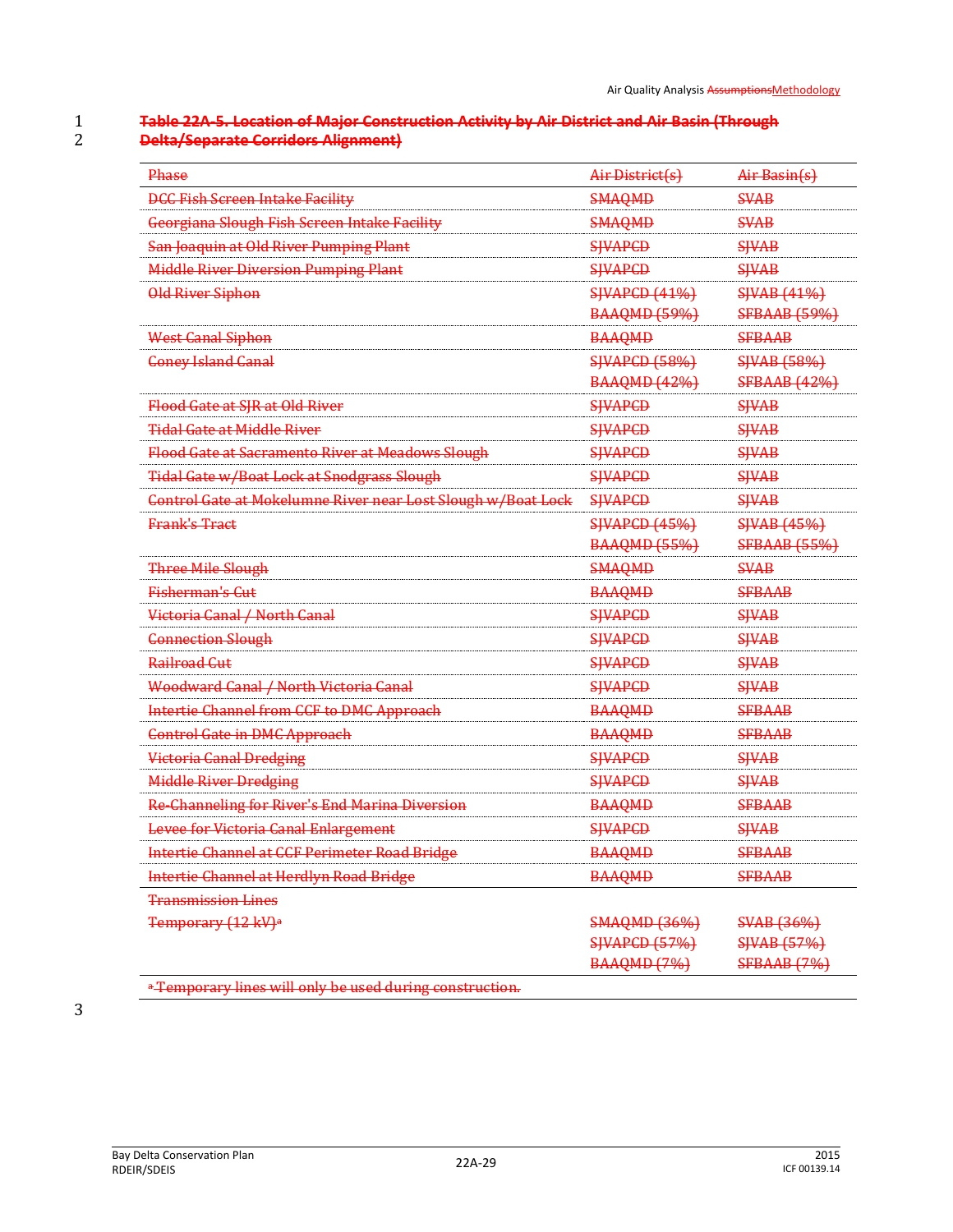# <sup>1</sup> **22A.2 Operation**

## <sup>2</sup> **22A.2.1 Maintenance Activities**

### 3 **22A.2.1.1 Alternatives 1A, 2A, 3, 5, 6A, 7, and 8 (Pipeline/Tunnel**  4 **Conveyance), Alternative 4 (Modified Pipeline/Tunnel**  5 **Conveyance), Alternatives 1B, 2B, and 6B (West Alignment),**  6 **and Alternatives 1C, 2C, and 6C (East Alignment)**

7 Operations and maintenance (O&M) include both routine activities and major yearly

8 maintenance in spections. Routine activities would occur on a daily basis throughout the year,

9 whereas major yearly maintenance inspections would occur annually or every five years.

### 10 **Routine Maintenance**

 DWR provided labor and equipment estimates for maintenance, management, repair, and operating crews. One of each crew type is required to cover daily O&M activities at all pumping plants and intakes. Table 22A22B-14 26 in Appendix 22B, *Air Quality Assumptions,* summarizes the number of employees, vehicles, and equipment included in each crew for Alternatives 1A, 1B, 1C, 2A, 2B, 2C, 6A, 6B, and 6C. Assumptions for all other alternatives were scaled based on the number of constructed  $16$  intakes. $8$ 

### 17 **Table 22A-14. Routine O&M Assumptions for Alternatives 1A-C, 2B-C, and 6A-C**

| <b>Crew Type</b>   | Number of Employees                           | Vehicles (number)           | Equipment (number) |
|--------------------|-----------------------------------------------|-----------------------------|--------------------|
| <b>Maintenance</b> | a                                             | Grew Truck (1)              |                    |
|                    |                                               | Foreman Truck (1)           |                    |
| <b>Management</b>  |                                               |                             |                    |
| Repair             |                                               | Grew Truck (1)              | Backhoe (1)        |
|                    |                                               | Foreman Truck (1)           |                    |
|                    |                                               | 600 truckloads <sup>a</sup> |                    |
| <b>Operating</b>   |                                               |                             |                    |
|                    | a 600 truckloads would be required per intake |                             |                    |

#### 18

 $\overline{\phantom{0}}$ 

19 Operational emissions associated with vehicle traffic and maintenance equipment were estimated 20 using emission factors from the EMFAC20144 and CalEEMod models, respectively. Emissions were 21 quantified for both the ELT (2025) and LLT (2060) periods. Key assumptions include:

- 22 **•** Routine O&M activities for Alternatives 3, 4, 5, 7, and 8 were scaled based on the number of 23 intakes relative to Alternatives 1A, 1B, 1C, 2A, 2B, 2C, 6A, 6B, and 6C.
- 24 Employees would make two trips to the project site per day, 250 days per year.

<sup>8</sup> Under Alternative 4, one of each crew type is also required for O&M activities at the combined pumping plant. Accordingly, at total of two of each crew type (one set at the intakes [scaled] and one set at the combined pumping plant) will be required.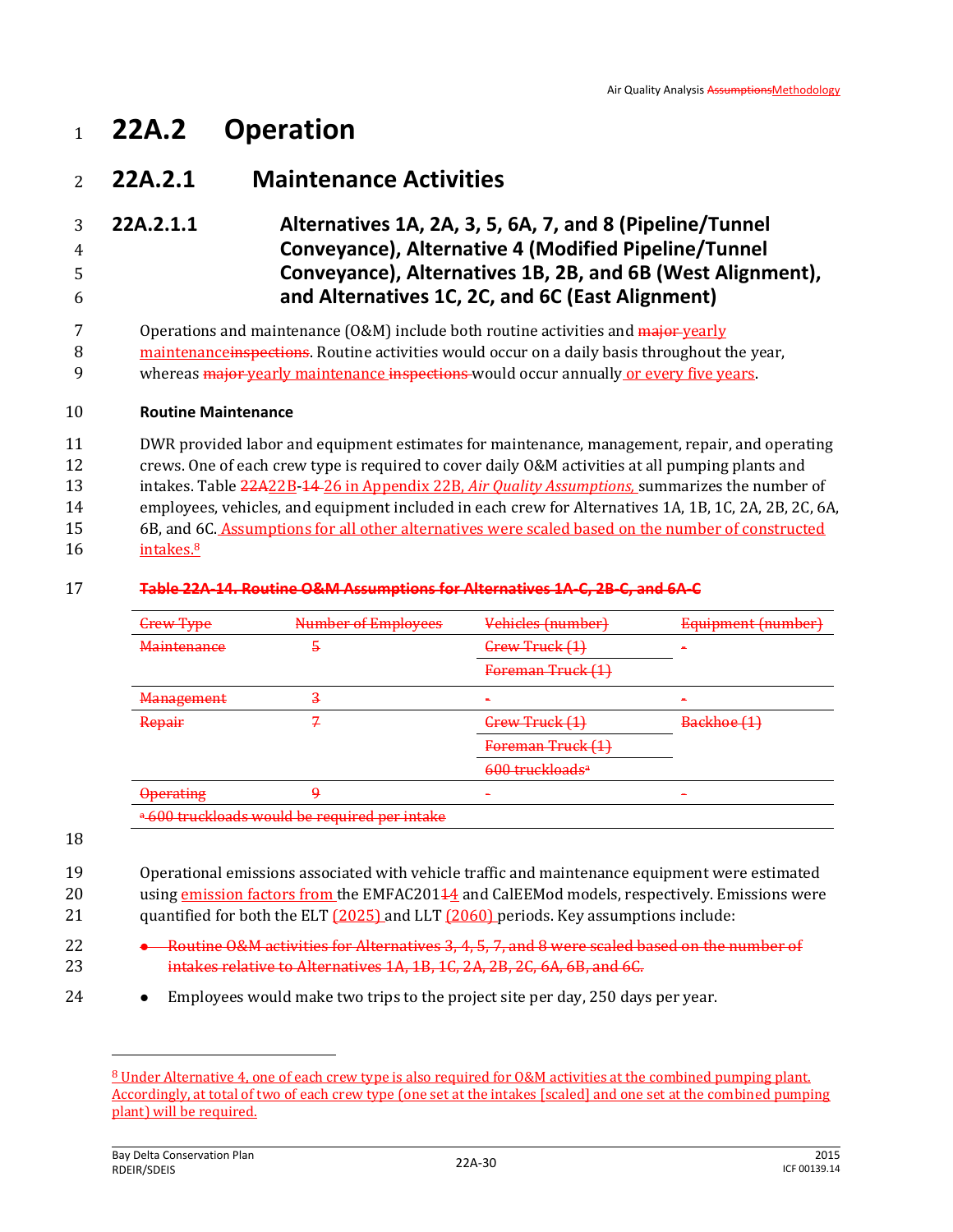- Employee vehicle roundtrips would be 42.2 miles, based on a geospatial analysis of employment 2 densities and potential drive routes to the intake locations Employee vehicle trips would be 10.8 miles in the YSAQMD, SMAQMD, and SJVAPCD, based on Plan area CalEEMod default trips lengths for "home based work" trips.
- Employee vehicle trips would be 12.4 miles in the BAAQMD, based on Plan area CalEEMod default trips lengths for "home based work" trips.
- 7 **Crew, foreman, and dump trucks would make a maximum of two trips per day<del>Crew, foreman,</del>**  and dump trucks would make a maximum of eight trips per day. This value represents a conservative estimate of vehicle activity and is based on consultation with Fehr & Peers, the project traffic engineers.
- **•** Crew, foreman, and dump truck roundtrips would be 30 miles, based on information provided 12 by DWR and the assumption that 1) crew vehicle movement would occur onsite among various 13 facilities and 2) hauled debris would be deposited at local landfill sites Grew and foreman trucks trips would be 9.5 miles in all air district, based on Plan area CalEEMod default trips lengths for "commercial work" trips. Dump truck trips would be 20 miles in all air districts.
- **All equipment except the welders, backhoes, and offroad trucks were conservatively assumed to**  operate a maximum of 8 hours per day, 250 days per year; welders, backhoes, and offroad 18 trucks were assumed to occur 4 hours a day<del>Vehicle emission factors were based on EMFAC2011</del> **for the air district in which activity would occur, as determined by GIS (see Section 22A.1.2)**.
- **•** The backhoe would operate a maximum of 8 hours per day, 250 days per year.

### **Yearly Maintenance**

- Yearly maintenance includes annual inspections, removal of sediment from sedimentation basins and drying lagoons, and half-decadal tunnel dewatering. Annual inspections include work on the fish screens, gate control structures, removal and inspection of pumps and motors, and inspection of tunnels by a remotely operated vehicle (ROV). Tunnel dewatering includes a physical inspection of 26 the tunnel lining and shaftsYearly maintenance includes both annual inspections and half-decadal 27 tunnel dewatering. Annual inspections are limited to work on the gate control structure and **inspection by a remotely operated vehicle (ROV). Tunnel dewatering would include a physical**  inspection, as well as sediment removal. Table 22A22B-15 27 in Appendix 22B, *Air Quality Assumptions,* summarizes the number of employees, vehicles, and equipment required for annual inspections and tunnel dewatering.
- **Table 22A-15. Yearly Maintenance Assumptions for Alternatives 1A-C, 2B-C, 3, 4, 5, 6A-C, 7 and 8**

| O&M Type                  | Number of Employees  | Vehicles (number)                   | Equipment (number)               |
|---------------------------|----------------------|-------------------------------------|----------------------------------|
| <b>Annual Inspections</b> |                      | <del>1 crew truck<sup>a</sup></del> | $\frac{6 \text{rane } (1) b}{2}$ |
| <b>Tunnel Dewatering</b>  | 18 (sediment crew)   | <del>1 crew truck</del>             | $G$ rane $(2)$                   |
|                           | 11 (inspection crew) |                                     |                                  |

<sup>a</sup> Four electric vehicles (EV) would also be required. Emissions associated with these vehicles are included in the electricity analysis (see section  $22A.2.2$ )<sup> $b$ </sup> ROV assumed to be electric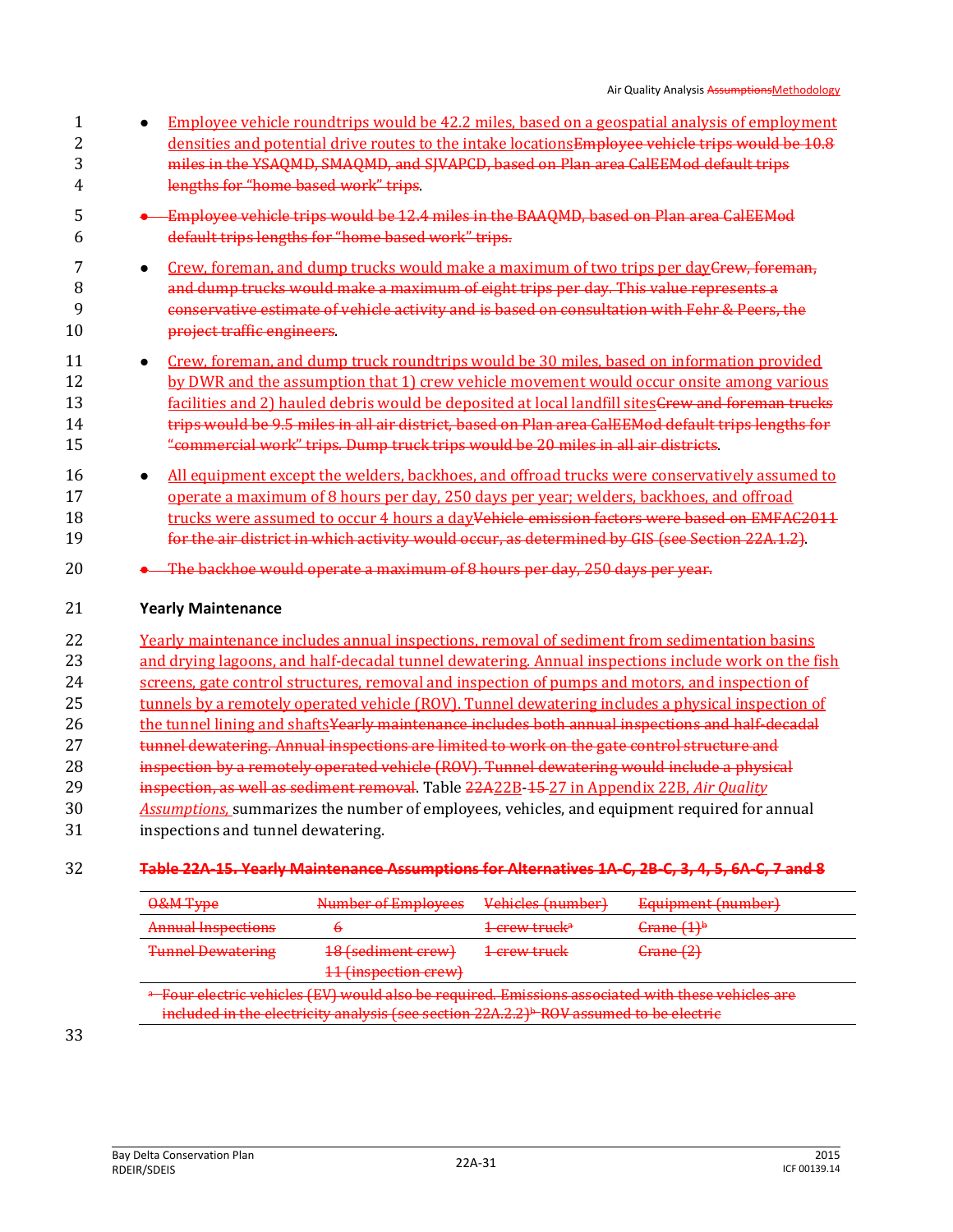| $\overline{2}$<br>3           | using emission factors from the EMFAC2011 and CalEEMod models, respectively. Emissions were<br>quantified for both the ELT (2025) and LLT (2060) periods. Key assumptions include:                                                                                                                                                                                                                                                                                                                                                                                                                           |
|-------------------------------|--------------------------------------------------------------------------------------------------------------------------------------------------------------------------------------------------------------------------------------------------------------------------------------------------------------------------------------------------------------------------------------------------------------------------------------------------------------------------------------------------------------------------------------------------------------------------------------------------------------|
| 4<br>5<br>6                   | Annual inspections would occur over a period of one month for the pipeline/tunnel and<br>modified pipeline/tunnel alignments, two weeks for the west alignment, and one week for the<br>east alignment. Work would occur five days per week.                                                                                                                                                                                                                                                                                                                                                                 |
| 7<br>8<br>9<br>10<br>11<br>12 | Sediment removal from the sedimentation basins and drying lagoons would occur over a period<br>$\bullet$<br>of one to two months for the pipeline/tunnel and modified pipeline/tunnel alignments <sup>9</sup> , one<br>month for the west alignment, and two weeks for the east alignment. Work would occur five day<br>days per weekSediment removal would occur over a period of one to two months for the<br>pipeline/tunnel and modified pipeline/tunnel alignments <sup>10</sup> , one month for the west alignment,<br>and two weeks for the east alignment. Work would occur seven day days per week. |
| 13<br>14<br>15<br>16<br>17    | Tunnel dewatering inspections would occur over a period of two months for the<br>$\bullet$<br>pipeline/tunnel, modified pipeline/tunnel, and west alignments. Tunnel dewatering requires<br>dewatering the full length of the tunnel and would take 30 days to complete, followed by<br>sediment removal, liner cleaning, and inspection. The east alignment would not require tunnel<br>dewatering maintenanceTunnel dewatering inspections would cover one mile of tunnel per day.                                                                                                                         |
| 18<br>19                      | Each employee would make two trips to the project site per day according to the inspection and<br>$\bullet$<br>dewatering schedules identified above.                                                                                                                                                                                                                                                                                                                                                                                                                                                        |
| 20<br>21<br>22<br>23          | Employee vehicle roundtrip would be 70 miles, based on information provided by DWR and the<br>$\bullet$<br>assumption that specialized crews from the Bay Area or Sacramento would need to travel to the<br>DeltaEmployee vehicle trips would be 10.8 miles in the YSAQMD, SMAQMD, and SJVAPCD, based<br>on Plan area CalEEMod default trips lengths for "home based work" trips.                                                                                                                                                                                                                            |
| 24<br>25<br>26                | Crew and dump trucks would make a maximum of two trips per dayEmployee vehicle trips<br>$\bullet$<br>would be 12.4 miles in the BAAQMD, based on Plan area CalEEMod default trips lengths for<br>"home based work" trips.                                                                                                                                                                                                                                                                                                                                                                                    |
| 27<br>28<br>29<br>30<br>31    | Crew and dump truck roundtrips would be 30 miles, based on information provided by DWR<br>$\bullet$<br>and the assumption that 1) crew vehicle movement would occur onsite among various facilities<br>and 2) hauled sediments would be deposited at local landfill sites Each crew truck would make a<br>maximum of eight trips per day. This value represents a conservative estimate of vehicle activity<br>and is based on consultation with Fehr & Peers, the project traffic engineers.                                                                                                                |
| 32<br>33<br>34<br>35          | All equipment except the cranes and loaders were conservatively assumed to operate a<br>maximum of 8 hours per day; cranes, loaders, man-lifts, and water trucks were assumed to<br>occur 4 hours a dayGrew trucks trips would be 9.5 miles in all air district, based on Plan area<br><b>CalEEMod default trips lengths for "commercial work" trips.</b>                                                                                                                                                                                                                                                    |
| 36<br>37                      | • The cranes would operate a maximum of 8 hours per day according to the inspection and<br>dewatering schedules identified above.                                                                                                                                                                                                                                                                                                                                                                                                                                                                            |

1 Operational emissions associated with vehicle traffic and maintenance equipment were estimated

 $\overline{\phantom{0}}$ 

<sup>&</sup>lt;sup>9</sup> Two months for alternatives with two tunnels; one month for alternatives with one tunnel

 $10$  Two months for alternatives with two tunnels; one month for alternatives with one tunnel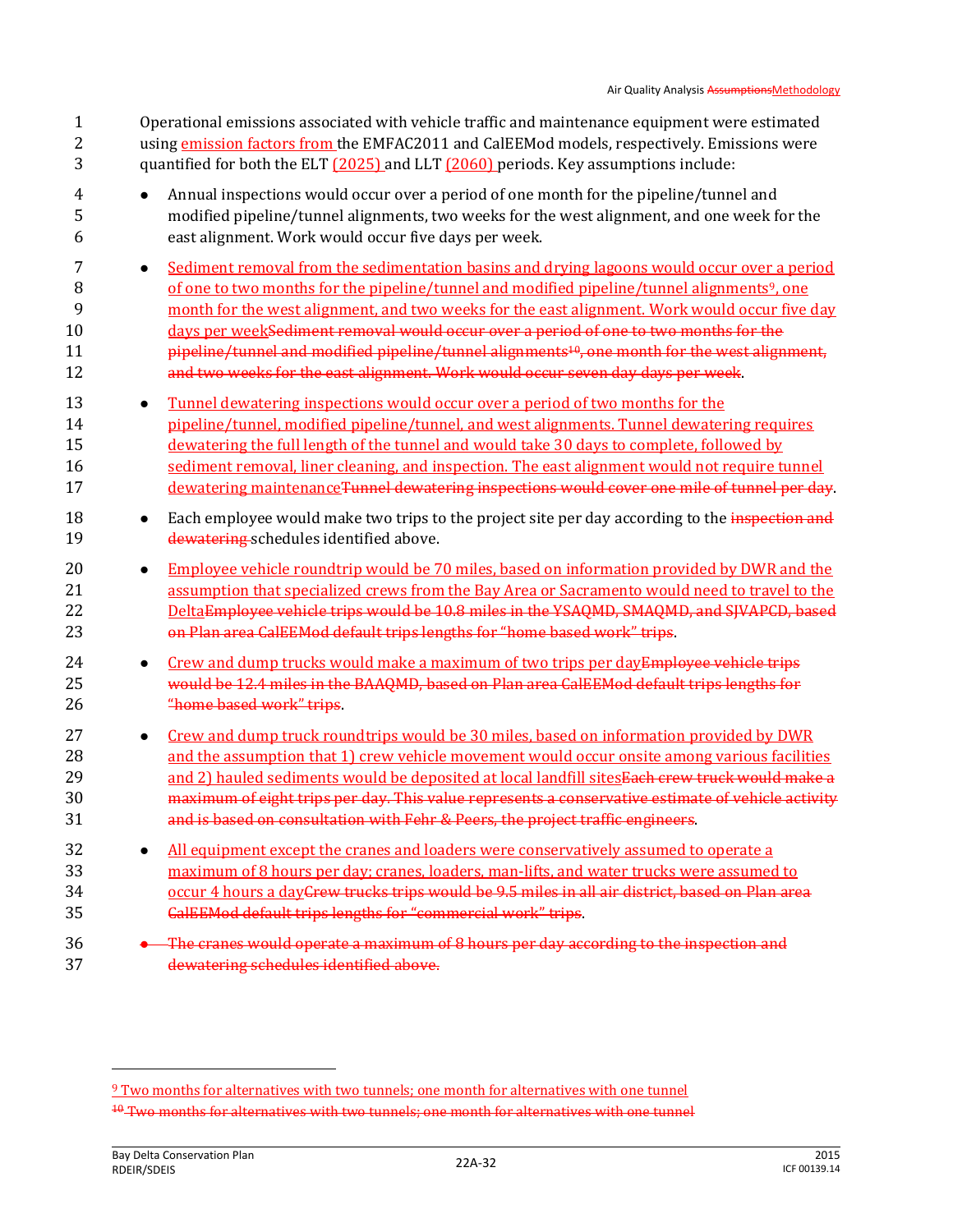### 1 **22A.2.1.2 Alternative 9 (Separate Corridors)**

- 2 Specific activity assumptions for Alternative 9 are not available. However, DWR provided a cost
- 3 estimate for O&M associated with Alternative 9. Total costs for routine O&M were 26% of total costs
- 4 for routine O&M for Alternative 1A. Zero cost was given for yearly maintenance. Based on this
- 5 information, O&M emissions associated with Alternative 9 were assumed to be 26% of emissions
- 6 quantified for Alternative 1ASpecific activity assumptions for Alternative 9 are not available.
- 7 However, DWR provided a cost estimate for O&M associated with Alternative 9. Total costs for
- 8 routine O&M were 26% of total costs for routine O&M for all other alternatives. Zero cost was given
- 9 for yearly maintenance. Based on this information, O&M emissions associated with Alternative 9
- 10 were assumed to be 26% of emissions quantified for all other alternatives.

## <sup>11</sup> **22A.2.2 Electricity SWP and CVP PumpingUsage**

 Construction of the water conveyance facility would modify BDCP operations and cause the BDCP 13 alternatives to have slightly different energy requirements within the ELT (2025) and LLT (2060) periods. Increases in annual electricity consumption for all alternatives relative to the No Action Alternative (CVP only) and existing conditions (SWP only) were calculated in Chapter 21, *Energy*, and is summarized in Table 22A22B-1628 in Appendix 22B, *Air Quality Assumptions*. Generation of this additional electricity would result in criteria pollutant and GHG emissions at regional power 18 plants.

### 19 **Table 22A-16. Additional Annual Electricity Consumption for all Alternatives, Early Late and Late**  20 **Long-Term (GWh)**

| <b>Alternative</b>     | <b>State Water Project</b> |                   | <b>Central Valley Project</b> |            |
|------------------------|----------------------------|-------------------|-------------------------------|------------|
|                        | <b>Early Late</b>          | Late Long         | Early Late                    | Late Long  |
| Alt 1A                 | 1,336                      | 708               | 196                           | 167        |
| $Alt$ <sup>1</sup> $B$ | 1,218                      | 593               | <b>196</b>                    | <b>167</b> |
| Alt 1C                 | 1,350                      | 714               | <b>196</b>                    | 167        |
| Alt 2A                 | 669                        | 227               | 109                           | 103        |
| Alt 2B                 | 528                        | 89                | 109                           | 103        |
| Alt2C                  | 667                        | 221               | <b>109</b>                    | 103        |
| Alt <sub>3</sub>       | 1,034                      | 425               | 180                           | <b>153</b> |
| Alt <sub>4</sub>       | 332                        | $-108$            | 89                            | 83         |
| Alt <sub>5</sub>       | 137                        | $-400$            | 75                            | 57         |
| Alt 6A                 | $-1,019$                   | $-1,428$          | $-115$                        | $-113$     |
| Alt6B                  | $-1,223$                   | $-1,605$          | $-115$                        | $-113$     |
| Alt 6C                 | $-1,042$                   | <del>1,436</del>  | $-115$                        | $-113$     |
| Alt 7                  | $-1,334$                   | <del>-1,663</del> | $-122$                        | $-113$     |
| Alt 8                  | $-2,247$                   | $-2,546$          | $-234$                        | $-222$     |
| Alt <sub>9</sub>       | -669                       | $-1,006$          | $-16$                         | $-11$      |
| No Action              | 6,867                      | $\theta$          | 780                           | 733        |

21

22 Criteria pollutant and GHG emissions generated by increased electricity consumptionSWP pumping 23 were calculated provided by DWR and are based on actual and forecasted GHG emissions rates for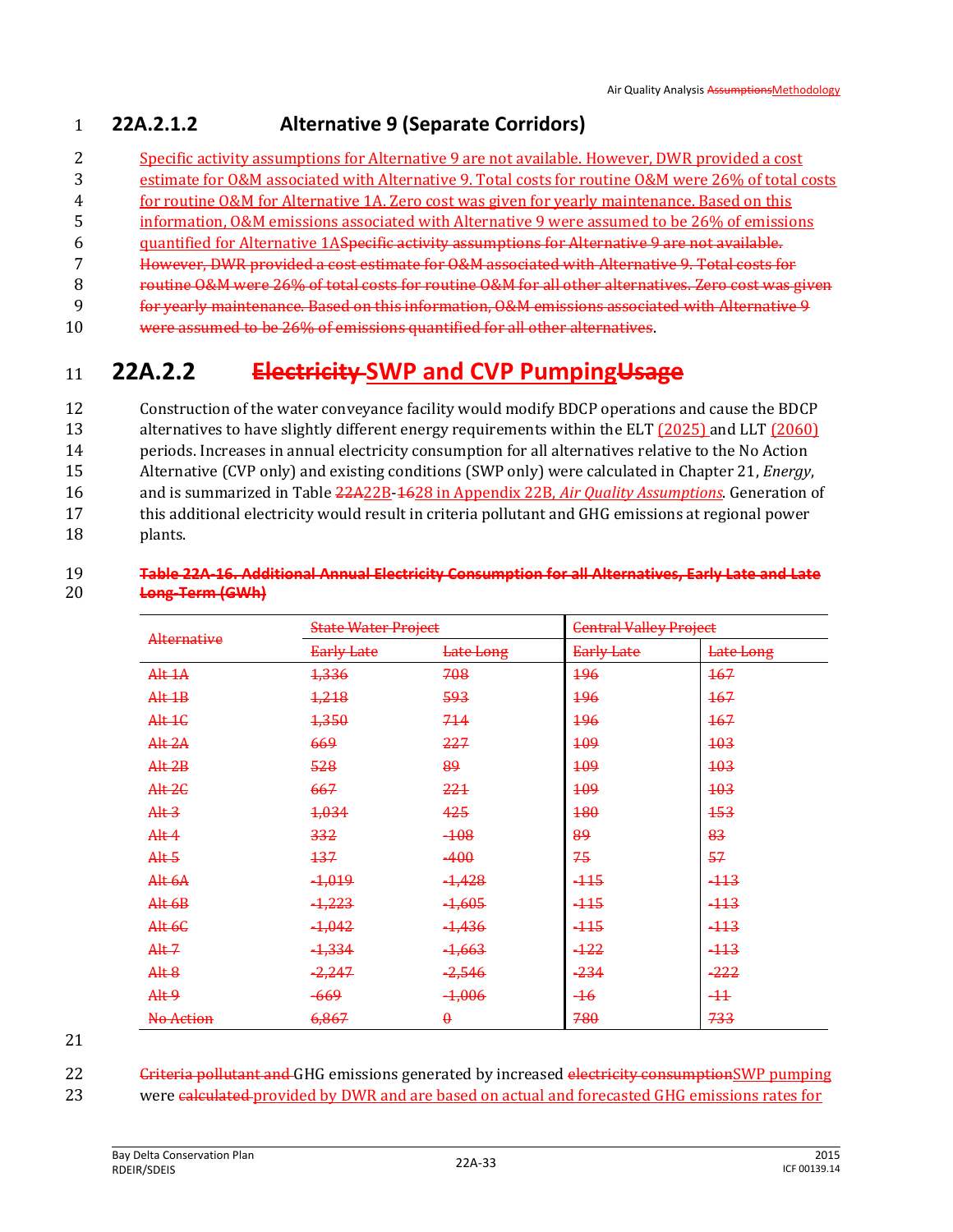- the SWP system. Statewide grid average emission factors (see Table 22B-20) were utilized for SWP
- criteria pollutant emissions analysis as criteria pollutant emission factors specific to the SWP system
- were unavailable. Indirect GHG and criteria pollutants generated by increased CVP pumping were
- 4 also estimated using adjusted statewide grid average emission factors for state renewable energy 5 mandates (see Table  $\frac{22A22B-920}{?}$
- 

## **22A.3 References**

### **22A.3.1 Printed**

- Biogas Energy Inc. 2008. Key Elements of Biogas Energy Anaerobic Digesters. Available: <http://www.biogas-energy.com/site/BiogasEnergy.pdf>. Accessed: September 23, 2014.
- California Air Resources Board. 2010. Exhaust and Crankcase Emission Factors for Nonroad Engine Modeling: Compression-Ignition. NR-009d
- ———. California Air Resources Board. 2010. *California Greenhouse Gas Inventory for 2000–2008 — by Category as Defined in the Scoping Plan*. Last Revised: May 12, 2010. Available: <
- 14 http://www.arb.ca.gov/cc/inventory/data/tables/ghg\_inventory\_scopingplan\_00\_08\_2010-05-12.pdf>. Accessed: February 10, 2012.
- ———. 2011. *The Carl Moyer Program Guidelines*. Approved April 28.
- ———. 2012. *Emissions Estimation Methodology for Commercial Harbor Craft Operating in California*. February.
- ———. 2012. *Verification Procedure – Currently Verified*. Last Revised: April 3, 2012. Available: <http://www.arb.ca.gov/diesel/verdev/vt/cvt.htm>. Accessed: April 17, 2012.
- California Air Pollution Control Officers Association. 2010. *Quantifying Greenhouse Gas Mitigation Measures: A Resource for Local Government to Assess Emission Reductions from Greenhouse Gas Mitigation Measures*. August. Available: <http://www.capcoa.org/wp-content/uploads/downloads/2010/09/CAPCOA-Quantification-Report-9-14-Final.pdf>.
- Accessed: October 9, 2010.
- California Climate Action Registry. 2009. *Climate Action Registry General Reporting Protocol*. Version 3.1. January. Available:
- <http://www.climateregistry.org/resources/docs/protocols/grp/GRP\_3.1\_January2009.pdf>. Accessed: April 19, 2010.
- California Energy Commission. 2006. *California Commercial End-Use Survey*. Available: <http://www.energy.ca.gov/ceus>.
- 32 ———California Energy Commission. 20120092. Electricity Consumption by County. Available: <http://www.ecdms.energy.ca.gov/elecbycounty.aspx>. Accessed: February 10, 2012Database for Energy Efficient Resources (DEER). Available:
- <http://www.deeresources.com/index.php?option=com\_content&view=category&layout=blog &id=40&Itemid=55>.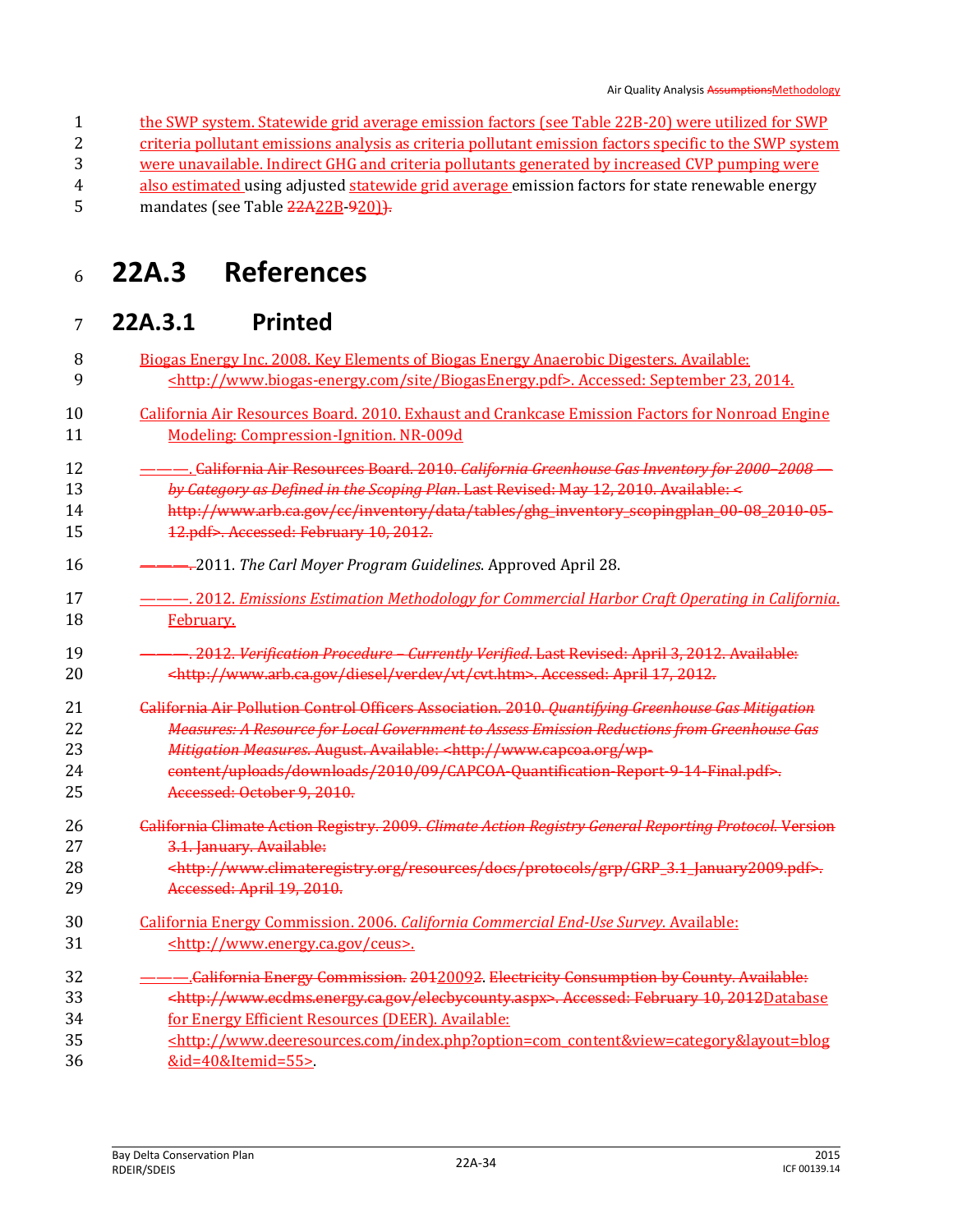| Climate Registry. 2015. <i>Default Emission Factors</i> . Last Revised: April 9, 2015. Available:                                 |
|-----------------------------------------------------------------------------------------------------------------------------------|
| <http: 04="" 2015="" 2015-tcr-default-ef-<="" th="" uploads="" wp-content="" www.theclimateregistry.org=""></http:>               |
| April-2015-FINAL.pdf >. Accessed: June 18, 2015.                                                                                  |
| Countless Environmental. 2006. WRAP Fugitive Dust Handbook. September.                                                            |
| California Public Utilities Commission. 2006. Southern California Edison's Antelope-Pardee 500-kV                                 |
| <b>Transmission Line Project. Available:</b>                                                                                      |
| <http: antelopepardee="" antelopepardee.htm="" aspen="" environment="" info="" www.cpuc.ca.gov="">.</http:>                       |
| Accessed: September 2008.                                                                                                         |
| <u>———. 2007. Sierra Pacific Power Company Hirschdale Power Line Project: Initial Study/Mitigated</u>                             |
| Negative Declaration. Available: <http: sppc-hirschdale.com=""></http:> . Accessed: September                                     |
| 2008. Delucchi, M. 19962006. Emissions of Criteria Pollutants, Toxic Air Pollutants, and                                          |
| Greenhouse Gases, from the Use of Alternative Transportation Modes and Fuels. Revised                                             |
| 2006 Originally published in 1996. Table 24. January. University of California Davis.                                             |
| Donovan, M., and Pyle, T. n.d. The Tennant Avenue Bridge.                                                                         |
| Federal Aviation Administration (FAA). 2012. Helicopter Flying Handbook. FAA-H-8083-21A. Figure                                   |
| 2-32. Available:                                                                                                                  |
| $\leq$ http://www.faa.gov/regulations_policies/handbooks_manuals/aviation/helicopter_flying_han                                   |
| dbook/ $\ge$ Accessed: November 3, 2014.                                                                                          |
| Haselbach, L. 2009. Potential for Carbon Dioxide Absorption in Concrete. Environmental Engineering                                |
| 135, 465 (2009).                                                                                                                  |
| ICF International. 2009. Current Methodologies in Preparing Mobile Source Port Related Emissions                                  |
| <b>Inventories. April. Prepared for U.S. Environmental Protection Agency.</b>                                                     |
| Legislative Analyst's Office. 2012. Evaluating the Policy Trade-Offs in ARB's Cap-and-Trade Program.                              |
| February.                                                                                                                         |
| Mariscal, Garry O'Neill. 2012. Potential for ag-based bioenergy production. May.                                                  |
| MD Helicopters. 2014. MD500E Performance Specifications. Available:                                                               |
| <http: 500e="" helicopters="" pdf="" performance_specifications.pdf="" www.mdhelicopters.com=""></http:>                          |
| Accessed: October 30, 2014.                                                                                                       |
| National Renewable Energy Laboratory. 2012. U.S. Renewable Energy Technical Potentials: A GIS-                                    |
| Based Analysis. NREL/TP-6A20-51946. July.                                                                                         |
| Nisbet, M., Marceau, M., and VanGeem, M. 2002. Environmental Life Cycle Inventory of Portland                                     |
| Cement Concrete. Table 3-13B. PCA R&D Serial No. 2137a. July.                                                                     |
| Portland Cement Association. 2011. Technical Brief: Green in Practice 102-Concrete, Cement, and                                   |
| CO <sub>2</sub> . Last Revised: 2011. Available: <http: concrete-<="" td="" technicalbrief="" www.concretethinker.com=""></http:> |
| Cement-CO2.aspx >. Accessed: November 1, 2011.                                                                                    |
| Sacramento Metropolitan Air Quality Management District. 2011. Concrete Batching Policy Manual.                                   |
| March. U.S. Department of Energy. 2008. Voluntary Reporting of Greenhouse Gases Program - Fuel                                    |
| and Energy Source Codes and Emission Coefficients. Available:                                                                     |
| <http: 1605="" coefficients.html="" oiaf="" www.eia.doe.gov="">. Accessed: September 2008.</http:>                                |
|                                                                                                                                   |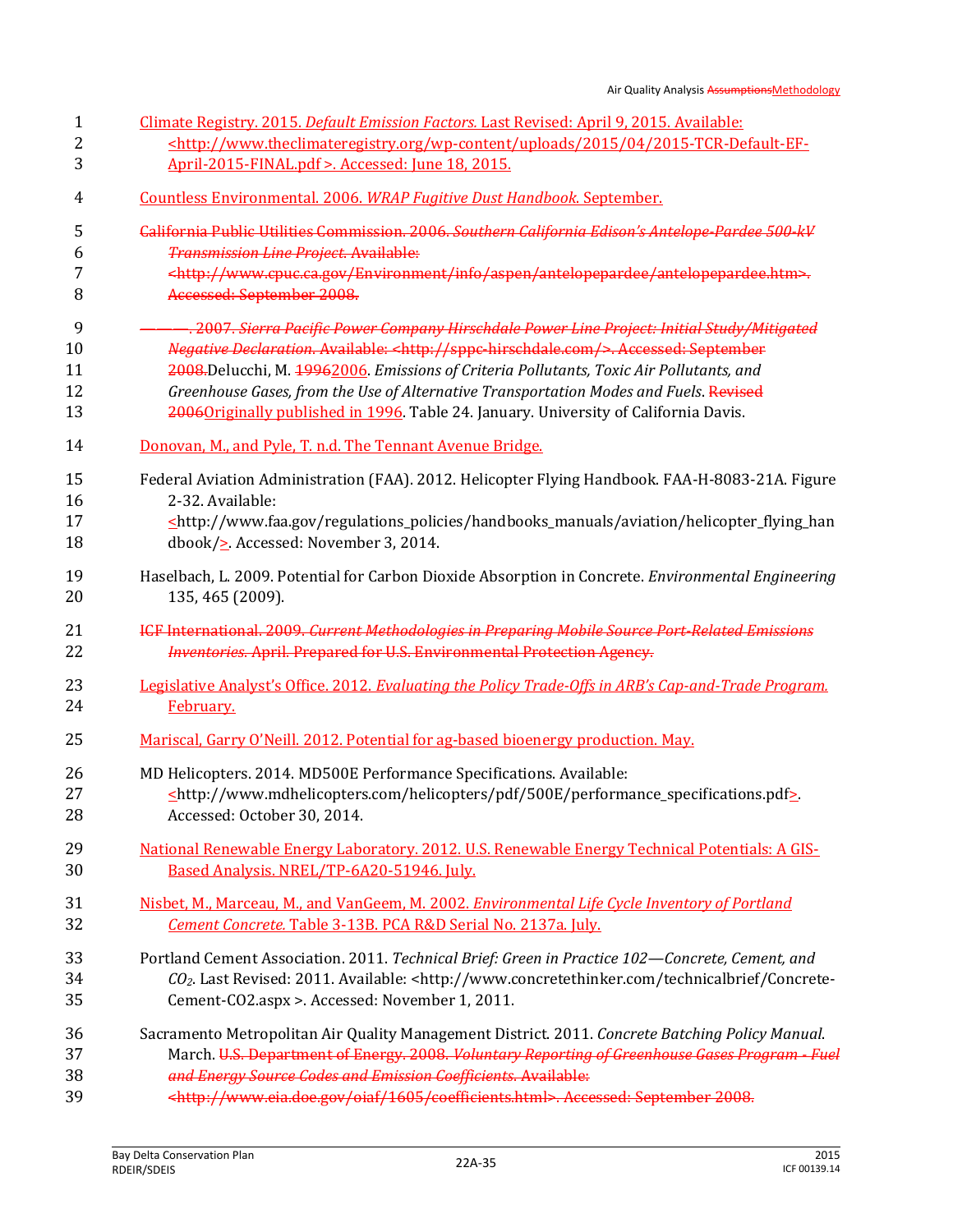| 1              | Slag Cement Association. 2013. Slag Cement in Concrete. Slag Cement and the Environment, No. 22.                        |
|----------------|-------------------------------------------------------------------------------------------------------------------------|
| 2              | U.S. Energy Information Administration. 2008. 2003 CBECS Detailed Tables. Released September                            |
| 3              | 2008. Available:                                                                                                        |
| $\overline{4}$ | <http: cbecs="" cbecs2003="" detailed_tables_2003="" detailed_tables_2003.htm<="" emeu="" td="" www.eia.gov=""></http:> |
| 5              | ≥.                                                                                                                      |
| 6              | U.S. Department of Energy. 2008. Clean Cities. Fact Sheet. April.                                                       |
| 7              |                                                                                                                         |
| 8              | <http: calculators="" pywatts="" rredc.nrel.gov="" solar="" version1=""></http:> . Accessed: December 20, 2013.         |
| 9              |                                                                                                                         |
| 10             | Accessed: September 23, 2014.                                                                                           |
| 11             | U.S. Department of Interior National Business Center. 2006. Aviation Management Directorate.                            |
| 12             | Aircraft Rental Agreement. Available: <http: akflight="" akro="" amd.nbc.gov="" ex2.pdf="" pdf="">.</http:>             |
| 13             | Accessed: September 2008.                                                                                               |
| 14             | U.S. Environmental Protection Agency. 1985. AP-42 Compilation of Air Pollutant Emission Factors,                        |
| 15             | 4th Ed. Volume II: Mobile Sources. September. Table II-A1-7. Available:                                                 |
| 16             | shttp://www.epa.gov/nscep/index.html>. Accessed: October 31, 2014.                                                      |
| 17             | ---- 1998. Compilation of Air Pollutant Emission Factors. Section 11.9 Western Surface Coal                             |
| 18             | Mining. Available: <http: ap42="" chief="" index.html="" ttn="" www.epa.gov="">. Accessed: October 2014.</http:>        |
| 19             | <u>---, 2006a. Compilation of Air Pollutant Emission Factors. Section 13.2.2, Unpaved Roads.</u>                        |
| 20             | Available: <http: ap42="" chief="" index.html="" ttn="" www.epa.gov="">. Accessed: October 2014.</http:>                |
| 21             | <u>--- 2006bb. Compilation of Air Pollutant Emission Factors. Section 11.12.÷ Concrete Batching.</u>                    |
| 22             | Available: <http: ap42="" chief="" index.html="" ttn="" www.epa.gov="">. Accessed: October 2014 Hune.</http:>           |
| 23             | 2006. Compilation of Air Pollutant Emission Factors: Concrete Batching. June. _______. 2008. Biomass                    |
| 24             | <b>Combined Heat and Power Catalog of Technologies. Chapter 7. September.</b>                                           |
| 25             | -- 2009. Current Methodologies in Preparing Mobile Source Port-Related Emissions Inventories.                           |
| 26             | April.                                                                                                                  |
| 27             | -2013. Inventory of U.S. Greenhouse Gas Emissions and Sinks: 1990-2012. Table A-107.                                    |
| 28             | <http: climatechange="" downloads="" ghgemissions="" td="" us-ghg-inventory-2014-<="" www.epa.gov=""></http:>           |
| 29             | Annex-3-Additional-Source-or-Sink-Categories.pdf> Accessed: October 31, 2014.                                           |
| 30             | -- 2011. Compilation of Air Pollutant Emission Factors. Section 13.2.1, Paved Roads. Available:                         |
| 31             | <http: ap42="" b13s0201.pdf="" bgdocs="" ch13="" chief="" ttn="" www.epa.gov="">. Accessed: October 2014.</http:>       |
| 32             | ---------------- 2014a4. Emissions Facts: Greenhouse Gas Emissions from a Typical Passenger Vehicle. EPA-               |
| 33             | 420-F-144-0440 NovemberMay                                                                                              |
| 34             | ---------------- 2014b2. Emissions & Generation Resource Integrated Database (eGRID). Version 1.0.                      |
| 35             | Available: <http: cleanenergy="" egrid="" energy-resources="" www.epa.gov=""></http:> <                                 |
| 36             | http://www.epa.gov/cleanenergy/energy-resources/egrid/index.html> Accessed: January                                     |
| 37             | 2013 September 23, 2014                                                                                                 |